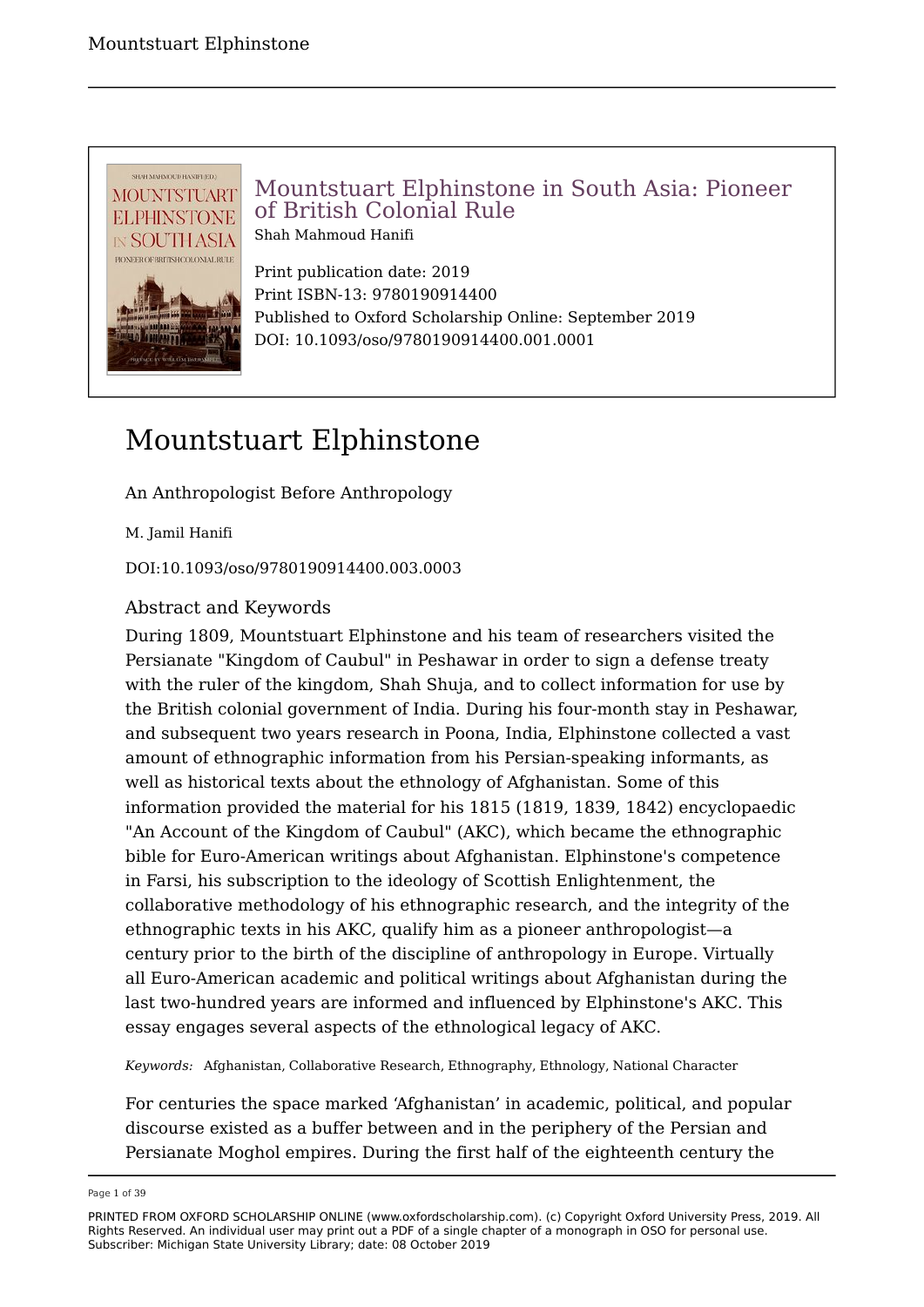power of these empires declined facilitating the rise of several fiefdoms in the foothills of the Hindukush mountain range. The largest of these feudal formations, popularly referred to as the 'Durrani Empire', dominated the area south of the Hindukush, corresponding to present day southern Afghanistan and the territory stretching to the eastern shores of the Indus river. During the first decade of the nineteenth century the Durrani Empire disintegrated into several fragments. Its eastern portion (the space within the triangle of Kabul, Peshawar and Multan) was ruled by Shah Shuja, a grandson of Ahmad Khan Abdali (r. 1747–73) also known as 'Ahmad Shah Durrani' the 'founder' or 'father' of the Durrani Empire in Western and local scholarship of Afghanistan. The decline of the Durrani Empire and the expanding British colonial **(p.42)** presence in South Asia during the early nineteenth century creates the historical and political context for the emergence and development of what is presently mapped as modern Afghanistan.

The 1798–1801 French military venture into Egypt and Syria prompted speculations about Napoleon Bonaparte's march toward India through Persia and what was then referred to as 'The Kingdom of Caubul' (roughly the space bordered by the Indus River in the east, Seistan and Herat in the west, and the Hindukush mountain range in the north). These speculations, reinforced by the historical British Francophobia, the French diplomatic contacts with Persia, and the continued resistance of the rulers of Panjab to British colonial domination, prompted the worrisome British government of India to take precautionary measures for safeguarding its colonial political and territorial stakes in South Asia. For this purpose the Governor General of India dispatched diplomatic missions to Persia, Panjab and the 'Kingdom of Caubul'. The diplomatic mission ('the embassy') to the Kingdom of Caubul was led by Mountstuat Elphinstone, a young high-ranking civil servant of the colonial government of India. The mission consisted of a staff of fourteen British specialists including Richard Strachey as secretary and his two assistants (Fraser and Alexander), Mr. Macwhirter as surgeon, Lieutenants Macartney and Tickell as surveyors and a 400-man native Indian security detail commanded by eight British military officers.<sup>1</sup> The delegation arrived in Peshawar, the winter capital of the Kingdom of Caubul, on 23 February 1809. The stated purpose of the mission was to negotiate a friendship treaty with the Durrani ruler of the Kingdom of Caubul and to acquire 'general information' about this kingdom that would 'likely to be useful to the British Government'.<sup>2</sup>

During his four months stay in Peshawar, Mountstuart Elphinstone negotiated and signed a treaty with Shah Shuja that obligated the latter to help safeguard the British Indian colony from the perceived French military excursion through the Kingdom of Caubul in exchange for a £30,000 British subsidy. But the treaty became moot and was never invoked because Napoleon did not venture east beyond Syria. However, the visit of the British mission created the historical foundation for the political and territorial construction of Afghanistan by Great

Page 2 of 39

PRINTED FROM OXFORD SCHOLARSHIP ONLINE (www.oxfordscholarship.com). (c) Copyright Oxford University Press, 2019. All Rights Reserved. An individual user may print out a PDF of a single chapter of a monograph in OSO for personal use. Subscriber: Michigan State University Library; date: 08 October 2019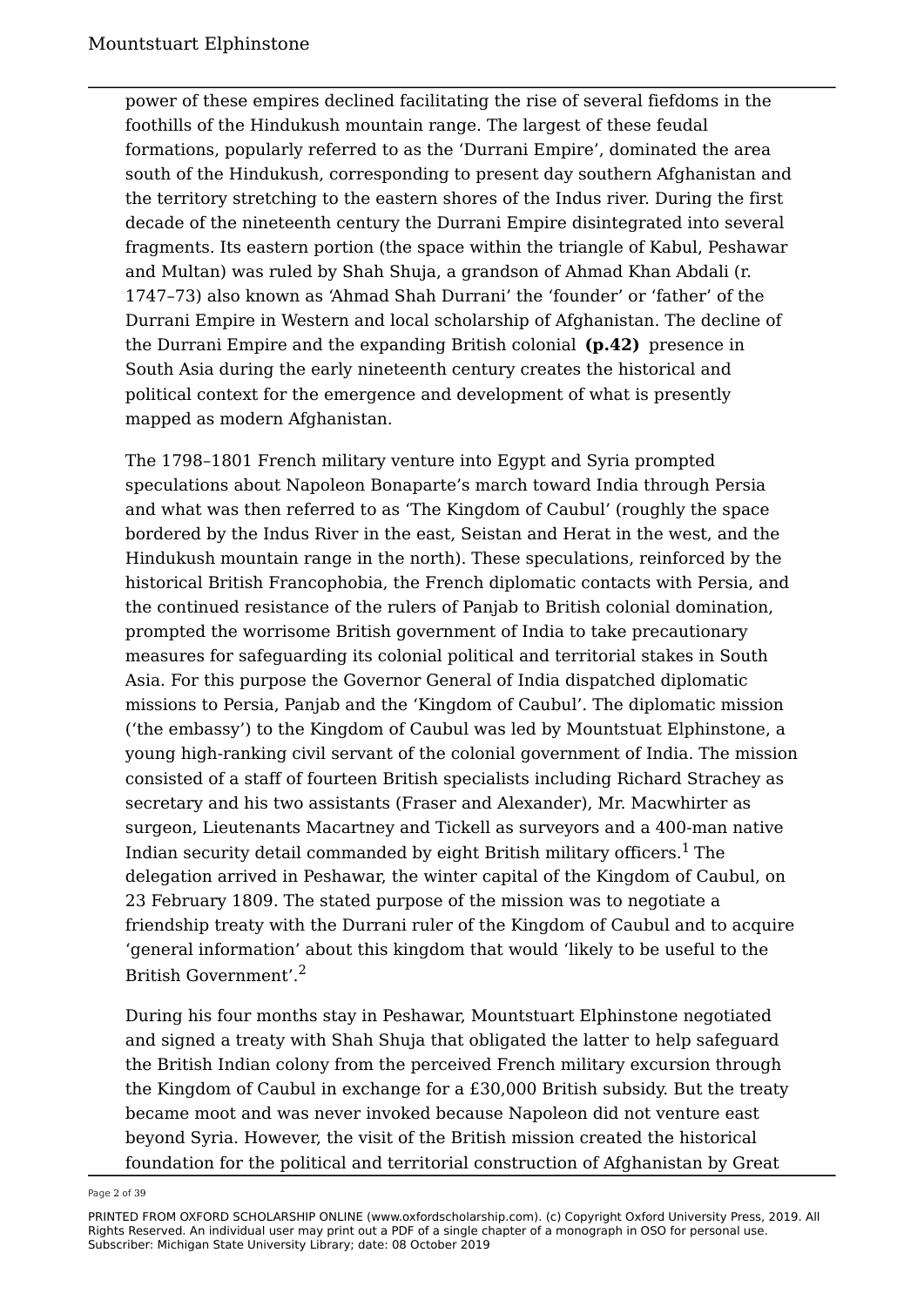Britain as its crypto-colony. From its inception in early nineteenth century to the **(p.43)** middle of the twentieth century Britain subsidised the fragile Persianate state apparatus of Afghanistan and played a major role in the selection of its amirs and kings. Subsequent to the British withdrawal from South Asia after WWII, Afghanistan became dependent on the United States and Soviet subsidies. Since the American military occupation in October 2001 Afghanistan has existed as a crypto-colony of the United States totally dependent on its economic and political support under the umbrella of 'Operation Enduring Freedom'.

Shortly after the treaty was signed in June 1809 Shah Shuja was driven out of Peshawar by his older brother forcing him to escape and wander through the Panjab where he and his family were mistreated and manipulated into surrendering the famous *Koh-i Noor* diamond to Ranjit Singh, the ruler of Panjab. After escaping from Lahore, Shah Shuja sought refuge with the British government in Ludhiana, India where he stayed under the gaze of and with a pension from the British until 1839 when he was transferred to Kabul by the British armed forces (during the First Anglo-Afghan War, 1839–42) and installed as the king of Afghanistan.<sup>3</sup> The cordial diplomatic encounter between Shah Shuja and Mountstuart Elphinstone's mission in Peshawar during 1809 is likely to have played a major role in the British Government's confidence and trust in the former ruler of the Kingdom of Caubul, even though Elphinstone personally opposed the First Anglo-Afghan War and the installation of Shah Shuja as the king of Afghanistan.

In addition to signing the treaty with Shah Shuja, Elphinstone's embassy to the Kingdom of Caubul produced numerous political reports and large amounts of information about the ecology, geography, politics and ethnography of Afghanistan. These reports are housed in '88 volumes of notes, correspondence and drawings found in the Elphinstone collection of the Oriental and India Office Records'.<sup>4</sup> Some of this information was published in Mountstuart Elphinstone's 1815 encyclopedic *An Account of the Kingdom of Caubul and its dependencies in Persia, Tartary, and India* (henceforth AKC). From their inception AKC and Elphinstone's other writings have served as the most influential sources for the academic (especially ethnographic) and political engagement of Afghanistan. AKC has become the ethnographic bible of Euro-American writings about Afghanistan. Recent publications dealing with the powerful influence of AKC —'Elphinstonian Episteme'5— **(p.44)** and other Euro-American academic and political writings dealing with Afghanistan cogently acknowledge this.<sup>6</sup> But, to my knowledge, the research techniques and methodology used in the production of the ethnographic content of AKC (especially the sources of its information) and an informed interrogation of its ethnographic texts and political narratives has yet to be undertaken.

Page 3 of 39

PRINTED FROM OXFORD SCHOLARSHIP ONLINE (www.oxfordscholarship.com). (c) Copyright Oxford University Press, 2019. All Rights Reserved. An individual user may print out a PDF of a single chapter of a monograph in OSO for personal use. Subscriber: Michigan State University Library; date: 08 October 2019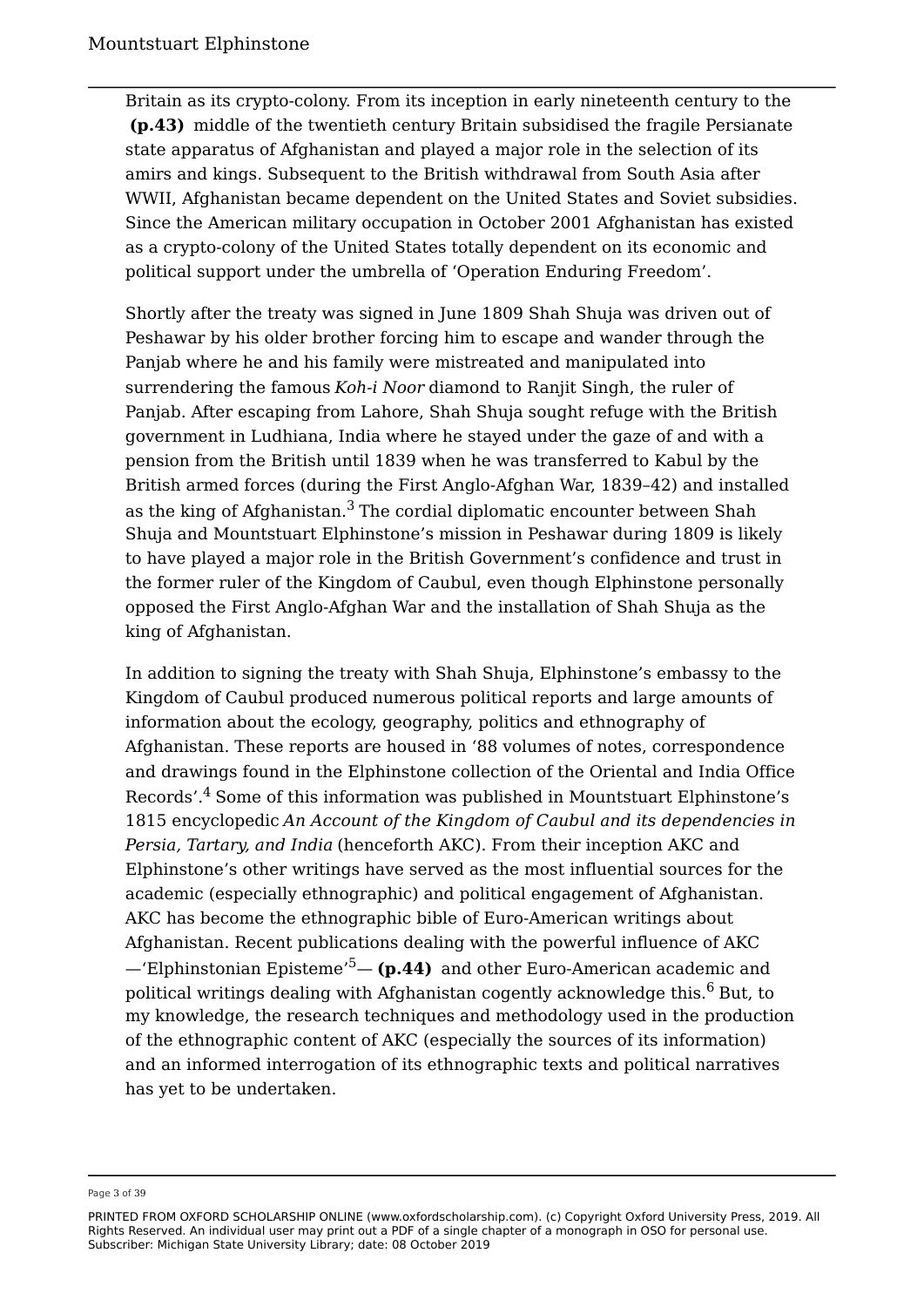This essay situates Mountstuart Elphinstone as a pioneer European anthropologist long before the discipline of anthropology was born and provides a discussion of the research methodology and selections of the ethnographic content of his encyclopedic AKC. The ethnicity and class location of the informants from whom Elphinstone received ethnographic information about various ethnic groups, especially the Pashtuns, in the Kingdom of Caubul will be discussed. AKC includes frequent references to the culture and personality traits of 'Afghauns' (i.e. Pashtuns). Framed anthropologically, these traits configure into the 'National Character' or 'value orientations' of the 'Afghauns' (Pashtuns). The ethnographic contents of AKC are marked by the frequent use of the exonym 'Afghaun' as a substitute (or alternative) for the autonym 'Pashtun'. Elphinstone's unexplained conflation of 'Afghaun' with Pashtun has seeded a lasting problematic complexity in the scholarly, literary and political discourse dealing with Pashtun ethnicity, identity politics, and the overall history and political dynamics of multi-ethnic Afghanistan and its Persianate state apparatus. The interchangeable use of the Persian exonym 'Afghaun' with the autonym 'Pashtun' by Elphinstone has discouraged a critical engagement of the cultural identity of the dissimulating Durrani (and Barakzai) rulers of the Kingdom of Caubul. The invention of 'Durrani' identity by Ahmad Khan Abdali (by titling himself '*Dur-e-Duran*' [Persian, 'pearl of pearls'] and naming his followers 'Durrani') was a political maneuver to veil the non-Pashtun 'Abdali' and Chishti Sufi identity of himself and his followers. The Persian linguistic construct '*Dur-e Duran*' clearly echos the cultural and political makeup of the Persianate ruling machinery of Elphinstone's Kingdom of Caubul.

In the context of the configuration of the 'National Character' of Afghans, this essay will discuss the epistemology of a set of cultural values and practices which Elphinstone calls 'Pooshtoonwullee [Pashtunwali] or customary law' of the Pashtuns.<sup>7</sup> This is the first and **(p.45)** earliest recorded mention of this sociocultural model. Ever since Elphinstone introduced Pashtunwali in AKC, this 'customary law' has become a taken-for-granted core normative feature of Pashtun identity in local (Pashto, Persian, Urdu) and Euro-American academic, literary and political discourse. AKC contains substantial information about the prominent presence of Persians (including the Qizilbash/Kizilbash) and Persian culture, including Persian language and material cultural features, in the structure and operation of the ruling apparatus of the Kingdom of Caubul and some aspects of the culture of its subjects. The Persian-dominated structure and culture of the Kingdom of Caubul has continued in its successor formations in Afghanistan during the past two centuries. But like Elphinstone two centuries earlier, Euro-American scholars continue to represent Afghanistan as a formation that is constructed with Pashtun cultural and social elements dominated and operated by Pashtuns. The ethnographic and historical contents of AKC, especially those aspects that are discussed in this chapter, continue to serve as the templates for Euro-American academic and political writings

Page 4 of 39

PRINTED FROM OXFORD SCHOLARSHIP ONLINE (www.oxfordscholarship.com). (c) Copyright Oxford University Press, 2019. All Rights Reserved. An individual user may print out a PDF of a single chapter of a monograph in OSO for personal use. Subscriber: Michigan State University Library; date: 08 October 2019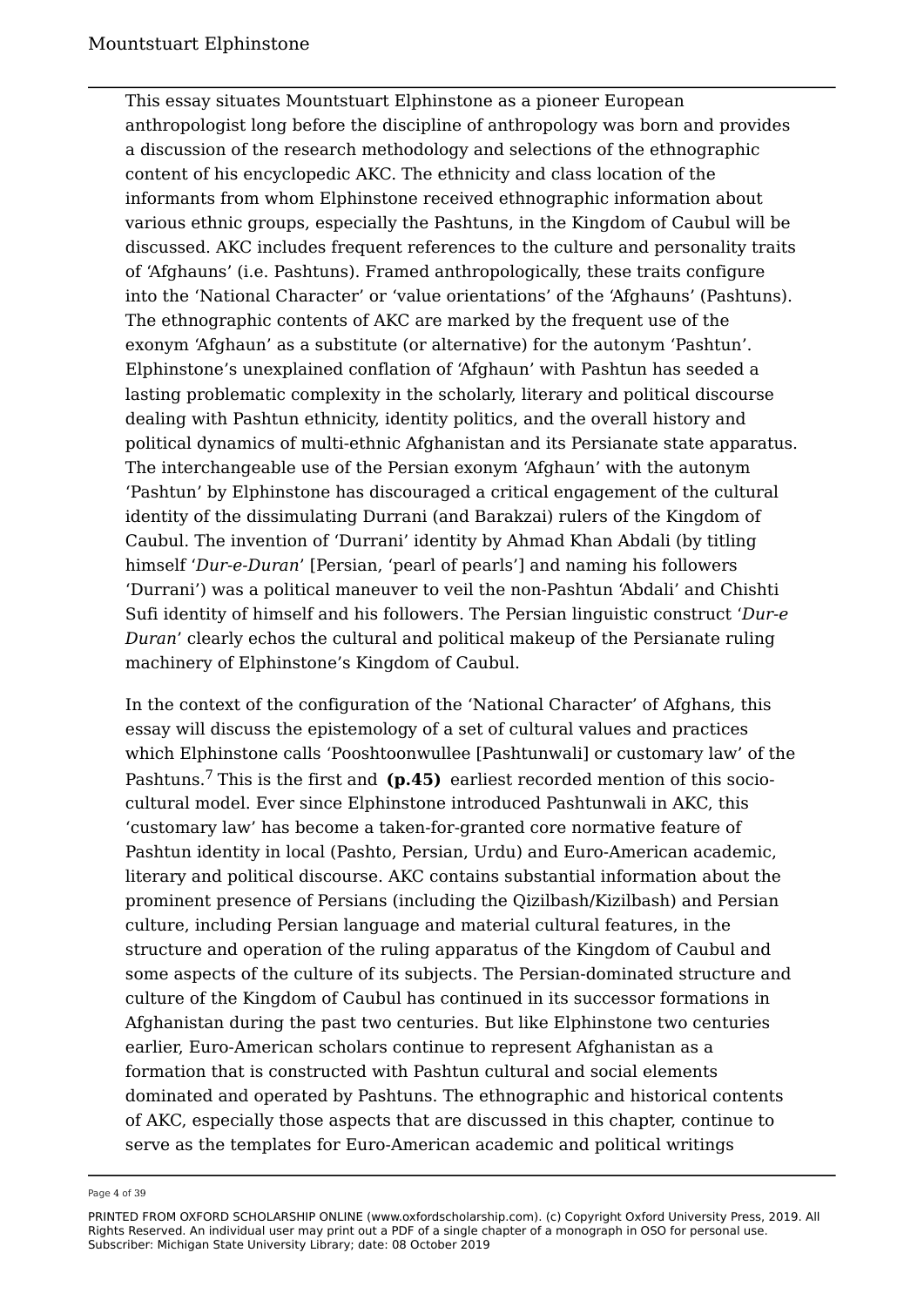dealing with the peoples and cultures of Afghanistan, especially the Pashtun communities on both sides of the Durand Line. Deconstructive engagement of the accuracy, validity and veracity of the ethnographic representations of the 'Afghauns' in AKC is not the primary purpose of this article. My aim is not to overthrow the ethnographic content of AKC but to critically engage ethnographic selections of what Elphinstone has placed before his audience in AKC.

The Anthropological Inheritance of Mountstuart Elphinstone Mountstuart Elphinstone (1779–1859) was born and raised in Scotland. He joined the British civil service in India during 1796. Elphinstone was a Scottish intellectual with scholarly familiarity with the cultures, chronicle histories and politics of what was known as the Kingdom of Caubul, the historical cradle of what we now know as Afghanistan. He was a product of the Scottish Enlightenment and had absorbed its fundamental emphasis on the universality of human reason and the staunch rejection of political and social forces that undermined reason and practicality. The Scottish Enlightenment viewed reason couched in optimism as the driving force of socio-cultural change for **(p.46)** the benefit of society and the individual. $8$  Martha McLaren (1993) and Douglas M. Peters (1994) provide an informative discussion about the role of Scottish Enlightenment in the intellectual and political outlook of Mountstuart Elphinstone and other high ranking Scottish intellectuals (e. g. John Malcolm and Thomas Munro) in the service of the British colonial government of India.<sup>9</sup> The Scottish Enlightenment sensibility had conditioned the intellectual outlook of Mountstuart Elphinstone as an ethnographer and a politician—especially his understanding of the culture, society, and the structure and operations of the Persianate Durrani ruling machinery of the Kingdom of Caubul.<sup>10</sup>

Mountstuart Elphinstone's AKC and the collaborative researches and reports on which it is based predate by about a century the pioneering 1898–9 Cambridge Anthropological Expedition to the Torres Straits led by Alfred Cort Haddon, 'the doyen of British anthropologists'.<sup>11</sup> The research expedition Haddon led was sponsored by the British government and is widely acknowledged as the methodological and theoretical founding block of British anthropology, an academic discipline that was consolidated and institutionalized during the first decade of the twentieth century. A century earlier Mountstuart Elphinstone's 1809 mission to the Kingdom of Caubul achieved, in principle, what Haddon's expedition had accomplished for the 'science' of anthropology during the last decade of the nineteenth century. Both expeditions produced knowledge for use by the British colonial government. Here is a brief comparative synopsis of the two expeditions.

The 1898–9 Cambridge Anthropological Expedition to the islands of Torres Straits has been widely proclaimed as a 'critical moment' with 'revolutionary consequences' for the discipline of anthropology in general and anthropological

Page 5 of 39

PRINTED FROM OXFORD SCHOLARSHIP ONLINE (www.oxfordscholarship.com). (c) Copyright Oxford University Press, 2019. All Rights Reserved. An individual user may print out a PDF of a single chapter of a monograph in OSO for personal use. Subscriber: Michigan State University Library; date: 08 October 2019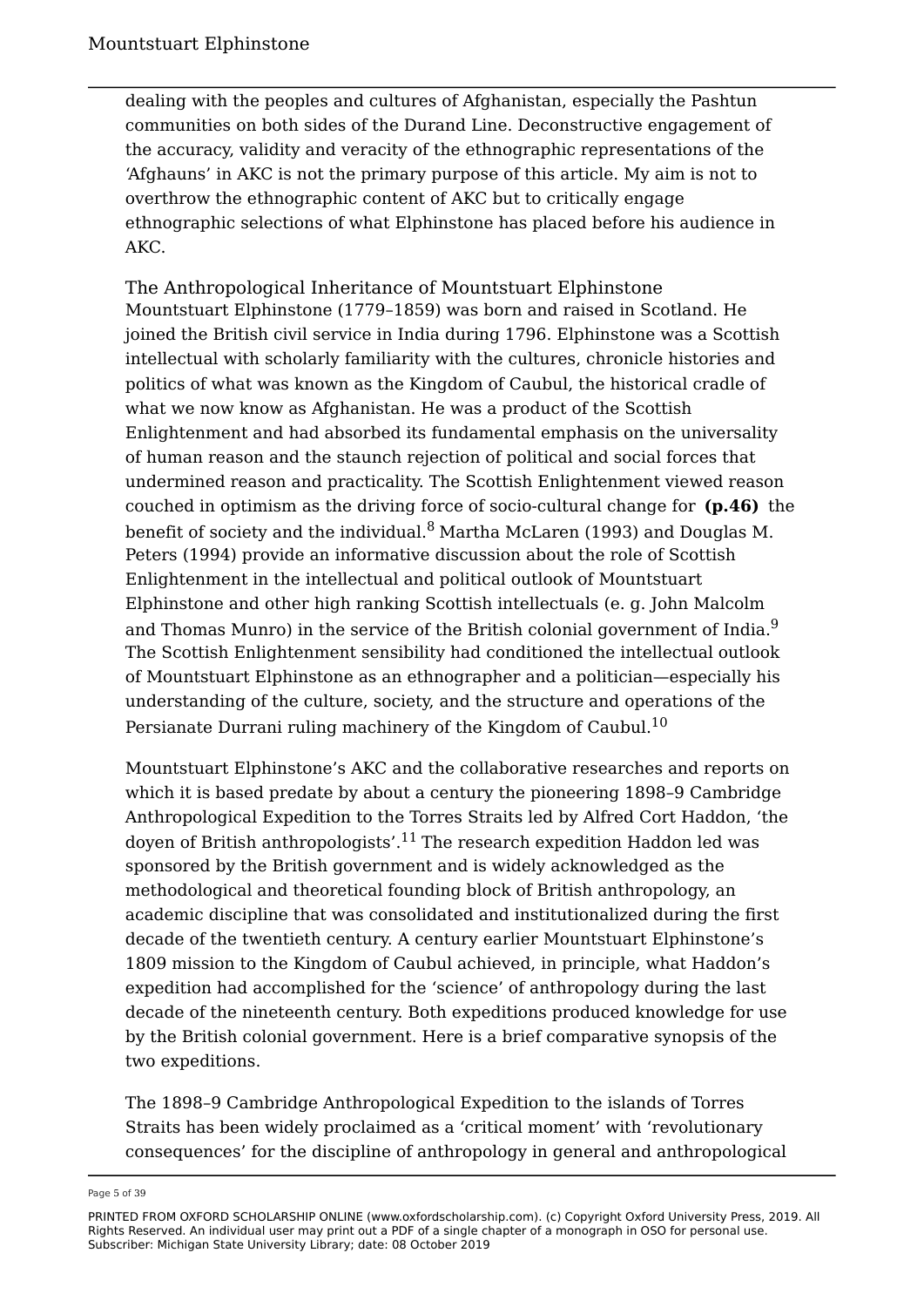ethnography in particular. The expedition 'revolutionized British anthropology'<sup>12</sup> and is considered the earliest European systematic collaborative field study for gathering information about the material and non-material culture of a distant and remote non-European society. Led by Haddon, the research project was carried out by seven men whose specialties included psychology, linguistics, photography, biology and ethnography. The collaborative research mission:

generated an enormous corpus of information including the six voluminous reports…numerous academic and popular publications… nearly 2000 artefacts, several hundred photographs, the first photographic **(p.47)** film sequence, numerous drawings, sketches, and sound recordings. The Haddon Papers also contain a significant amount of unpublished archival material including field notes, journals and correspondence.<sup>13</sup>

Virtually every general and cultural anthropology textbook cites Haddon's expedition and the information it produced as a founding link in the genealogy of the discipline of anthropology.

The 1809 British diplomatic mission to the Kingdom of Caubul spent about four months in Peshawar in order to gather 'general information' (except, photographs, films, and recordings) about the cultures and peoples of what was known as the 'Kingdom of Caubul' and its dependencies. Preparations preceding the mission, the time spent in Peshawar, and the time devoted to research and writing after leaving Peshawar took about two years. The general temporal context of the project that produced AKC is summarized by Elphinstone:

I was engaged for a year on my journey to the King of Caubul's court, and another elapsed before the mission was finally dissolved. The whole of that period was employed in such inquiries regarding the kingdom of Caubul as were likely to be useful to the British Government. The first part of the time was spent, by all the members of the mission in the acquisition of general information; but during the remainder a precise plan was arranged among the party, and a particular branch of the investigation assigned to every gentleman who took a share in it.<sup>14</sup>

Like Haddon's expedition Elphinstone's research project in the Kingdom of Caubul included collaboration among its members. Following is the division of labor in this collaborative project:

The geography was allotted to Lieutenant Macartney. … and he was assisted by Captain Raper, already known to the public by his account of the Sources of the Ganges. The climate, soil, produce, and husbandry were undertaken by Lieutenant Irvine, and the trade and revenue by Mr. Richard Strachey. The history fell to Mr. Robert Alexander, and the government and the manners of the people to me. $^{15}$ 

Page 6 of 39

PRINTED FROM OXFORD SCHOLARSHIP ONLINE (www.oxfordscholarship.com). (c) Copyright Oxford University Press, 2019. All Rights Reserved. An individual user may print out a PDF of a single chapter of a monograph in OSO for personal use. Subscriber: Michigan State University Library; date: 08 October 2019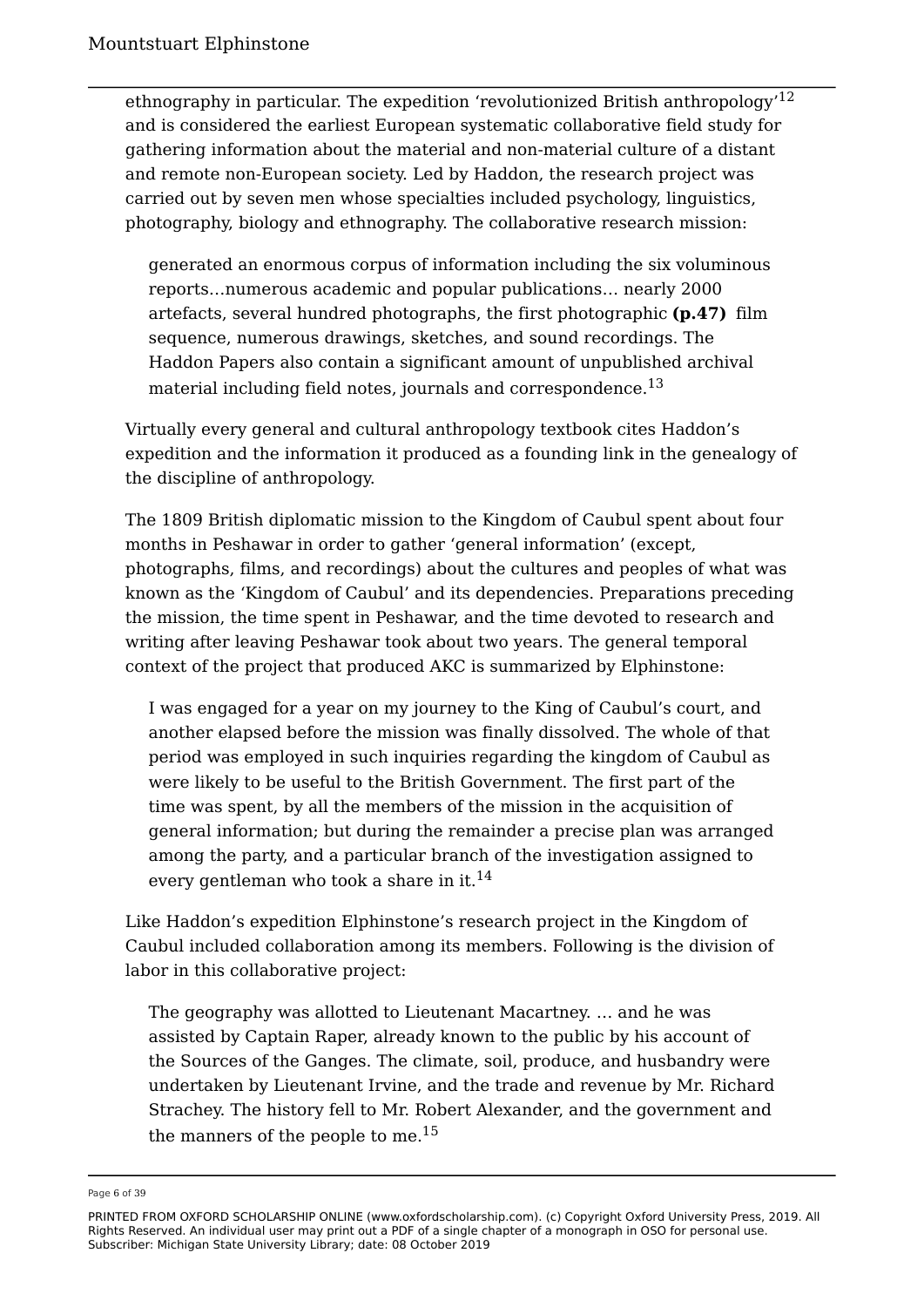This is how Elphinstone describes the contributions of his collaborators:

What I have already said has in some measure explained my obligations. By the kindness of the other gentlemen of the mission, I was allowed the use of their reports, of which I have often availed myself, both to **(p.48)** direct my inquiries, and to supply the deficiencies of my information (ibid., p. xxxi).

Elphinstone specifically acknowledges the contributions of Strachey, Irvine, Macartney, Erskine, Jenkins, and Close. One of Elphinstine's collaborators during the writing of AKC at Poona was 'Mr. Durie. … the son of an Englishman, by an Indian mother' (ibid., p. 268) who had travelled widely throughout Afghanistan. Durie's original narrative about his travels is included in AKC.<sup>16</sup> Elphinstone was a pioneer collaborative ethnographer. Collaboration—an integral (but rarely explicitly acknowledged) social context for dialogue and reflexivity in real ethnographic research—has only recently received critical and explicit attention in anthropological discourse.<sup>17</sup>

Although focused on the 'Afghauns' (Pashtuns), the ethnographic narratives of Elphinstone's AKC provide brief descriptions of other ethnic groups in the Kingdom of Caubul and its dominions, and random comparisons between some of these groups and select European societies, especially his own Scotland Highlanders. To him the tribal format, ideology and operations of the government of the Kingdom of Caubul resembled 'the kingdom of "ancient Scotland": "the inordinate power and faction of the nobility most connected with the court", and relations between nobility and Crown, are so similar in the two states "that it will throw light on the character of the Durrani government to keep the parallel in view"'<sup>18</sup>

Although there was no tradition of social science research methodology to follow in early nineteenth century, Mountstuart Elphinstone conducted ethnographic research while in Peshawar and, after leaving the city, among Afghan/Pashtun communities in northern India. He also had access to Afghan informants in Bombay and Poona while writing AKC. Elphinstone was able to speak and read Farsi (Persian), the court language of the Kingdom of Caubul. It is safe to assume that he interviewed his informants in Farsi in Peshawar and was able to read the Persian chronicle histories of the region including the *Baburnama*, *Tarikh-e Shayr Shahi*, *Tarikh-e Morasa'*, *Ayeen-e Akbari* and Mohammad Kasem Firishta's *History of Hindostan*. In his own words:

We had abundant opportunities of inquiry while in the Afghaun dominions; and after our return we continued to examine the numerous natives of those countries that accompanied us, and those whom we **(p.49)** could meet with in Dehli and its neighbourhoods. We also went to the fair of Hurdwar (the great rendezvous for natives of the countries north-west of

Page 7 of 39

PRINTED FROM OXFORD SCHOLARSHIP ONLINE (www.oxfordscholarship.com). (c) Copyright Oxford University Press, 2019. All Rights Reserved. An individual user may print out a PDF of a single chapter of a monograph in OSO for personal use. Subscriber: Michigan State University Library; date: 08 October 2019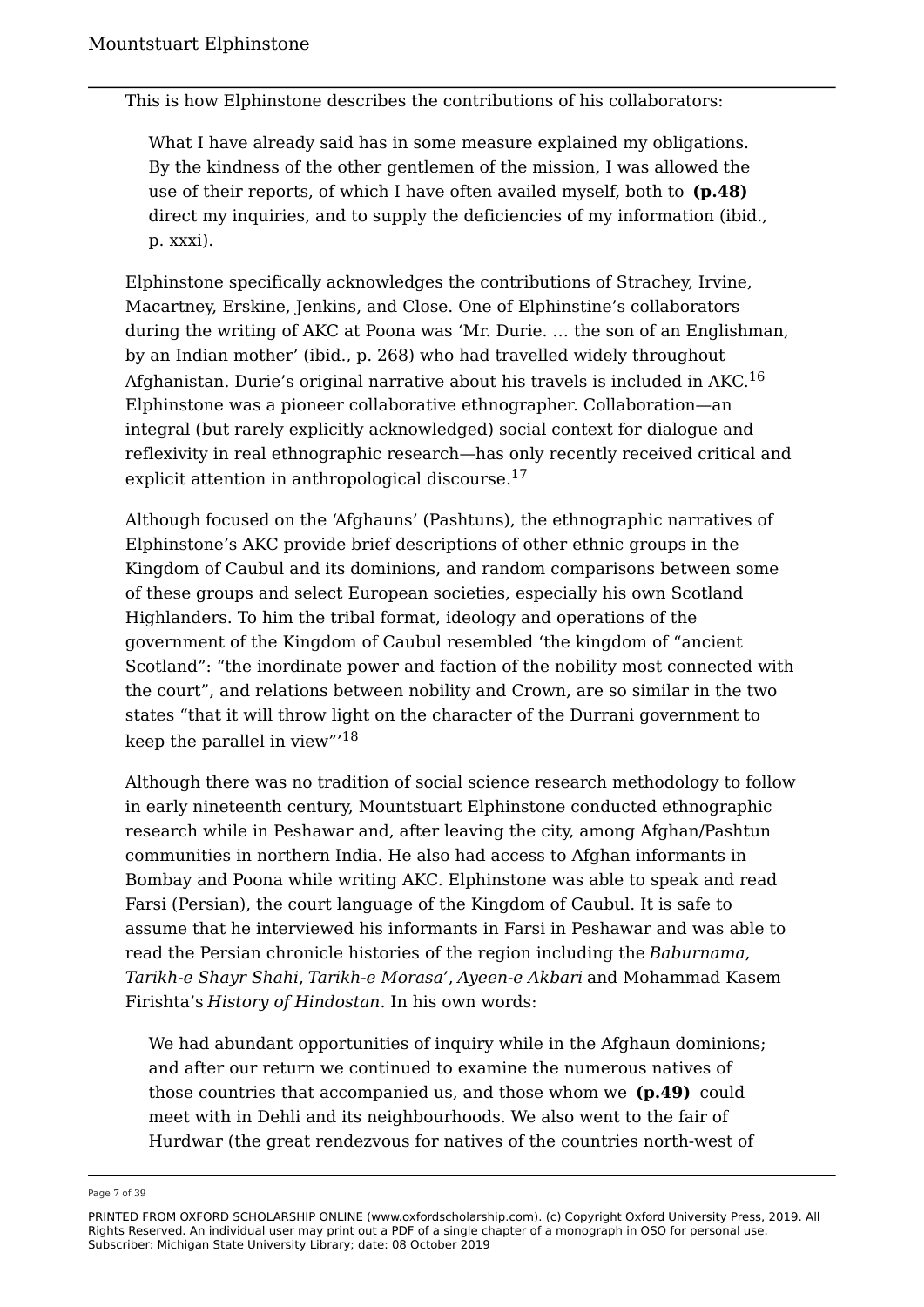India), and into the Afghaun colony of Rohilcund. By these means we completed our reports, which were transmitted to Government in the end of 1810; at which time I set out for the Deccan, and considered my share in the transactions of the Caubul mission as at the end.<sup>19</sup>

After the reports were submitted to the British colonial government of India, Mountstuart Elphinstone started writing his AKC. He did this:

by the suggestion of Sir James Mackintosh, whose zeal for the promotion of knowledge has been felt even in these countries. He strongly recommended that the geographical information, collected by the gentlemen of the mission should in some shape be communicated to the public; and his kindness in offering, on his departure for England, to superintend the printing of what I might prepare for publication, removed the greatest obstacle to my design. About the same time, accidental circumstances brought a number of Afghauns from the parts of the country with which I was least acquainted to Bombay and Poona; I accordingly renewed my investigations with their assistance, and I now lay the result before the public. $20$ 

It is important to note that Elphinstone's competence in Persian language enabled (but limited) him to receive ethnographic information about the 'Afghauns' (Pashtuns) through the linguistic and cultural filters of Persianspeaking non-Pashtuns and to use Persian texts.

What Mountstuart Elphinstone placed before the public was his 1815 encyclopedic *An Account of the Kingdom of Caubul*. B. D. Hopkins suggests that AKC was '(c)onsciously modeled on the French Encyclopedie'.<sup>21</sup> A revised edition of this book was published in 1819. The 1819 edition was substantially revised and reprinted in two volumes in 1839 and reissued in1842. The 1839 edition of AKC is informed by the 1830s travel accounts dealing with Afghanistan and Central Asia by Alexander Burnes, Arthur Conolly, Mohan Lal, and George Masson.<sup>22</sup> These writers' travels and travel accounts were, in one form or another, inspired by Elphinstone and his AKC. The 1815 edition of AKC has been reprinted and widely circulated with 'Bio-Bibliographical Notes' by Alfred Janata in 1967 (Academische Druck, Graz, Austria). The 1839 edition was reprinted in 1972 with an **(p.50)** 'Introduction' by Olaf Caroe (Oxford University Press, London). The 1972 reprint of AKC was translated into Pashto by Mohammad Hasan Kakar and published in Kabul by the Afghanistan Academy of Sciences during 1981-2.<sup>23</sup> The 1967 reprint of AKC was translated into Farsi by Mohammad Asef Fekrat and published in Mashhad, Iran during  $1997.^{24}$  A substantial amount of unpublished documents including correspondence, notes, drawings and memoirs of Mountstuart Elphinstone and some of his collaborators

Page 8 of 39

PRINTED FROM OXFORD SCHOLARSHIP ONLINE (www.oxfordscholarship.com). (c) Copyright Oxford University Press, 2019. All Rights Reserved. An individual user may print out a PDF of a single chapter of a monograph in OSO for personal use. Subscriber: Michigan State University Library; date: 08 October 2019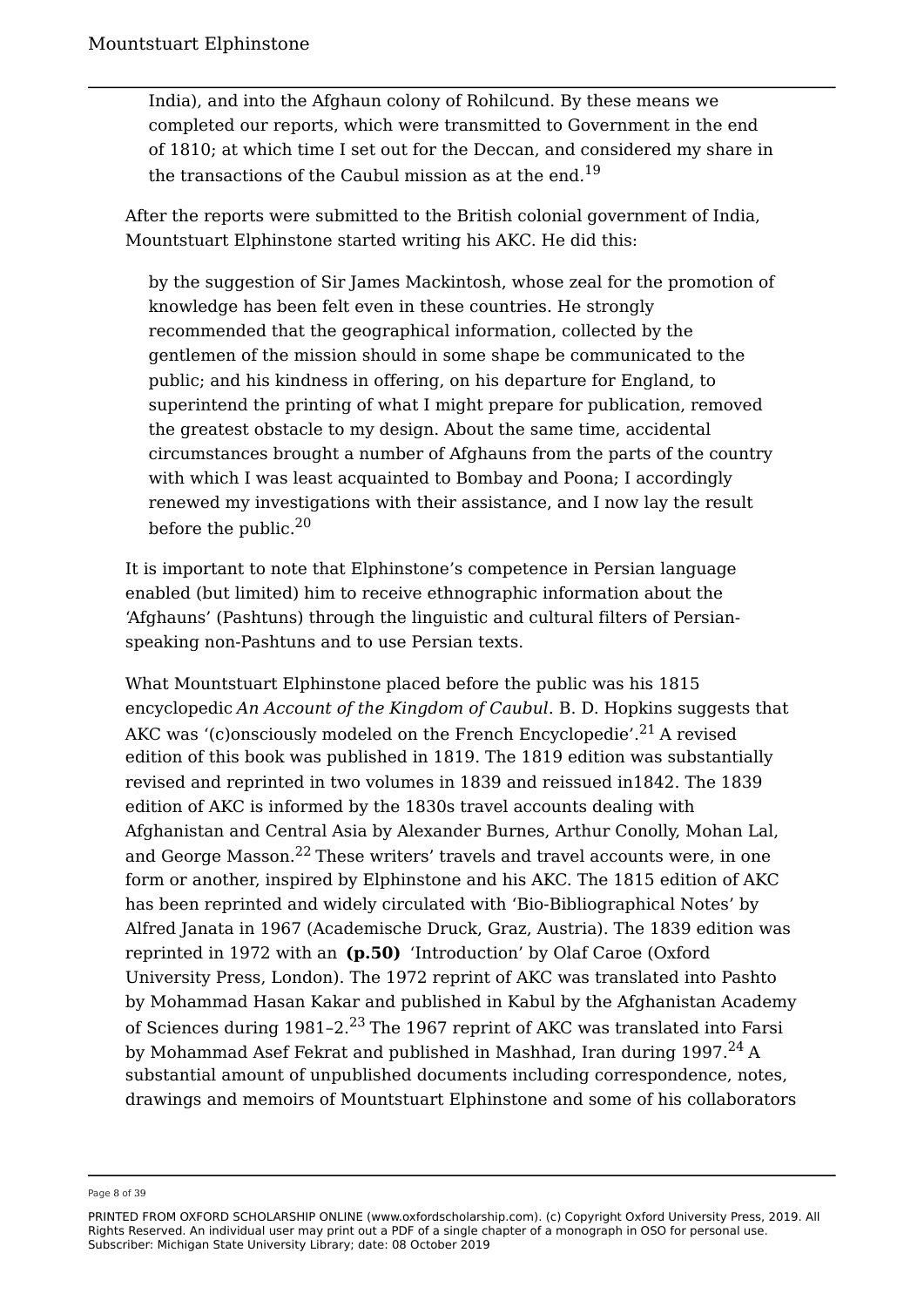dealing with the Kingdom of Caubul are available in the archives of the India Office Library and British Parliamentary Papers.

From the start, according to some late twentieth-century anthropologists of South Asia, Elphinstone's AKC, 'became the touchstone work of frontier studies. …(and) provided the most synoptic and in some ways most integrated account of Afghanistan'.<sup>25</sup> Elphinstone was 'the first ethnographer of the Pukhtun'.<sup>26</sup> 'Elphinstone's appraisal of the Pathans was astonishingly well balanced. He admitted many elements into his portrait, and ended with a rounded and complex picture of the Pathan mentality.<sup> $27$ </sup> Akbar S. Ahmed considers AKC as 'vivid (and)…the first English book on the Pathans [that] still remains one of the most accurate and interesting'.<sup>28</sup> And yes, Elphinstone was 'an anthropologist ahead of his time'29—by about a century. Indeed, Mountstuart Elphinstone was an anthropologist long before anthropology was conceived as an academic discipline. More precisely, Elphinstone was a pioneer in ethnology, a comparative and explanatory subsidiary of anthropology focused on describing and explaining the similarities and differences among cultures (on local, regional, or global level). Elphinstone's comparative perspective is illustrated by his attempt to compare Afghanistan with Hungary and numerous instances of comparing the Kingdom of Caubul with the Scottish Highlands.<sup>30</sup> Ethnology requires valid ethnographic descriptions produced by systematic field research. The earliest recognition of Mountstuart Elphinstone as an ethnologist is available in the 1848 address by James Cowles Prichard, president of the Ethnological Society of London. Prichard cites the 1833 writings of the Russian linguist Bernhard Dorn 'who endeavours to follow up the investigations of our illustrious countryman the Honourable Mountstuart Elphinstone…[in]…an inquiry into the history of the powerful Afghan tribe of the Jusufzte **(p.51)** (Yusufzai)'.<sup>31</sup> Elphinstone's ethnology of Afghanistan sponsored by and produced for use by the British colonial government also predates, by more than a century, the tradition of anthropological knowledge produced by and in the service of Anglo-American colonialism.

To my knowledge, Bahram Tavakolian—an American anthropologist with 'fieldwork' experience in Afghanistan—offers the first and only cogent discussion about the anthropological substance of AKC and the ethnological orientation of its author.<sup>32</sup> According to Tavakolian '(t)here is hardly a book on Afghanistan or the North-West Frontier Province that does not make mention of Elphinstone's investigations and the overwhelmingly high praise he has received for both his own character and that of his writings'.<sup>33</sup> Tavokolian cites several extended quotations from AKC in order to illustrate Elphinstone's research methodology and theoretical orientation and his views on ecology, pastoralism, and select features of social organization. But, for reasons the excavation of which is beyond the scope of this article, most of about six dozen post-WWII Euro-American anthropological ethnographies of Afghanistan (including those written by Tavakolian) contain no or only passing and symbolic reference to the

Page 9 of 39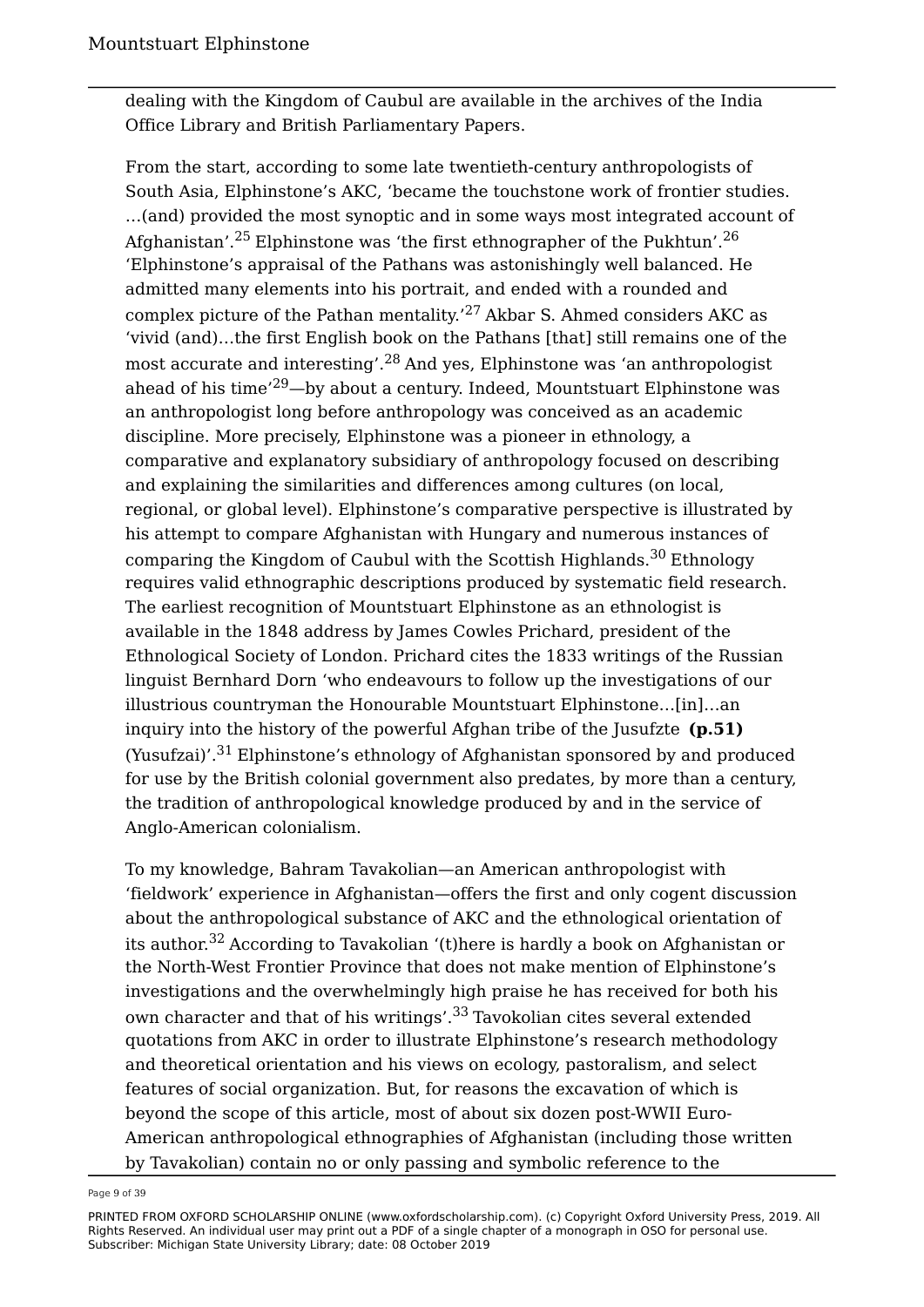ethnographic contents of AKC. The Euro-American ethnographers of Afghanistan, Pakistan and Iran who have made substantial use of Elphinstone's ethnographic texts in their own ethnographic writings include Akbar S. Ahmed, Jon Anderson, Klaus Ferdinand, Henry Field, Birthe Frederiksen, Charles Lindholm, Asta Olesen, Gorm Pedersen, H. F. Schurmann, and Willi Steul.<sup>34</sup> Elphinstone's ethnological texts about Afghanistan are widely used by Russian (especially Soviet-era) scholars in their ethnological and historical texts about the country.<sup>35</sup> Two Pakistani historians have made extensive use of the ethnographic contents of AKC in their Pashto writings.<sup>36</sup>

No pre-1978 Kabuli writer in Farsi and Pashto, including the well known A. R. Benawa, M. G. M. Ghobar, A. H. Habibi, Q. Khadem, A. A. Kohzad, and S. Q. Reshtiya, have cited, referred to or discussed the contents of AKC. These writers are uniformly preoccupied with the 1809 treaty that Shah Shuja signed with Mountstuart Elphinstone and with the gifts the latter presented to Shah Shuja in Peshawar. Likewise, no reference is made to AKC or its contents in Afghanistan government official publications, including textbooks used in the country's schools. The ideological, political and academic reasons for the **(p.52)** absence of AKC in Kabuli publications will be discussed in a forthcoming paper (volume 2 of this series). Since the occupation of Afghanistan in 2001 by the United States this pattern of AKC avoidance has continued in the textbooks produced by the American government (through USAID and the Afghanistan Studies Center at the University of Nebraska) for schools in Afghanistan.

While decontextualized snippets of ethnographic descriptions from AKC are widely cited, surprisingly, Elphinstone's pioneering contributions to the ethnology of the Pashtuns based on his ethnographic research are rarely critically discussed in Euro-American anthropological discourse dealing with method and theory. Even when his ethnographic writings are cited in Western colonial and postcolonial texts, their utility is local and largely confined to the ethnography of societies straddling the Durand Line. Rarely is the methodological and theoretical framework and the overall ethnographic content of Elphinstone's published and unpublished ethnographic writings critically engaged and incorporated in the body of colonial and postcolonial ethnographic texts dealing with these culture areas. Moreover, in specific ethnographic discussions (especially those dealing with Afghanistan and Pakistan), reference to AKC is only in passing and for symbolic effect, for the exploitation of its academic authority and historical fame.

Carlton S. Coon is the first anthropologist who cites Mountstuart Elphinstone's AKC in his 1951 introductory textbook about the ethnology of the Middle East.<sup>37</sup> To this day, no other reader or introductory textbook about the anthropology of the Middle East and Central/South Asia contains reference to Elphinstone's AKC. Coon provided guidance and inspiration for Louis Dupree in the latter's archeological and ethnological researches and writings about Afghanistan. A

Page 10 of 39

PRINTED FROM OXFORD SCHOLARSHIP ONLINE (www.oxfordscholarship.com). (c) Copyright Oxford University Press, 2019. All Rights Reserved. An individual user may print out a PDF of a single chapter of a monograph in OSO for personal use. Subscriber: Michigan State University Library; date: 08 October 2019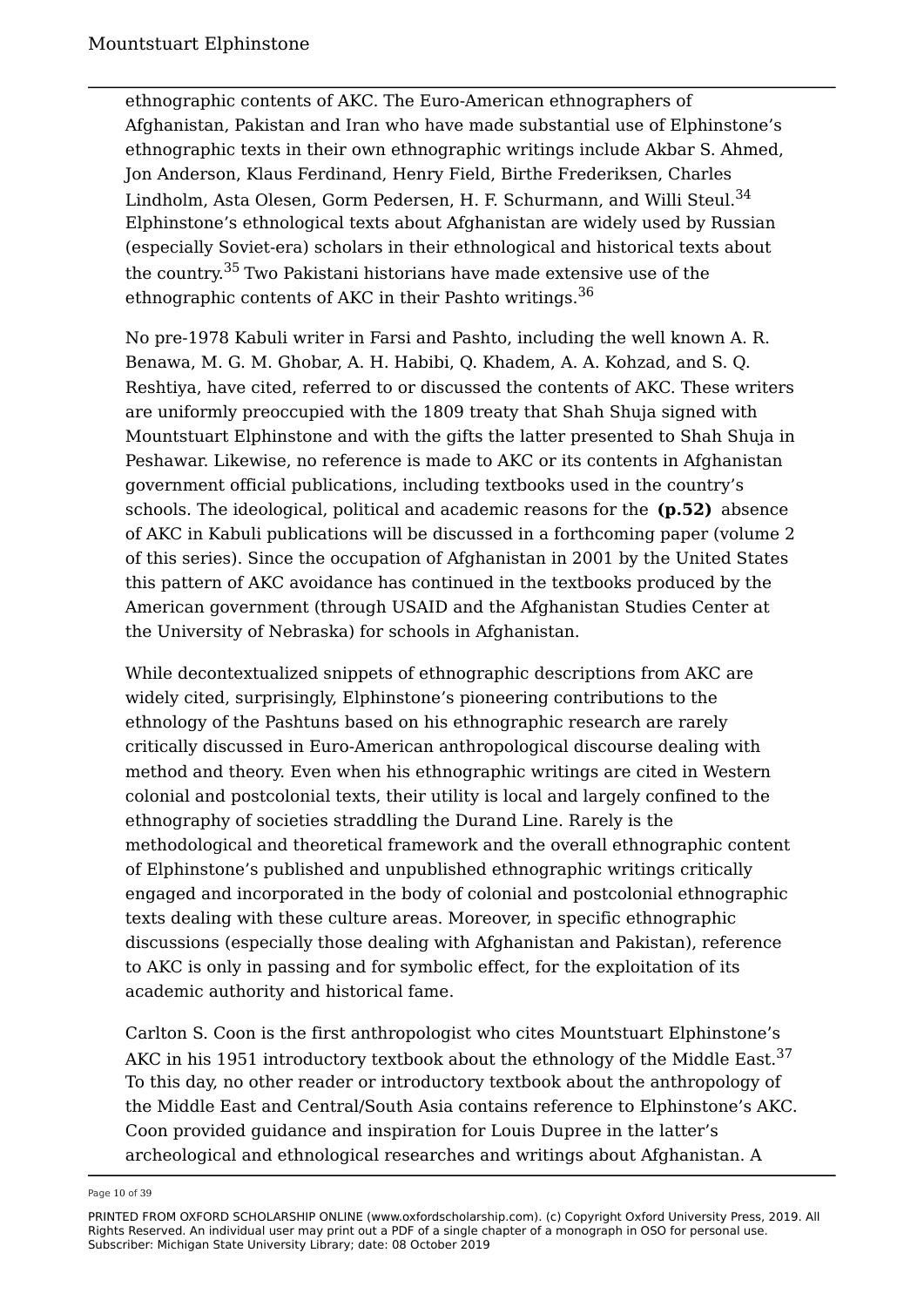careful reading of Dupree's popular 1973 *Afghanistan* illustrates the influence of Coon's 1951 tome. Compare Dupree's 'The Inward Looking Society'<sup>38</sup> with Coon's 'The Land of Insolence'.<sup>39</sup> Coon's writings about the Middle East are the inspiration for Dupree's understanding of Afghanistan: 'Altogether, Coon's (1951) mosaic concepts have never been more amply and graphically illustrated than in the current varieties of peoples and patterns in Afghanistan'.<sup>40</sup> It is likely that Coon's reading of Elphinstone inspired Dupree's declaration: 'Most writings on Afghan peoples and cultures have been footnotes to' Elphinstone's **(p.53)** *Account of the Kingdom of Caubul*. <sup>41</sup> Earlier Dupree had written: 'Most writing on Afghan people and culture is simply a footnote to Elphinstone's classic work (1815). Writers on Afghanistan have either copied Elphinstone or copied those who have copied Elphinstone'.<sup>42</sup> Not surprisingly, the overall structure of Dupree's *Afghanistan* bears strong resemblance to the format of Elphinstone's AKC. But ironically Dupree, like most other Euro-American scholars (especially Anglo-American anthropologists) of Afghanistan, makes only superficial symbolic use of Elphinstone's ethnographic writings about the peoples and cultures of Afghanistan, especially the Pashtuns. Likewise, Jon W. Anderson's 1979 doctoral dissertation (and several derivative essays)—especially those parts that deal with the Pashtun cultural and linguistic categories that are subjected by Anderson to a Goffman-inspired symbolic analysis—bear strong resemblance to the ethnographic contents of Elphinstone's AKC.

In order to properly engage the ethnographic narratives of AKC, it is necessary to identify the cultural and linguistic filters through which Mountstuart Elphinstone received ethnographic information about his subjects, especially the Pashtuns whom he regularly identifies as 'Afghauns'. In anthropological discourse these sources are referred to as 'informants' or 'key informants'—the local (native) individuals who provide knowledge and often mediate the learning processes of the 'participant observer' (ethnographer) with her/his ethnographic subject. Elphinstone does not use the anthropological trademark concepts of 'informant', 'key informant', or 'participant observer', and does not explicitly identify the individuals who served as his main sources of information and mediators between him and the cultural communities represented in the texts of his AKC. But the identity of the native individuals from whom he likely received ethnographic information—his 'key informants'—is accessible to the reader in Elphinstone's account of his encounter with the Kingdom of Caubul before, during and after his four months visit to Peshawar during 1809. The individuals who served as Elphinstone's hosts and informants and with whom he frequently interacted are identified in the comprehensive (111 pages) introduction to AKC. In the texts quoted from AKC in this paper I have adjusted the phonetic format of some proper names, labels and titles in order to illustrate continuity and similarity with their current versions. **(p.54)** In most such cases the stretched vowels [oo], [ee], [au] of AKC are contracted to [o], [i], [a].

Page 11 of 39

PRINTED FROM OXFORD SCHOLARSHIP ONLINE (www.oxfordscholarship.com). (c) Copyright Oxford University Press, 2019. All Rights Reserved. An individual user may print out a PDF of a single chapter of a monograph in OSO for personal use. Subscriber: Michigan State University Library; date: 08 October 2019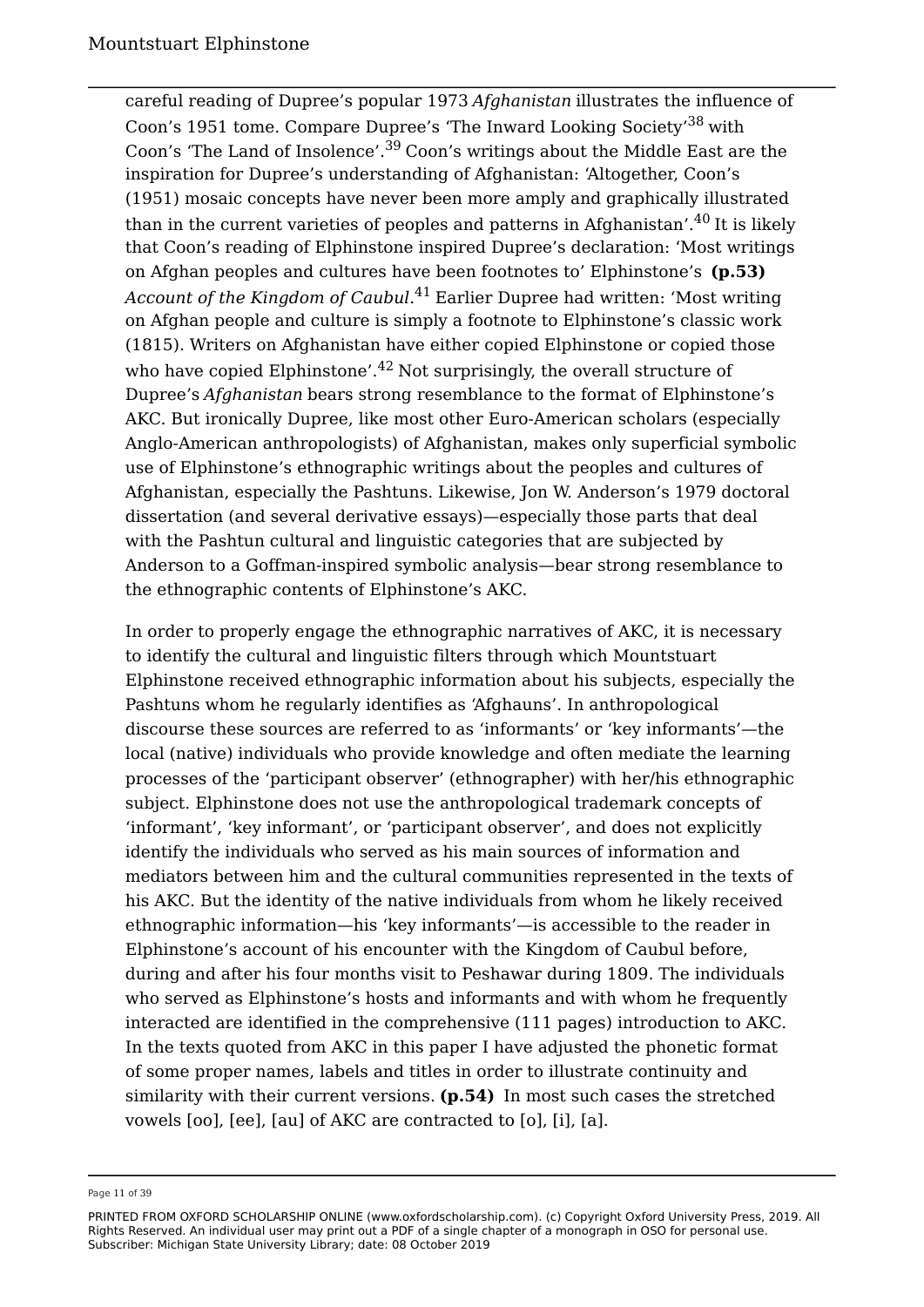Mountstuart Elphinstone entered the dominions of the Kingdom of Caubul in Multan, about 350 miles south of Peshawar. During his stay in Multan he met his first official 'Mehmandar…[a]n officer appointed to receive and do the honours to such guests as the King wishes to show attention to… The name of this personage was Sarferaz Khan'.<sup>43</sup> The latter was 'of an Afghaun family of the royal tribe of Sadozais, but his ancestors had so long been settled in Multan, that he had lost most of the characteristics of his nation'.<sup>44</sup> Other encounters include:

While in Multan…I (Elphinstone) received visits from Molla Ja'far Siestani, from the King's deputy Harkara-Bashi, or Newswriter, and from various other persons.<sup>45</sup>

We reached Dera Ismael Khan on the  $11<sup>th</sup>$  of January. Before we entered Dera, we were met by Fateh Khan, a Baloch, who governs this province as deputy for Mohammad Khan, to whom it... is assigned by the King.  $46$  ... Fateh Khan sent us a present, including six bottles of Caubul wine.<sup>47</sup>

Molla Ja'far was appointed to attend us till some person of rank could join us. [He] had been a schoolmaster in his native country of Seistan, but had afterwards come to court to better his fortune…he had some success in commerce and had an opportunity of obliging the King and enriching himself at once, by purchasing some of His Majesty's jewels, during his misfortunes, and flight to the mountains. He was now in great favour, though he maintained the style and manners of an ordinary merchant. He was a grave old gentleman, shrewd, sensible, and good humoured, but blunt, and somewhat passionate. Under his guidance we set out from Dera Ismael Khan on the 7<sup>th</sup> of February.<sup>48</sup>

Elphinstone cites two other interactions with Molla Ja'far.<sup>49</sup> Toward the end of its march to Peshawar, the mission 'discovered a party of Persian or Durrani, drawn up across the way, and soon learned they were one hundred horse who had come from the King, and brought us a letter. The whole of the troops were dressed like Persians, with coloured clothes, boots, and low sheepskin caps… They wore Persian hilted swords'.<sup>50</sup>

Soon after entering Peshawar on 25 February 1809 Elphinstone discovered that:

 **(p.55)** [t]here were two parties in Court, one headed by Akram Khan, a great Durrani lord, the actual prime minister; and the other, composed of the Persian ministers, who being about the King's person, and entirely dependent on his favor, possessed secret influence, which they often employed in opposition to Akram Khan: the chief of these was Meer Abool Hussun Khan [Mir Abol Hasan Khan]. This last party obtained the earlier information about the embassy and managed to secure Mehmandari [Persian: hosting, providing hospitality]; but it was still undetermined who

Page 12 of 39

PRINTED FROM OXFORD SCHOLARSHIP ONLINE (www.oxfordscholarship.com). (c) Copyright Oxford University Press, 2019. All Rights Reserved. An individual user may print out a PDF of a single chapter of a monograph in OSO for personal use. Subscriber: Michigan State University Library; date: 08 October 2019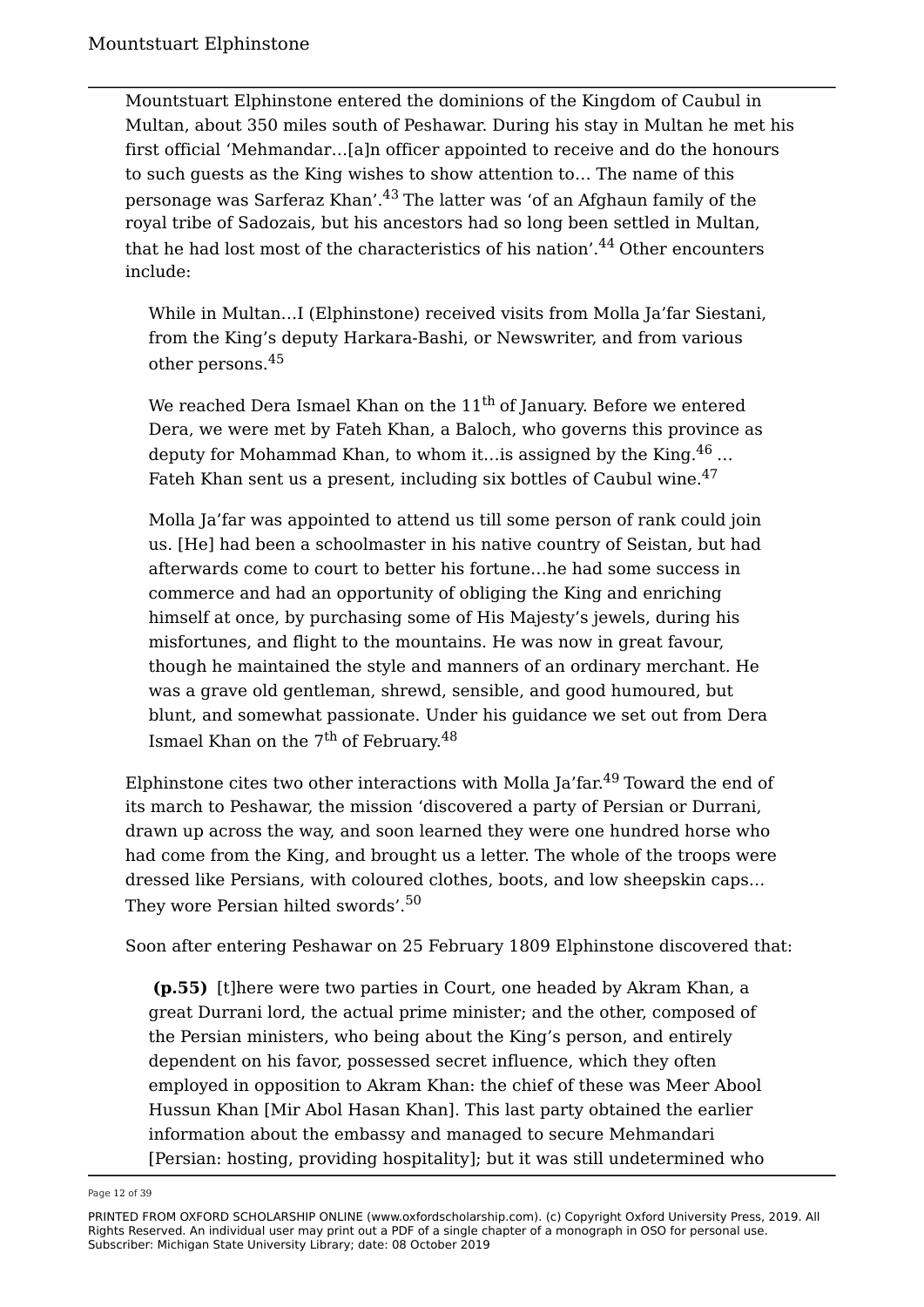would be entrusted with the negotiation. The Persians took pains to convince me that the King was jealous of Akram Khan and the great Durranis and to treat with us through his personal and confidential agents.<sup>51</sup>

Mir Abol Hasan appears to have been Elphinstone's key informant in Peshawar. While in Peshawar Elphinstone:

saw a good deal of Mehmandar, Mir Abool Hasan Khan, a Persian, whose family had long been settled in Caubul, and who had himself risen from the humble rank of a private soldier [report said even from that of a tailor], to the Sundoqdar Bashi [keeper of the wardrobe], and governor of Peshawer. He had a very fair complexion and red cheeks, but his person was small, his voice feeble, and his manner timid, so that our first impression of him was unfavourable: he, nevertheless, turned out to be the best of his nation, and to have a degree of simplicity about him seldom met with in a Persian.<sup>52</sup>

Elphinstone describes several other formal and leisurely interactions with Mir Abool Hasan during his stay in Peshawar.<sup>53</sup> Two other Persian informants are also identified by Elphinstone. 'Two of the most remarkable of our visitors were Mirza Gerami Khan, and Molla Behramand. The former, who was the son of a Persian nobleman of high rank, had been in India, and had observed our customs with great attention and acuteness'.<sup>54</sup> Mirza Gerami Khan was the 'Moonshi Bashee, or secretary of state at Caubul' (ibid). When Elphinstone formally visited the court of the Kingdom of Caubul it was Mirza Gerami Khan who stood near him. 'The Governor General's Persian letter was now opened, and read with striking distinctness and elegance by the Moonshee Baushee to the king.<sup>'55</sup> (Moonshee Baushee is translated as 'head secretary' on this page). 'Moolla Behramand was a man of retired and studious habits, but really a man of genius, and of insatiable thirst for knowledge' (ibid). These high-ranking Persian elite (Mir Abol Hasan, Mirza Gerami **(p.56)** Khan, and Molla Behramand) of the Persianate ruling machinery of the Kingdom of Caubul served as key informants in Elphinstone's ethnographic project that produced the AKC. Elphinstone also identifies 'Kareem, a Hazaura, once in my service'<sup>56</sup> who probably served as a source for information about the Hazaras, Aimaqs, and Uzbeks.

Shah Shuja, the king of the Kingdom of Caubul, could not speak Pashto.<sup>57</sup> He must have communicated with Elphinstone in Persian. These key informants, their king and his court interacted with Elphinstone through the medium of Farsi (Persian) in a 'contact zone'—'social spaces where disparate cultures meet, clash, and grapple with each other, often in highly asymmetrical relations of domination and subordination'.<sup>58</sup> This asymmetry is illustrated by the mediating effect of Persian culture and language in the encounter between Elphinstone and the Kingdom of Caubul. Virtually all the ethnographic information received by

Page 13 of 39

PRINTED FROM OXFORD SCHOLARSHIP ONLINE (www.oxfordscholarship.com). (c) Copyright Oxford University Press, 2019. All Rights Reserved. An individual user may print out a PDF of a single chapter of a monograph in OSO for personal use. Subscriber: Michigan State University Library; date: 08 October 2019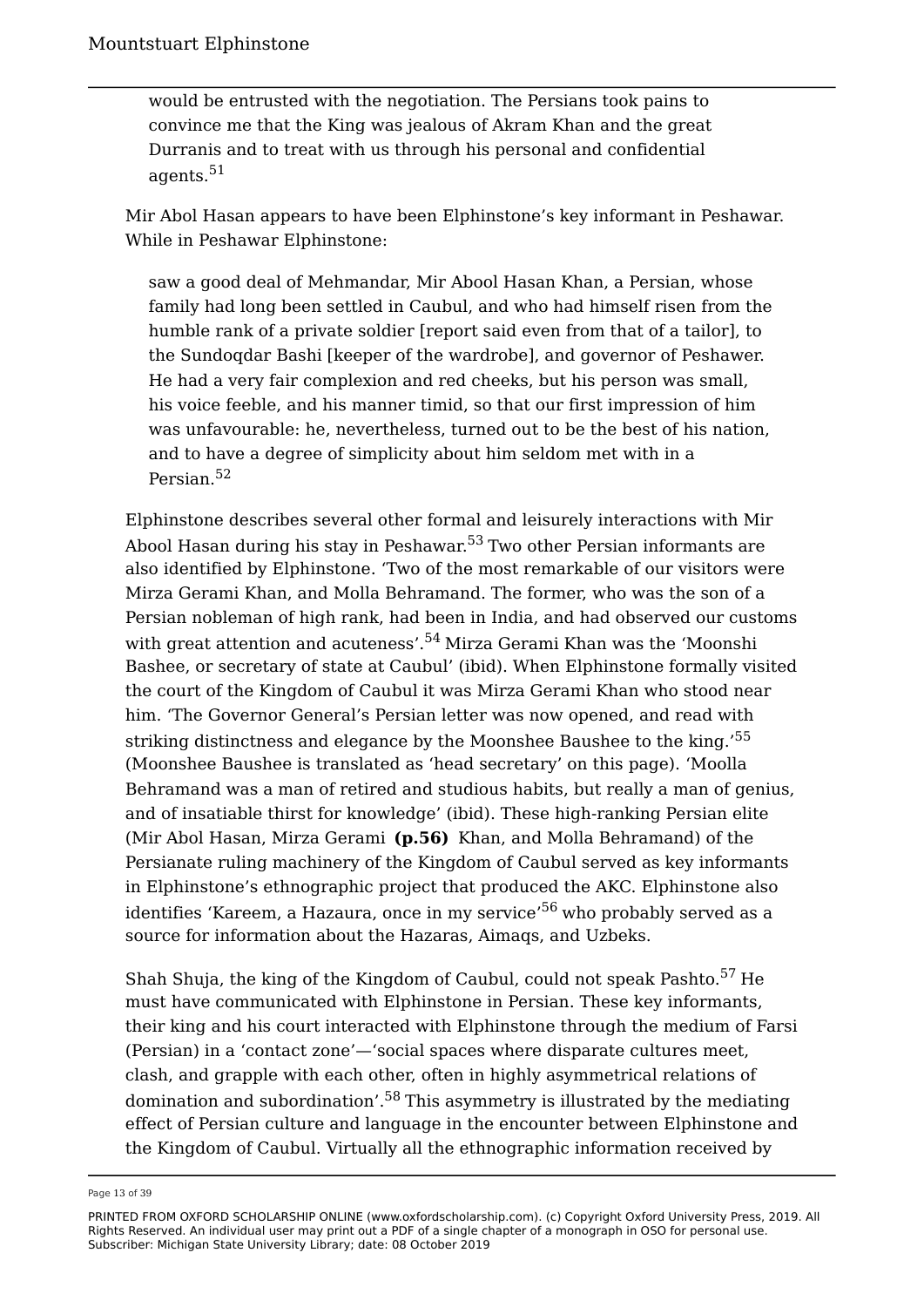Elphinstone was through Persian cultural and linguistic filters. Specific linguistic and broader descriptive instances of such asymmetry of power are present throughout the ethnographic texts of AKC. The use of the labiodental phoneme [v] in 'Vizeeree'<sup>59</sup> and 'Vizeer Auzim'<sup>60</sup> for the Pashto semi-vowel [w] in Waziri and Wazir-e A'zam is probably received through the phonetics of Elphinstone's Persian informants (especially Mir Abol Hasan, the son of a Persian nobleman). The labiodental [v] phoneme is out of place in the phonology of Pashto.

Elphinstone's key informants at the Kingdom of Caubul were the equivalents of 'dragomans'—the early modern official interpreters, guides, mediators and translators for European missions, travelers, and embassies in the Middle East.<sup>61</sup> The dragoman has evolved into present day '*tarjoman*' (Arabic and Farsi: translator) in Afghanistan. The Euro-American tradition of receiving knowledge about the 'Afghans' through the cultural and political filters of native elites formally connected to the state apparatus continues to this day in the successors to the Kingdom of Caubul—the Kingdom of Afghanistan, Republic of Afghanistan, Democratic Republic of Afghanistan, and the Islamic Republic of Afghanistan. Late modern and postmodern Euro-American ethnographers in Afghanistan represent their Kabuli *tarjomans* as 'counterparts', 'assistants', cooks or servants. During the 1930s Ahmad Ali Kohzad (a Qizilbash) and Sayed Qasem Reshtiya were the most prominent **(p.57)** dragomans in Kabul. They played a major role in establishing the Afghan literary society (*Anjuman-e Adabi*) and the Afghan historical society (*Anjuman-e Tarikh*). Kohzad and Reshtiya produced the largest volume of Persian-language writings about the history of Afghanistan. In post-WWII years there was a government-selected pool of *tarjomans* in Kabul under the supervision of the faculty of letters, Kabul University, the foreign ministry and the security services of the government of Afghanistan. Ashraf Ghani, the current president of Afghanistan, was a member of this pool of Kabuli dragomans during the early 1970s. A culturally informed interrogation of ethnographic research and writing projects in Afghanistan during the past century—the life span of the discipline of anthropology—confirms the prominence of Kabuli dragomans in the production of Euro-American knowledge about Afghanistan. Mountstuart Elphinstone's ethnographic research project in the Kingdom of Caubul is the trail blazer of the dragoman tradition in Afghanistan.

The tensions and conflicts between the nations that participated in the two world wars (and the Cold War) of the twentieth century sparked the development of the 'culture and personality school' in American anthropology. Out of this new focus emerged the 'national culture' studies. This essentialist paradigm was built upon the assumption that people living in one nation shared core cultural values, consciousness of solidarity, social behavior, self-perception, and sentiments.<sup>62</sup> Virtually all European nations, the United States, Russia, and Japan were subjected to national character studies. The government of the United States sponsored national character studies in several American

Page 14 of 39

PRINTED FROM OXFORD SCHOLARSHIP ONLINE (www.oxfordscholarship.com). (c) Copyright Oxford University Press, 2019. All Rights Reserved. An individual user may print out a PDF of a single chapter of a monograph in OSO for personal use. Subscriber: Michigan State University Library; date: 08 October 2019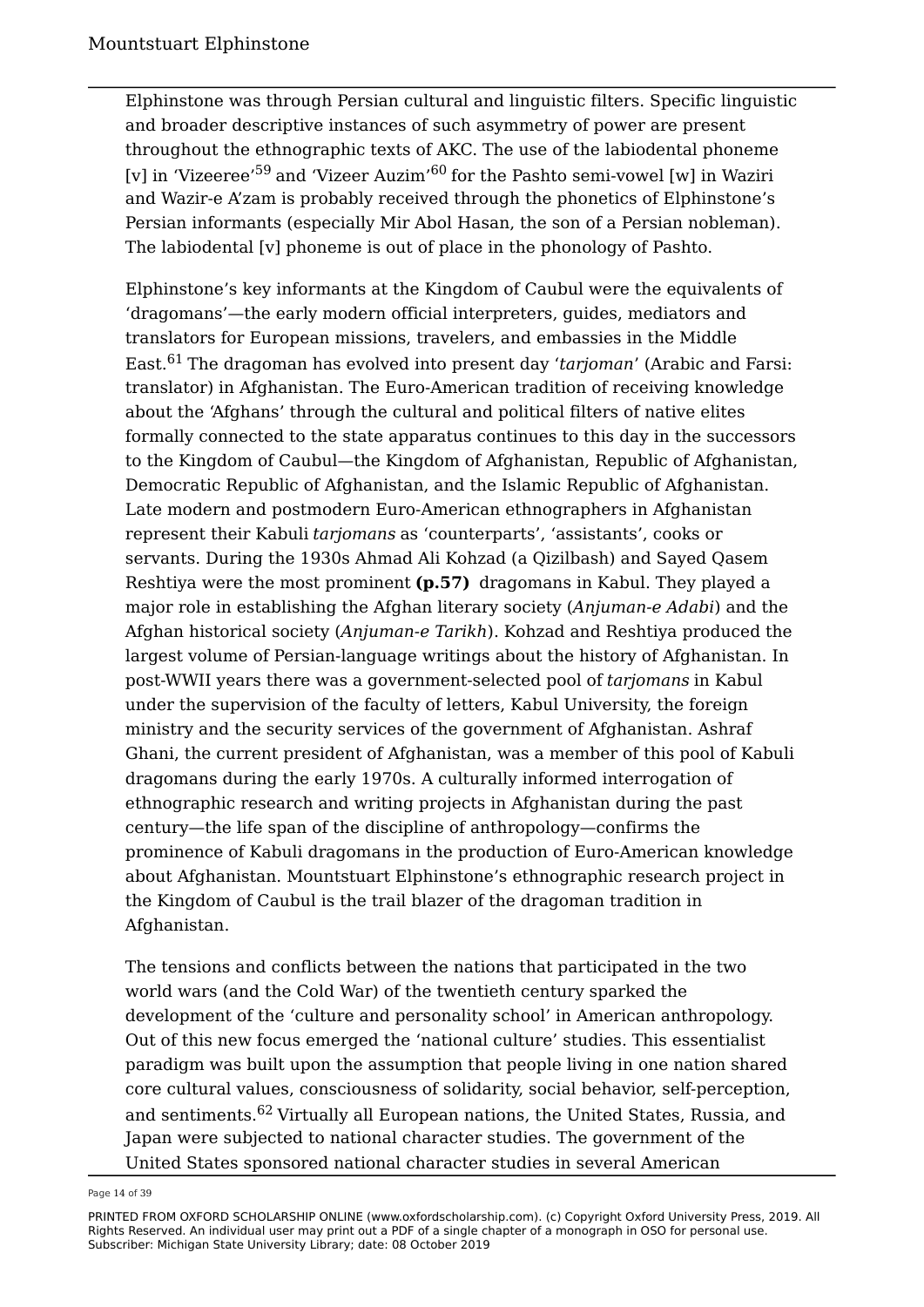universities including the Columbia University 'Research in Contemporary Cultures' project which provided the umbrella for the research and writings of American anthropologists like Ruth Benedict, Geoffrey Gorer, Geoffrey Gorer and John Rickman, Margaret Mead, and Margaret Mead and Rhoda Metraux dealing with the national character of the current or potential enemies of the United States.<sup>63</sup> Similar studies were carried out by anthropologists in the aftermath of WWI.<sup>64</sup>

About a century and half earlier Mountstuart Elphinstone produced a national character study of the people living in the Kingdom of Caubul (a former province of the Persian and Mughal Empires) in the context of rising tensions between British and French colonial powers **(p.58)** as well as between the British colonial presence in India and some of its semi-autonomous local peripheral regimes. Elphinstone's popularity among Western academic, political and popular writers about Afghanistan (especially Pashtuns) is chiefly derived from his portrayals of the cultural and social features of Pashtun personality and its tribal context. It is these personality and tribal cultural and social features that are widely cited in writings about Afghanistan, especially the Pashtuns. As mentioned above, what Elphinstone wrote about the national character of 'Afghauns' was intended to 'be useful to the British Government' just as the American anthropologists' construction of German, Japanese, Romanian, Polish, and Russian national characters was sponsored by and intended for use by the American war machinery. The ethnographic contents of AKC largely consist of descriptions of the various cultural and social components of the National Character of the 'Afghauns'.

No ethnic group in Central and South Asia has historically identified itself as 'Afghan'. Throughout the region (including present day nation-states) 'Afghan' is used as an oxonym for Pashtuns. The autonym for the people whose national character is constructed in AKC is 'Pooshtoon'—plural, 'Pooshtauneh' (Pashtun, Pashtaneh).<sup>65</sup> But they are identified by Elphinstone (through the filters of his Persian key informants and Persian language chronicle histories) with the oxonym 'Afghaun'. 'The origin of the name of Afghaun, now so generally applied to the nation I am about to describe, is entirely uncertain; but is, probably modern. It is known to the Afghauns themselves through the medium of the Persian language' (ibid.). In India Pashtuns are known as 'Pitan'.<sup>66</sup> The Afghauns 'have no general name for their own country, but sometimes apply the Persian one of Afghaunistaun. Doctor [John] Leyden has mentioned the name Pooshtoonkhau [Pahstunkhwa: Pahstun-side, Pashtun-place, Pashtun-land, Pashtun-territory], as bearing this sense; but I never heard it used.'<sup>67</sup>

Elphinstone is steadily conscious about the accuracy and limitations of his data. In the introduction to the text dealing with cultural and social features of the 'Afghauns', Elphinstone offers this caveat:

Page 15 of 39

PRINTED FROM OXFORD SCHOLARSHIP ONLINE (www.oxfordscholarship.com). (c) Copyright Oxford University Press, 2019. All Rights Reserved. An individual user may print out a PDF of a single chapter of a monograph in OSO for personal use. Subscriber: Michigan State University Library; date: 08 October 2019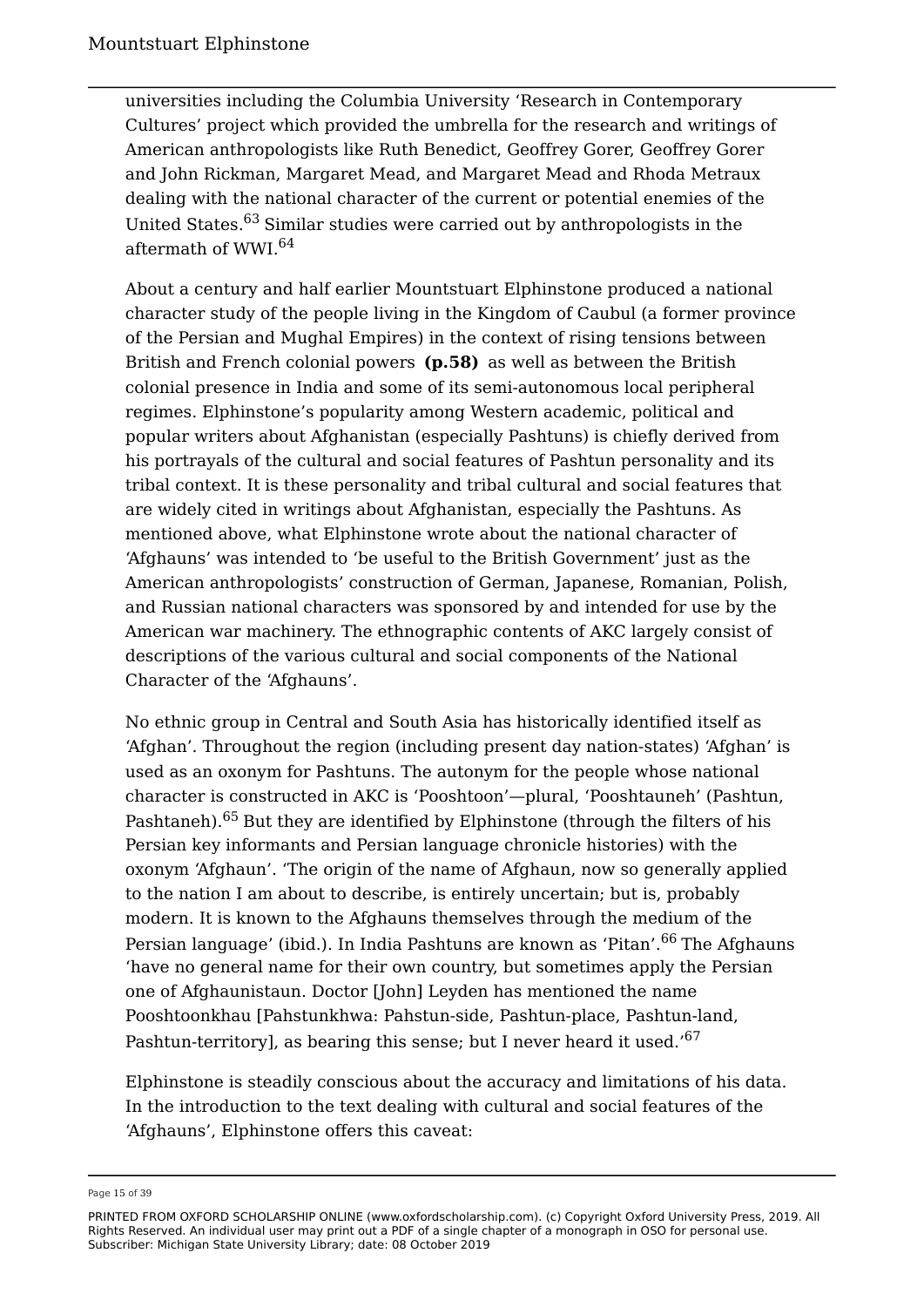The description which I have attempted of the country of the Afghauns has been rendered difficult by the great variety of the region to be described, and by the diversity even of contiguous tracts. No less a **(p.59)** diversity will be discovered in the people who inhabit it; and, amidst the contrasts that are apparent in the government, manners, dress, and habits of different tribes, I find it difficult to select those great features which all possess in common, and which give a marked national character to the whole of the Afghauns.<sup>68</sup>

But a sentence later Elphinstone situates the 'Afghuans' in a broad and abstract comparative perspective through an Englishman's lens:

The freedom which forms their [Afghauns'] grand distinction among the nations of the East, might seem to an Englishman a mixture of anarchy and arbitrary power; and the manly virtues that raise them above their neighbors, might sink in his estimation almost to the level of the opposite defects. It may, therefore, assist in appreciating their situation and character to figure the aspects they would present to a traveller from England, and to one from India.<sup>69</sup>

If a man would be transported from England to the Afghaun country without passing through the dominions of Turkey, Persia, or Tartary he would…notice the absence of regular courts of justice, and of every thing like an organized police. He would be surprised at the fluctuation and instability of civil institutions. He would find it difficult to comprehend how a nation could subsist in such disorder; and would pitty those who were compelled to pass their days in such a scene, and whose minds were trained by their unhappy situation to fraud and violence, to rapine, deceit, and revenge. Yet he would scare fail to admire their martial and lofty spirit, their hospitality, and their bold and simple manners, equally removed from the suppleness of a citizen and the awkward rusticity of a clown; and he would probably, before long, discover, among so many qualities that excited his disgust, the rudiments of many virtues.<sup>70</sup>

But an English traveler from India, would view them with a more favourable eye. … He would admire their strong and active forms, their fair complexions and European features, their industry and enterprise, the hospitality, sobriety, and contempt of pleasure which appear in all their habits; and above all, the independence, and energy of their character.<sup>71</sup>

Based on this, one can assume that Elphinstone's raw cultural data for the construction of the 'national character' of the Kingdom of Caubul was received simultaneously through the undiluted imperial English filters and English filters that were informed by knowledge of (or experience in) Indian culture. This hybrid ethnographic sensibility **(p.60)** is also tempered by the presence of

Page 16 of 39

PRINTED FROM OXFORD SCHOLARSHIP ONLINE (www.oxfordscholarship.com). (c) Copyright Oxford University Press, 2019. All Rights Reserved. An individual user may print out a PDF of a single chapter of a monograph in OSO for personal use. Subscriber: Michigan State University Library; date: 08 October 2019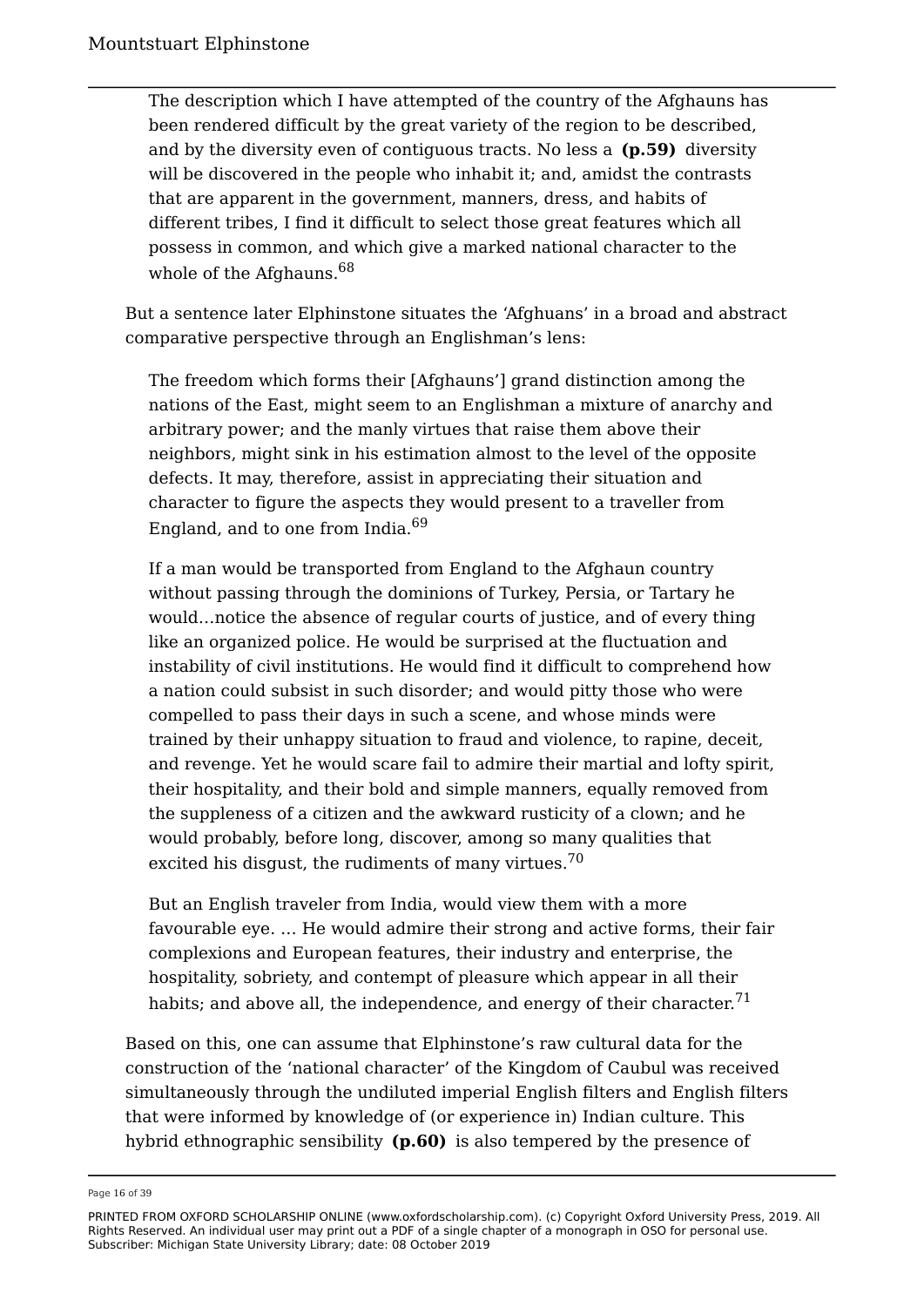Persian culture as well: 'although I have endeavoured to measure them by the scale which will be applied in Europe, yet the first and most natural process by which I estimated their character was a comparison with their Indian and Persian neighbors'.<sup>72</sup> I interpret this to mean that the ethnographic contents of AKC were received by Elphinstone through a triangular filter of English, Indian and Persian cultures. But, in reality, the hypotenuse of this triangle is Persian culture and Persian language. This effect is explicitly available throughout the ethnographic narratives of AKC. The longterm hegemonic effect of colonially produced ethnographic knowledge about Pashtuns through Persian cultural filters in AKC and the continued Persianate and Euro-American presence in the ruling apparatus of crypto-colonial Afghanistan are suitable illustrations of what Laura Stoler calls 'Imperial Debris'—the everlasting academic, social, political, economic formations and effects of imperial domination.<sup>73</sup>

Mountstuart Elphinstone has played a major role in the Persian-driven Afghanisation of Pashtuns in Euro-American academic, political, and popular discourse. His routine conflation of Pashtun with Afghan and his construction of Pashtun culture and society through oral and written Persian cultural and linguistic lenses—the Persianization of Pashtun culture—have left a lasting imprint on Euro-American scholarship of Afghanistan. Elphinstone's AKC essentially consists of the ethnology of Pashtuns and Afghanistan through Persian cultural mediators. The considerable academic value and wide circulation of AKC together with the historical and political fame of its author has provided and continues to provide the scholarly and political legitimising authority for the conflation of 'Afghan' and 'Pashtun'. Elphinstone's understanding of this conflation is clearly expressed in his statement that 'the Afghauns spoke nothing but *Pushtoo*'.<sup>74</sup> Based on this conclusion, one can safely assume that Elphinstone's key informants were Persians because they could speak nothing but Persian; they could not have been Pashtuns (Elphinstone's 'Afghauns') because they could not speak Pashto. This highly influential reception of Pashtun culture through Persian language and the imposition of 'Afghan' on Pashtun ethnicity continued in popular nineteenth-century colonial writings about Afghans and Pashtuns including Henry George Raverty's *Gulshani-Roh* (Persian: *flower garden of spirit, soul, ghost, or apparition*) title and its **(p. 61)** English subtitle *Selections, Prose, and Poetical in the Pushto, or Afghan Language*. <sup>75</sup> The tradition of interchanging Afghan with Pashtun and the representation of Pashtun culture (oral or literary) through Persian cultural and linguistic filters is also present in Bernhard Dorn's *A Chrestomathy of the Pushtu or Afghan Language* (1847)<sup>76</sup> and Raverty's *A Dictionary of the Pukhto, Pushto, or Language of the Afghans*<sup>77</sup> and *A Grammar of Pukhto, Pushto, or Language of the Afghans*. <sup>78</sup> A late nineteenth-century example of the hegemonic Persianisation (through Afghanisation) of Pashtun culture is illustrated in the *Afghan Poetry of the Seventeenth Century: Being Selections From the Poems of Khush Hal Khan Khatak*, compiled and edited by C. E. Biddulph.<sup>79</sup> The book is a

Page 17 of 39

PRINTED FROM OXFORD SCHOLARSHIP ONLINE (www.oxfordscholarship.com). (c) Copyright Oxford University Press, 2019. All Rights Reserved. An individual user may print out a PDF of a single chapter of a monograph in OSO for personal use. Subscriber: Michigan State University Library; date: 08 October 2019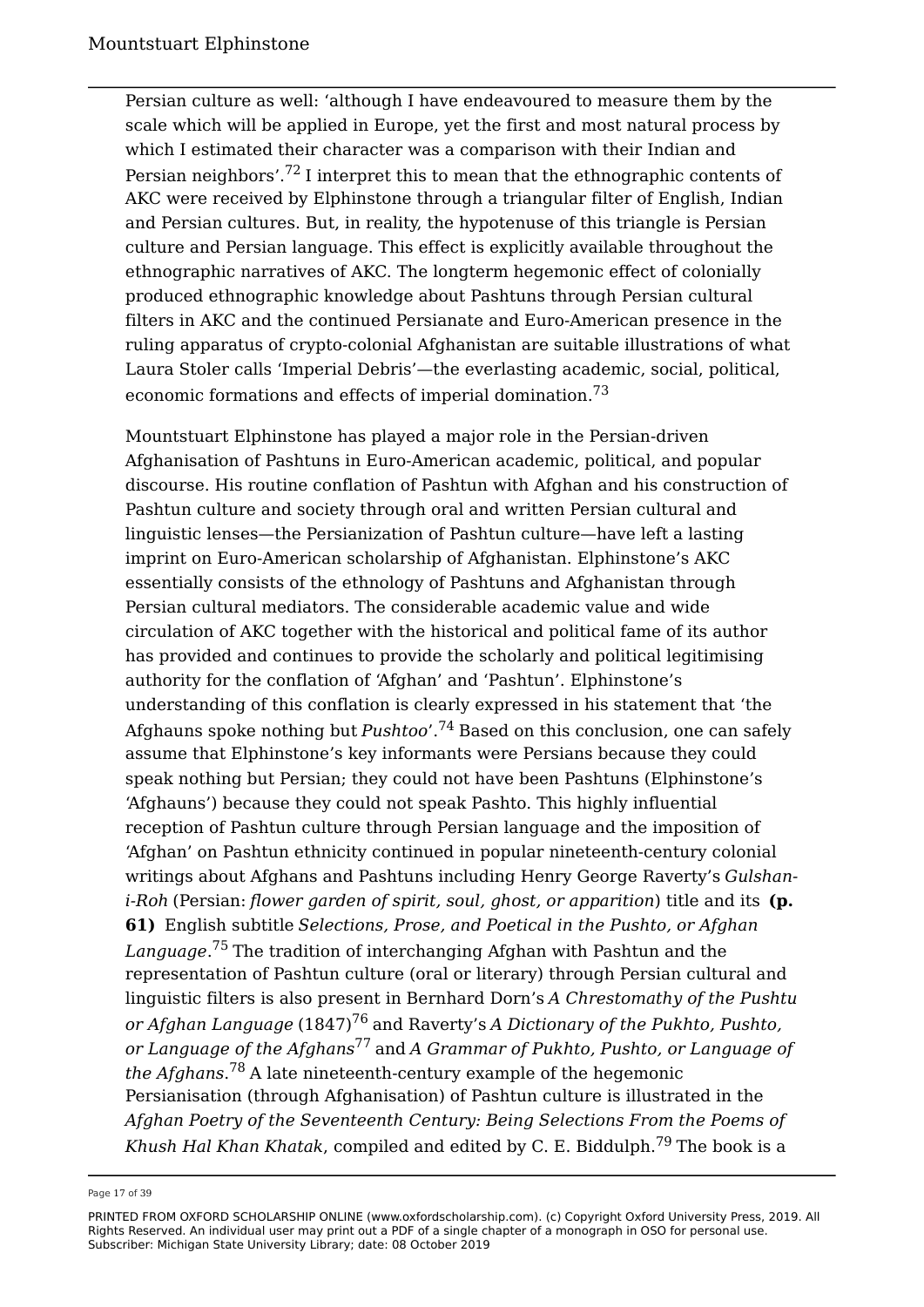compilation of the seventeenth-century Pashto poems of Khushhal Khan Khattak, considered the father of Pashto poetry.

The Persian cultural and linguistic effect is explicitly available throughout Elphinstone's narratives about the national character of the Afghans who spoke nothing but Pashto unless they were Hazara, Uzbek, or Baluch! Following is the core (and the most widely cited) of these narratives:

I know of no people in Asia who have fewer vices, or are less voluptuous or debauched; but this is most remarkable in the west: the people of towns are acquiring a taste for debauchery, and those in the north east of the country are already far from being pure. The Afghauns themselves complain of the corruption of manners, and of the decline of sincerity and good faith, and say that their nation is assimilating to the Persians. Their sentiments and conduct towards that nation, generally resemble those which we discovered some years ago towards the French. Their national antipathy, and a strong sense of their own superiority, do not prevent their imitating Persian manners, while they disclaim against the practices, as depraving their own. They are fully sensible of the advantage which Persia has over them at present, from the comparative union and vigour of her councils, and they regard the increase of her power with some degree of apprehension, which is diminished by their inattention to the future, and by their confidence in themselves. To sum up the character of the Afghauns in a few words; their vices are revenge, envy, avarice, rapacity, and obstinacy; on the other hand, they are fond of liberty, faithful to their friends, kind to their dependents, hospitable, brave, hardy, frugal, laborious, and prudent; and they are less disposed than the nations in their neighborhood to falsehood, intrigue, and deceit.<sup>80</sup>

 **(p.62)** However, the form and practice of the cultural features of the Afghans in the Kingdom of Caubul varies from east to west:

Those of the west have derived their civilization from the Persians, and those of the east from Indians, and each resembles in dress and manners the people with which it is thus connected; while the inhabitants of the central part of the south, equally remote from both of the great empires to which I have alluded, and at a distance from great roads, appear to have retained the original habits of their own nation. From the superior extent of the country inhabited by the western tribes, and from the supremacy which two of those tribes have at different times maintained over the whole, the Persian dress, manners, and language decidedly prevail in the nation, and are recognized even in those parts where the Indian customs have acquired most force. It is to be observed, that every thing borrowed from the Persians and Indians, is preserved as it was at the time first adopted, and consequently varies considerably from the actual practices of

Page 18 of 39

PRINTED FROM OXFORD SCHOLARSHIP ONLINE (www.oxfordscholarship.com). (c) Copyright Oxford University Press, 2019. All Rights Reserved. An individual user may print out a PDF of a single chapter of a monograph in OSO for personal use. Subscriber: Michigan State University Library; date: 08 October 2019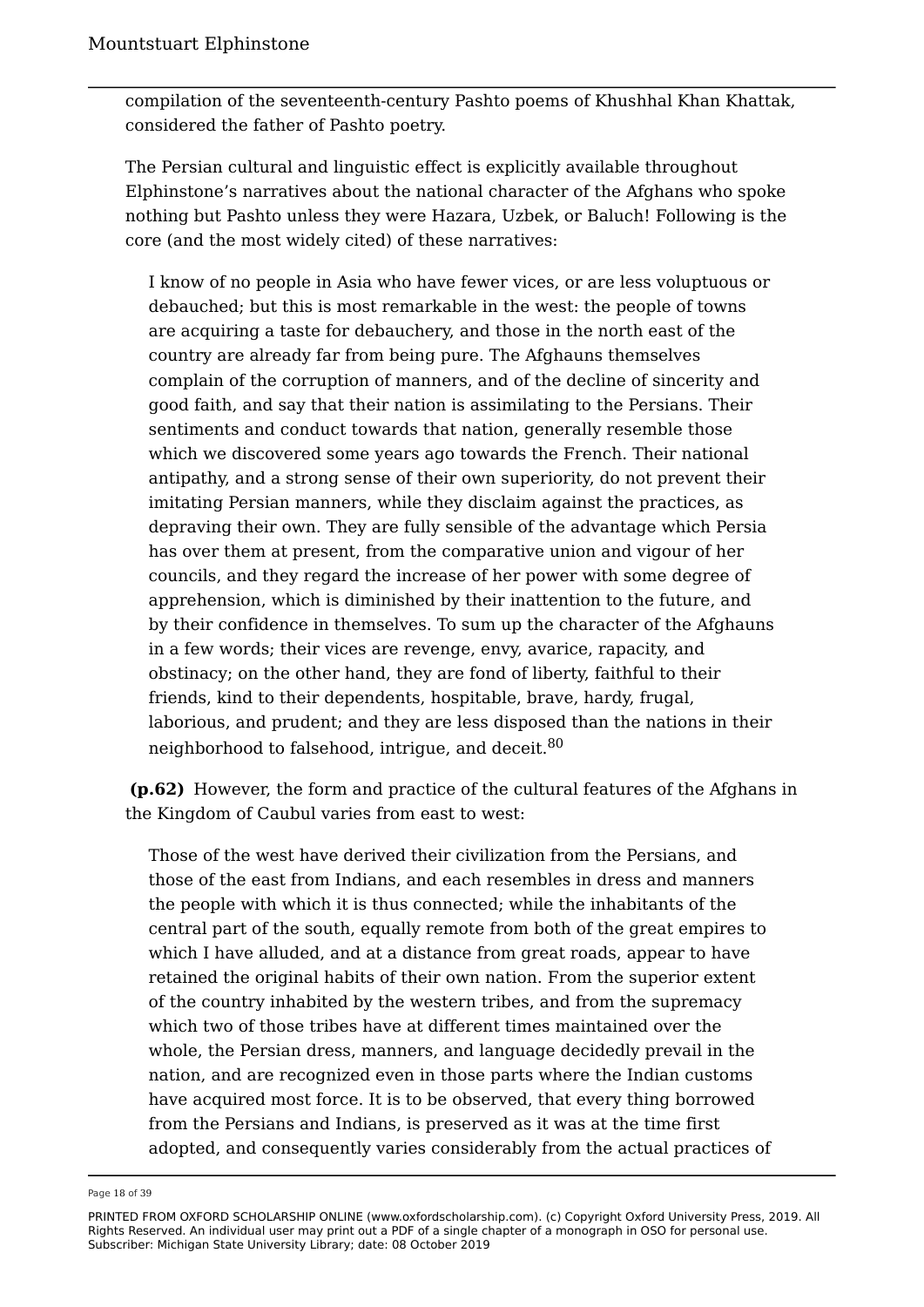both countries in these days. The Indian dress and customs are those of the Shauh Jehaun days; and the Persian, those of the time of Naudir Shauh. $81$ 

The Afghans' 'love of gain seems to be their ruling passion. The influence of money on the whole nation is spoken by those who know them best as boundless, and it is not denied by themselves'. $82$  The 'love of independence... appears in some shape in most of their opinions and transactions. Their highest praise in speaking of a well-governed country is, that "Every man eats the produce of his own field" and that "nobody has any concern with his neighbour"'.<sup>83</sup> 'Khood meekaurund, khood meekhoorund. Kussee bau kussee ghurruz ned-aurud' (*Khod maykarand, khod maykhorand. Kasay ba kasay gharaz nada-rad*, Farsi: they grow their own, they eat their own. No one bothers anyone else). <sup>84</sup> Elphinstone:

once strongly urged to a very intelligent old man of the tribe of Meaunkhail, the superiority of a quiet and superior life, under a powerful monarch, to the discord, the alarms, and the blood which they owed to their present system. The old man replied with great warmth, and thus concluded an indignant harangue against arbitrary power: 'we are content with discord, we are content with alarms, we are content with blood, but we will never be content with a master'.  $^{85}$ 

In addition to these universal features for all 'Afghauns' (Pashtuns), Elphinstone provides brief and condensed descriptions of other ethnic **(p.63)** groups in the Kingdom of Caubul. Here is what he states about the Qezilbash, the most powerful Persian group in the kingdom:

The Kizzilbaushes in Afghaunistan partake of the character of their countrymen in Persia; they are lively, ingenious, and even elegant and refined; but false, designing, and cruel; rapacious, but profuse; voluptuous and fond of show; at once insolent and servile, destitute of all moderation in prosperity, and of all pride in adversity; brave at one time, and cowardly at another, but always fond of glory; full of prejudice, but affecting to be liberal and enlightened; admirable for a mere acquaintance (if one can bear with their vanity), but dangerous for a close connection.<sup>86</sup>

In a footnote to this paragraph Elphinstone tempers his generalization:

I speak for what I have seen of the Kuzzilbaushes of Caubul, and of a good many Persians whom I have known in India. The character, however, is chiefly applicable to the inhabitants of the towns; the country people are not so bad, and the Eliaut, or shepherd tribes, are something like the Afghauns.<sup>87</sup>

Page 19 of 39

PRINTED FROM OXFORD SCHOLARSHIP ONLINE (www.oxfordscholarship.com). (c) Copyright Oxford University Press, 2019. All Rights Reserved. An individual user may print out a PDF of a single chapter of a monograph in OSO for personal use. Subscriber: Michigan State University Library; date: 08 October 2019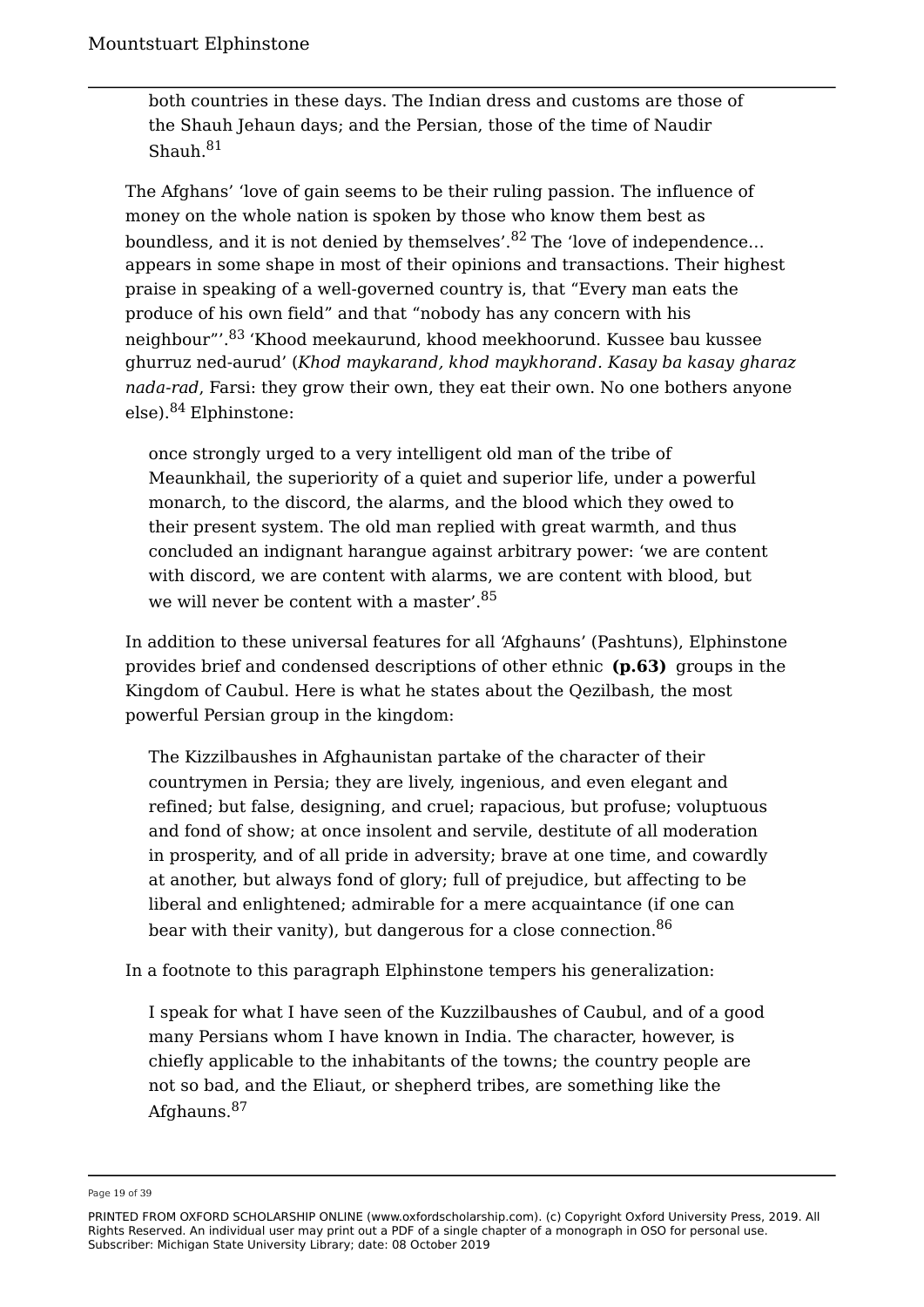Finally, here is Elphinstone's view of the character of the 'Afghauns' in a comparative perspective:

All communication with the Afghauns is rendered agreeable by the dependence which can be placed on what they say. Though they are far behind Europeans in veracity, and would seldom scruple to deceive both in statements and promises, if their own interest were to be promoted by their dishonesty, yet they have not that indifference to truth, and that style of habitual and gratuitous falsehood, which astonishes an European in natives of India and Persia. A man of the first nation seems incapable of observing any thing accurately; and one of the second, of describing it truly; but unless some prejudice can be discovered to mislead the observer, or some motive is apparent for misrepresenting the truth, one may generally rely on the Afghauns both for correctness and fidelity.<sup>88</sup>

In the context of describing the cultural and social features of 'Afghauns' Mountstuart Elphinstone refers to 'Pooshtoonwullee' (Pashtunwali) as a prominent component of 'Afghaun' (Pashtun) culture and society.<sup>89</sup> According to Elphinstone Islam is the 'general law of the kingdom' of Kabul; $90$  but:

 **(p.64)** their [Afghauns'/Pahstuns'] peculiar code, and the only one applied to their *internal* administration of justice, is the Pooshtoonwullee, or usage of the Afghauns; a crude system of customary law, founded on principles such as one would suppose to have prevailed before the institution of civil government.<sup>91</sup>

By 'usage of the Afghauns' I assume Elphinstone means the Afghan (Pashtun) way, style, habit, method, custom, system, manner, approach, or mode. I cannot find any reference to this morphemic construct in any pre-1815 European or local ethnographic, historical, or literary written texts. Thus, it is safe to assume that this is the earliest ethnographic recording of this essentialist socio-cultural construct. Elphinstone does not explicitly discuss or identify the specific cultural, structural, behavioral, or historical features of Pashtunwali. There is no reference to 'Pashto', 'Pashtun' or 'Pashtunwali' in the court history of Ahmad Shah Durrani.<sup>92</sup> Nor is there any mention of this history in AKC. The Persian informants of Elphinstone either did not know about this chronicle history or preferred not to share it with the British embassy in Peshawar.

Thus, by inference and implication, I identify the following three behavioral and cultural dimensions of Elphinstone's understanding of Pashtunwali in his ethnographic descriptions. First, balanced reciprocity—what has become known in succeeding modern and postmodern academic and popular accounts of the Pashtuns as *badal* (Farsi and Pashto: exchange, revenge, payback):

Page 20 of 39

PRINTED FROM OXFORD SCHOLARSHIP ONLINE (www.oxfordscholarship.com). (c) Copyright Oxford University Press, 2019. All Rights Reserved. An individual user may print out a PDF of a single chapter of a monograph in OSO for personal use. Subscriber: Michigan State University Library; date: 08 October 2019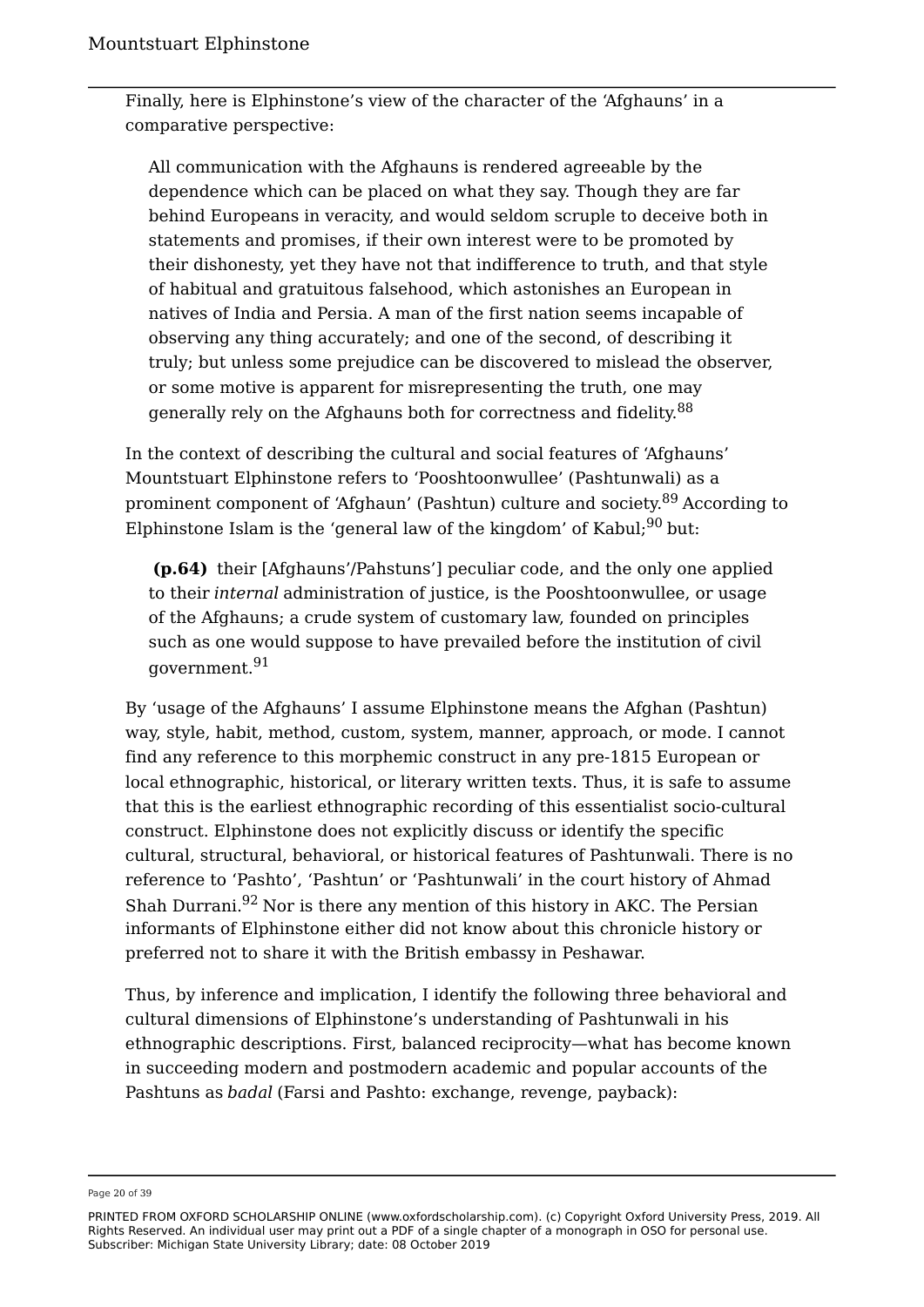The opinion that it is every man's right and duty to do himself justice, and to revenge his own injuries, is by no means eradicated from among the Afghauns; and the right of the society even to restrain the reasonable passions of individuals, and to take the redress of wrongs, and the punishment of crimes, into his own hands, is still very imperfectly understood; or if it is understood, is seldom present to the thoughts of the people…but it has taken root in the habits of the Afghaun nation. … And though private revenge is every where preached against by the Moollahs, and forbidden by the government, yet it is still lawful, even honourable, in the eyes of the people, to seek that mode of redress. The injured party is considered to be entitled to strict retaliation on the aggressor: an eye for an eye, a tooth for a tooth and so on.<sup>93</sup>

## Second, hospitality:

One of the most remarkable characteristics of the Afghauns, is their hospitality. The practice of this virtue is so much a national point of **(p.65)** honour, that their reproach to an inhospitable man, is that he has no Pooshtoonwullee (nothing of the customs of the Afghauns).<sup>94</sup>

Elphinstone does not provide a Pashto or Farsi label for hospitality. In subsequent colonial and post-colonial writings about the Pashtuns, this practice, as a component of Pashtunwali, is referred to by the Pashto label *maelmastiya*.

Third, 'Nannawautee':

A person who has a favor to ask, goes to the house or tent of the man on whom it depends, and refuses to sit on his carpet, or partake of his hospitality till he shall grant the boon required. The honour of the party thus solicited will incur a stain if he does not grant the favour asked of him; and so far is the practice carried, that a man over-matched by his enemies, will sometimes go Nannawautee to the house of another man, and entreat him to take up his quarrel; which the other is obliged to do, unless he is utterly unable to interfere with effect, or unless some circumstance renders his interference obviously improper.<sup>95</sup>

Subsequent writers about Pashtuns have translated and interpreted *nanawati* as the obligation to accept an apology, grant refuge, shelter or protection to those who seek it. Two other cultural orientations—'Nung du Pooshtauneh, or honor of the Afghaun name'<sup>96</sup> and '*terbur-wali*', rivalry among male patrilateral parallel cousins (male children of brothers) which AKC simply identifies as 'Turboor' (ibid., Pashto: cousin) also fit into the ideology of Elphinstone's model of Pashtun customary law.

Page 21 of 39

PRINTED FROM OXFORD SCHOLARSHIP ONLINE (www.oxfordscholarship.com). (c) Copyright Oxford University Press, 2019. All Rights Reserved. An individual user may print out a PDF of a single chapter of a monograph in OSO for personal use. Subscriber: Michigan State University Library; date: 08 October 2019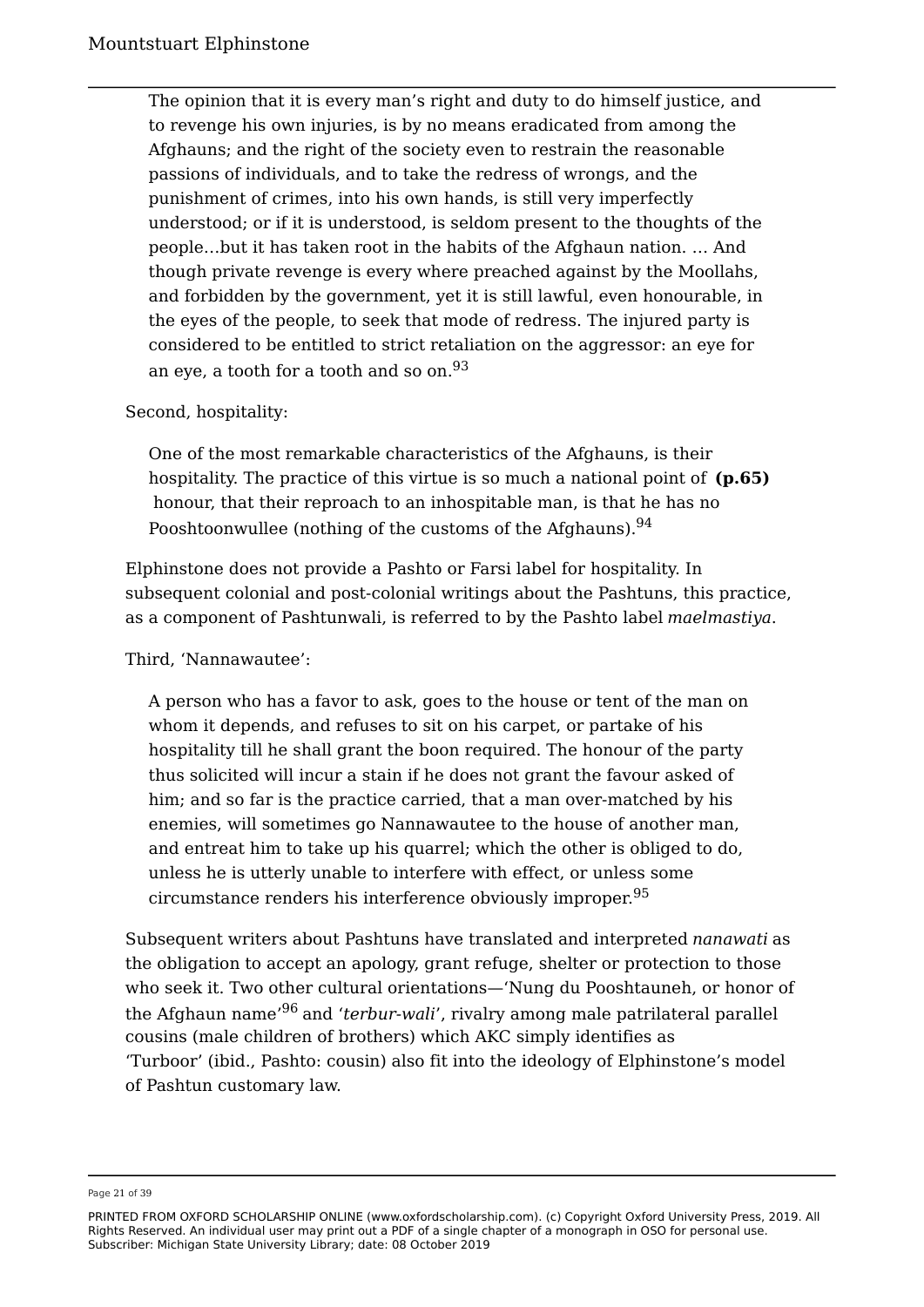During the past two centuries Elphinstone's concept of Pashtunwali has become a fixture in most colonial and post-colonial writings about Pashtuns. The post-WWII academic (especially ethnographic) writings about the Pashtuns contain explicit reference to and discussion about Pashtunwali (Pakhtunwali, Pukhtunwali, Paxtunwali) as a core normative component of Pashtun culture and society. Some writers have viewed adherence to and participation in Pashtunwali as politically driven and structured by relations of power. In several ethnographic and political writings about Pashtuns the honor component of Pashtunwali is associate with the Persian triangle of *zan* (woman), *zar* (gold, money), *zamin* (land). These three *Z*s are out of place in the Pashto lexicon. The ethnographic writings of post-colonial anthropologists including Akbar S. Ahmed, Jon W. Anderson, Andre Singer, David **(p.66)** M. Hart, and Charles Lindholm devote considerable space to the discussion of Pashtunwali with varying emphasis on its structure, practice, and symbolic aspects.<sup>97</sup> The association of Pashtunwali with Pashtuns has played a major role in exoticising and exceptionalising them. However, an informed survey of the colonial and post-colonial ethnographies of tribal societies in North Africa, Central and Southwest Asia provides substantial information about the presence of cultural values and structural formations starkly similar to Pashtunwali.

To my knowledge the well-known Fredrik Barth is the only post-colonial ethnographer of Pashtuns who does not cite Mountstuart Elphinstone's AKC in his writings about Pashtuns.<sup>98</sup> Nor does Barth make any reference to Pashtunwali. His descriptive label for some of the cultural and social features that could be subsumed under Pashtunwali is 'value orientations'.<sup>99</sup> For Barth the core of Pashtun culture consists of 'value orientations' related to 'male autonomy and egality, self-expression and aggressiveness in a syndrome which might be summarized under the concept of honor [*izzat*]'.<sup>100</sup> In Barth's view these values are the tools with which Pashtun individual 'performance and excellence can be judged'. $101$  The institutional contexts in which consistency of individual performance with 'value orientations' is evaluated are "*Melmastia* = Hospitality, *Jirga* = Councils, and *Purdah* = seclusion (of women) and the honourable organization of domestic life".<sup>102</sup> Value orientations seems to be a suitable theoretical framework for Barth's actor-focused and psychological modeling of Swat Pashtuns. The concept 'value orientations'—worldviews, assumptions, and cultural standards that guide and configure an individual's behavior—was originally articulated by Clyde Kluckhohn (1951) and Florence Kluckhohn (1953) in the context of the increasing popularity of psychological anthropology during the post-WWII decade when Barth was collecting information during 1954 in Swat for his doctoral dissertation which became the well known 1959 *Political Leadership among Swat Pathans*. <sup>103</sup> The idea of value orientations is closely connected to the national character studies that had become popular in American anthropology during the mid-twentieth century. Both models are closely related to the person-centered culture and personality

Page 22 of 39

PRINTED FROM OXFORD SCHOLARSHIP ONLINE (www.oxfordscholarship.com). (c) Copyright Oxford University Press, 2019. All Rights Reserved. An individual user may print out a PDF of a single chapter of a monograph in OSO for personal use. Subscriber: Michigan State University Library; date: 08 October 2019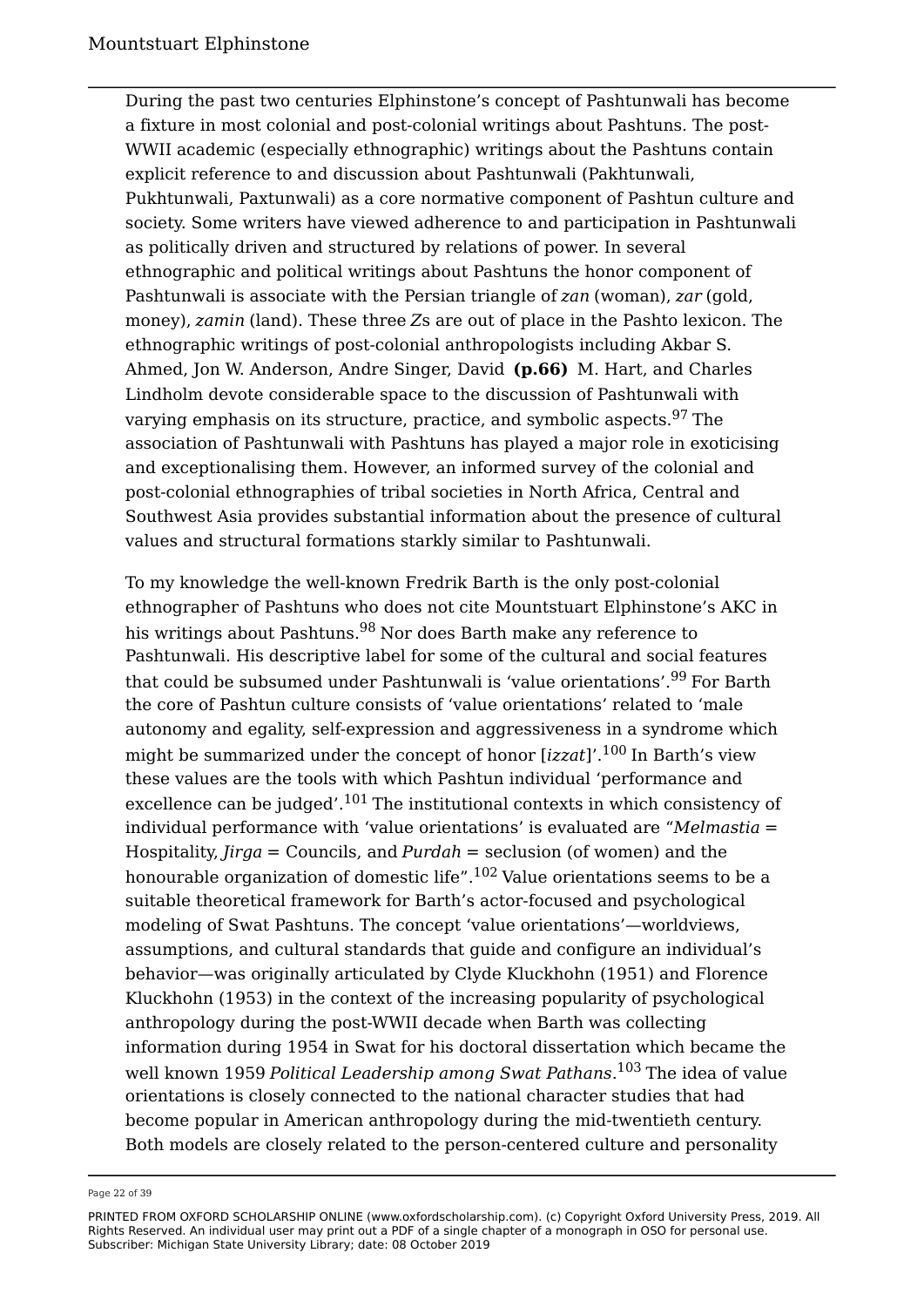school in American anthropology. It is surprising that Fredrik Barth does not acknowledge the original source and the psychological parameters of **(p.67)** the value orientations model which he has used as a theoretical guide in his person-centered 'transactionalist' approach for describing political leadership, agencies and processes among Swat Pashtuns.

As mentioned above, ever since Mountstuart Elphinstone introduced Pashtunwali in his AKC, the concept has become a fixed feature of discussions and debates about Pashtun identity, politics, ethnicity, culture and society. Despite situating Pashtunwali in diverse temporal and spatial ethnographic locations and engaging it with various theoretical and methodological perspectives and levels of emphasis the standard components of Pashtunwali remain *melmastia* (hospitality), *badal* (balanced reciprocity, exchange), *nanawati* (providing obligatory refuge, asylum), *nang* (honour), and *terburwali* (patrilateral parallel cousin rivalry among males). However, the structure, cultural content and symbolic meaning of Pashtunwali remain unexcavated.

As mentioned earlier Mountstuart Elphinstone provides the earliest ethnographic reference for Pashtunwali. It is likely that the source for this reference is his Persian informants in Peshawar and Poona. The description of the format and cultural features of Pashtunwali was probably provided by Elphinstone's Persian informants at the royal court as a prominent feature of the other non-Persian Pashto-speaking periphery of the Kingdom of Caubul. The compound *pashtunwali* contains two morphemes: *pashtun* and *wali*. The morpheme Pashtun (Pushtun, Pakhtun) is a pronoun that stands for those who adhere to the following culturally constructed standards: 1. *Pashto Laral* (having Pashtu): The ability to stipulate and demonstrate membership in a Pashtun minimal patrilineage (three–five generations); 2. *Pashto Wayal* (speaking Pashto): competence in speaking Pashto as one's first (mother) language; 3. *Pashto Kawal* (doing Pashto): Pashtun identity requires subscription to and the performance of Pashtunwali. The meaning and historical (glottochronological) origin of the morpheme Pashto is unknown. Its conflation with 'Afghan' has continued to be a common practice. In the first government sponsored Pashto–Farsi dictionary published by the Pashto Academy of Afghanistan, Pashtunwali is defined as '*Afghaniyat*'—being an Afghan. 'Pashto' is defined as *zaban-e Afghani*—Afghani language. In this dictionary Pashtanwala is defined as *Afghaniyat*—being an Afghan (with) *ghayrat*—courage, *hemat*—power, resolution, and *wafadari* loyalty. $104$ 

 **(p.68)** In Pashto and Persian '*wali*', as a free-standing morpheme, means a prince, governor of a province, a chief magistrate, occupant of a powerful social status such as the Wali (governor) of Swat and Wali (governor) of Badakhshan. In Persian '*wala*' (as a prefix) means exalted, sublime (*Walahazrat*, *Walashan*). As a suffix *wal*, *wala*, and *wali* are frequently used in Pashto, Persian and Urdu in the construction of labels for occupations and physical space or territory. The

Page 23 of 39

PRINTED FROM OXFORD SCHOLARSHIP ONLINE (www.oxfordscholarship.com). (c) Copyright Oxford University Press, 2019. All Rights Reserved. An individual user may print out a PDF of a single chapter of a monograph in OSO for personal use. Subscriber: Michigan State University Library; date: 08 October 2019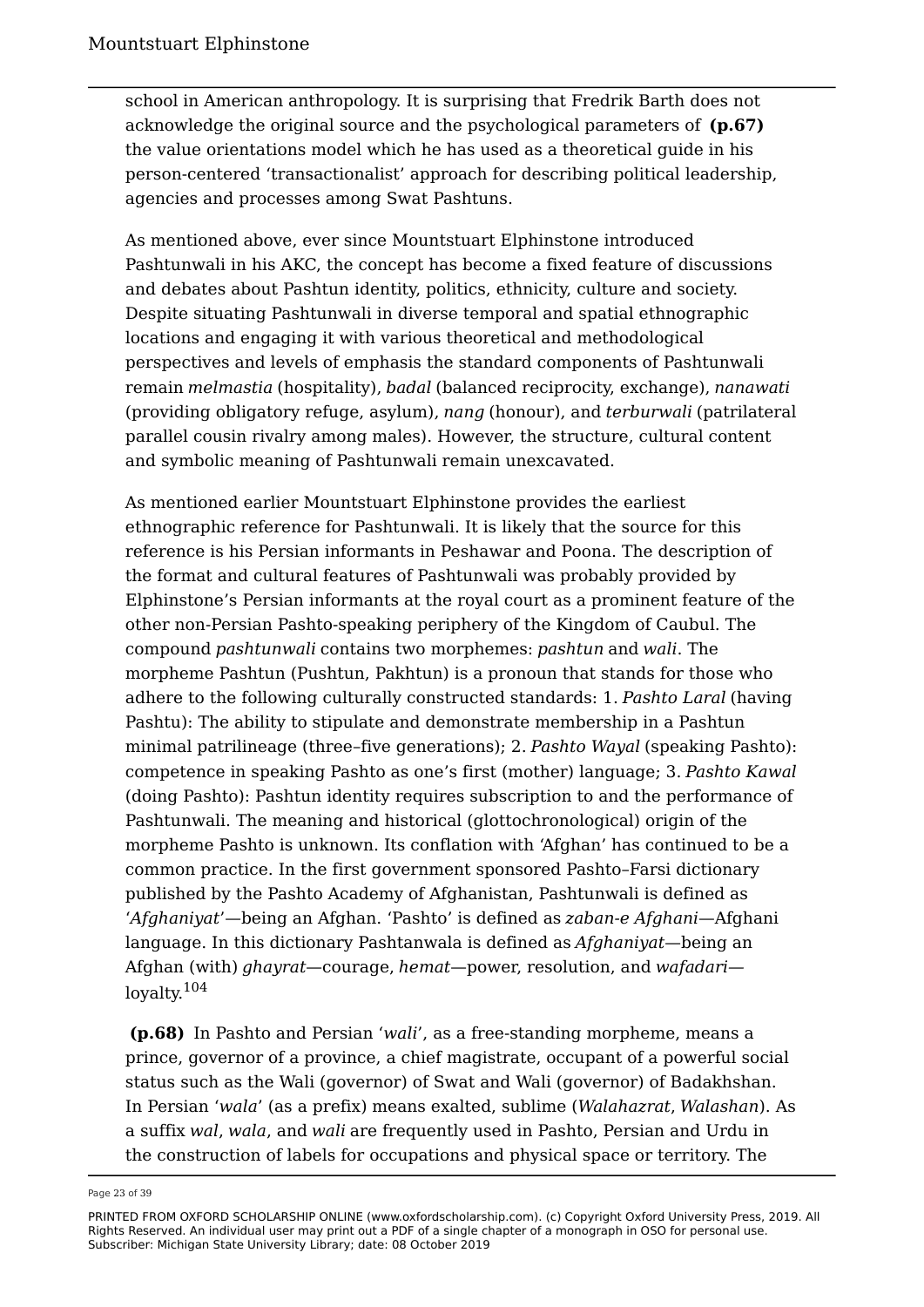following random examples of such usages are offered as material for a preliminary exercise for systematic excavation of the nuanced cultural and social complexity of Pashtunwali. In Pashto, *leekwal* means writer, *leekwali* means writing or literacy; *bangriwal* (with retroflex [r]) means vender of bangles, *bangriwali* means vending of bangles; *bandawal* means rural country dweller, *bandawali* means rural life; *andiwal* means friend, *andi-wali* means friendship; *ghotwal* and *loywal* mean greatness, prominence; *gharwal* means mountaineer or a person living in the highlands; *dagarwal* (a recently introduced Kabuli military rank) means field officer; *kotwal* means administrator of a military fort, *kotwali* means a government-owned building that houses the judiciary and security bureaucracy. The residents of Arghandai district (west of Kabul) are called and call themselves *arghandiwal*. Residents of Chardeh (a western rural suburb of Kabul) are called *chardiwal*. In Persian c*horiwala* means bangle seller. In Kabuli Farsi and Urdu *qawal* means storyteller. In Urdu *qawali* means Chishti Sufi devotional singing. In Pashto *kaliwal* means rural village dweller, while *kaliwali* was the label Radio Kabul used for rural (village) or folk music during the 1940s and 1950s. The Hazara Pashtuns in Pakistan call themselves and are called by outsiders *Hazarawal* which means 'person from Hazara' (Ahmed 1990: 29).

In Kabuli Farsi *lablaboowala* and *kachaloowala* mean street vender of beet and potato respectively. The famous Indian writer Rabindranath Tagore has written a short story titled '*Cabuliwallah*' (The Fruitseller from Kabul) about a migrant Kabuli vending grapes in Bengal.<sup>105</sup> The 17 July 1949 and 6 November 1949 issues of the *Illustrated Weekly of India* include an advertisement for 'Afghan Snow', a facial cream for 'Alluring Beauty' for women manufactured by 'Patanwala for Perfumes  $\&$  Cosmetics'.<sup>106</sup>

In the context of the above morphemic and syntactic patterns Pahstunwali, as a cultural and linguistic construct, stands for a patrilineally **(p.69)** produced social location that requires the mindset and performance of Pashto language, hospitality, personal revenge (obligatory balanced reciprocity), and the provision of refuge and shelter for those who seek it. However, the social and cultural context of the practitioners of this occupation is space-less, it is non-territorial; there is no hint of or implication of space in Pashtunwali. There is only one instance in AKC of associating Pashtun society with space, quoted above ('Doctor Leyden has mentioned...').<sup>107</sup> In Elphinstone's ethnographic texts, Pashtuns are not spatially situated; they are collectively referred to only as tribal social units residing in ambiguous spaces, distant communities in the imagination of his Persian informants. In a way Pashtuns, as a collective social entity, are an 'imagined community' in the gaze of Elphinstone and his Persian informants.<sup>108</sup>

'Afghaun', the Persian label for Pashtun identity in AKC, is conceptually associated with space through the addition of the Persian suffix '*stan*' meaning place or province. Thus, we have 'Afghaunistan' (Persian: land of the Afghan).

Page 24 of 39

PRINTED FROM OXFORD SCHOLARSHIP ONLINE (www.oxfordscholarship.com). (c) Copyright Oxford University Press, 2019. All Rights Reserved. An individual user may print out a PDF of a single chapter of a monograph in OSO for personal use. Subscriber: Michigan State University Library; date: 08 October 2019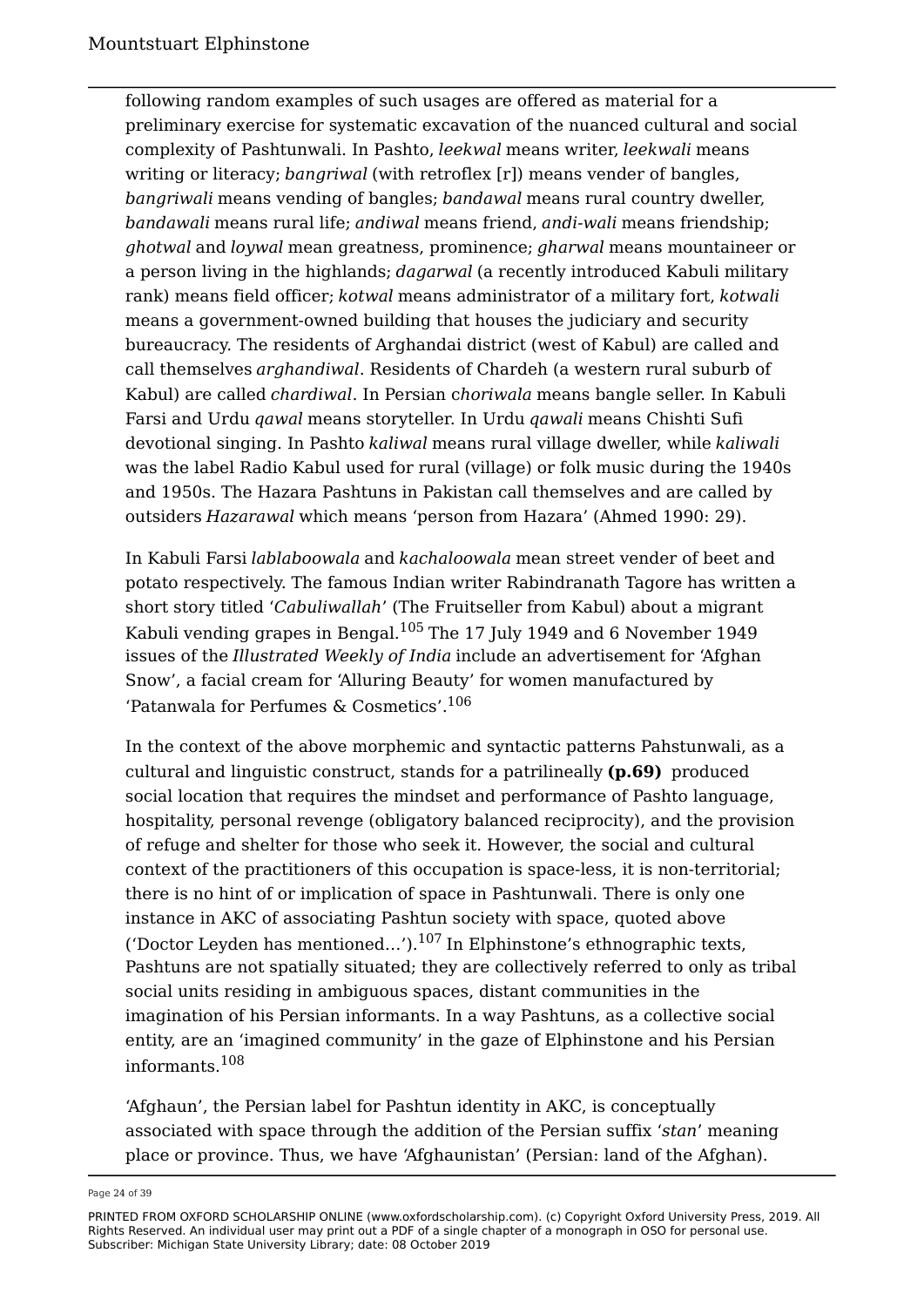Examples of spacializing other major ethnic and political communities with the Persian '*stan*' in the Middle East, Central and South Asia include Turkmanistan, Mogholistan, Qirghizistan, 'Arabistan, Uzbekistan, Turkistan, Hindostan, Kurdistan, Armanistan, Baluchistan, Daghistan, Waziristan, Yaghistan, Qazaqistan, Nurestan, Luristan, and Tajikistan. We could add Pakistan to this list but that would not be a proper fit because in the morpheme 'Pakistan' the prefix '*pak*' (Persian: clean) has no meaningful ethnic or sociological weight or specificity. After the birth of Pakistan during 1947, there emerged a brief political moment in Kabul for nationalizing and situating Pashtuns in an identifiable space (on a map) with the imaginary 'Pashtunistan', land of the Pashtuns. But that Kabuli political imagining of Pashtuns was circumscribed by spaces east and south of the colonially imposed Durand Line. Pashtuns on the west and north of this line were to remain in Afghanistan. Material cultural categories can also be spacialized with the Persian '*stan*': *baghestan* (Persian: garden), *qabrestan* (Persian: land of graves, cemetery), *golestan* (Persian: flower garden), or *khormastan* (Persian: palm grove) as can be geographic and ecological features: Seistan, Kohestan.

As indicated earlier Mountstuart Elphinstone is a pioneer anthropologist and a trail-blazing ethnographer of cultures and societies that **(p.70)** straddle the Durand Line and the foothills of the Hindukush mountain range. I have briefly discussed some important aspects of his ethnographic texts including the construction of the national character of the Afghans and the prominent presence of Persian informants and Persian language competence in the production of these texts. Other than passing references to Pashto, Pashtuns, and Pashtunwali, the ethnographic contents of Elphinstone's AKC represent a Persian or highly Persianised socio-cultural environment. Virtually every page of the ethnography of AKC includes reference to the dominant presence of Persian material and non-material cultural features. Limitation of space does not permit a comprehensive coverage of the Persian and Persianate ethnographic contents of AKC. A stark Persianate effect in the Kingdom of Caubul is available in the various locations of power in the governing machinery of the kingdom. There is not a single status of power in this machinery that is identified with a Pashto morpheme. Shah Shuja presided over a government bureaucracy that was a crude replica of the Safavid model of state administration. This Persianate effect was not only present in every aspect of Shuja's government but also in the structure and operation of the administrative machineries of his grandfather and father. Samples of the official *farmans* (Farsi, orders, commands) of Ahmad Shah Durrani<sup>109</sup> and Timur Shah<sup>110</sup> illustrates this. Following is a random list of Persianate offices in the administrative machinery of the court of the Kingdom of Caubul:

*Mehmandar* (official host);<sup>111</sup> *Mehmandari* (hospitality);<sup>112</sup> *Sandoqdarbashi* (keeper of the royal wardrobe);<sup>113</sup> *Kishik Khana* (royal guard room);<sup>114</sup> *Monshi Bashi* (royal chief secretary);<sup>115</sup> *Peshkhedmat* (king's servant):<sup>116</sup>

Page 25 of 39

PRINTED FROM OXFORD SCHOLARSHIP ONLINE (www.oxfordscholarship.com). (c) Copyright Oxford University Press, 2019. All Rights Reserved. An individual user may print out a PDF of a single chapter of a monograph in OSO for personal use. Subscriber: Michigan State University Library; date: 08 October 2019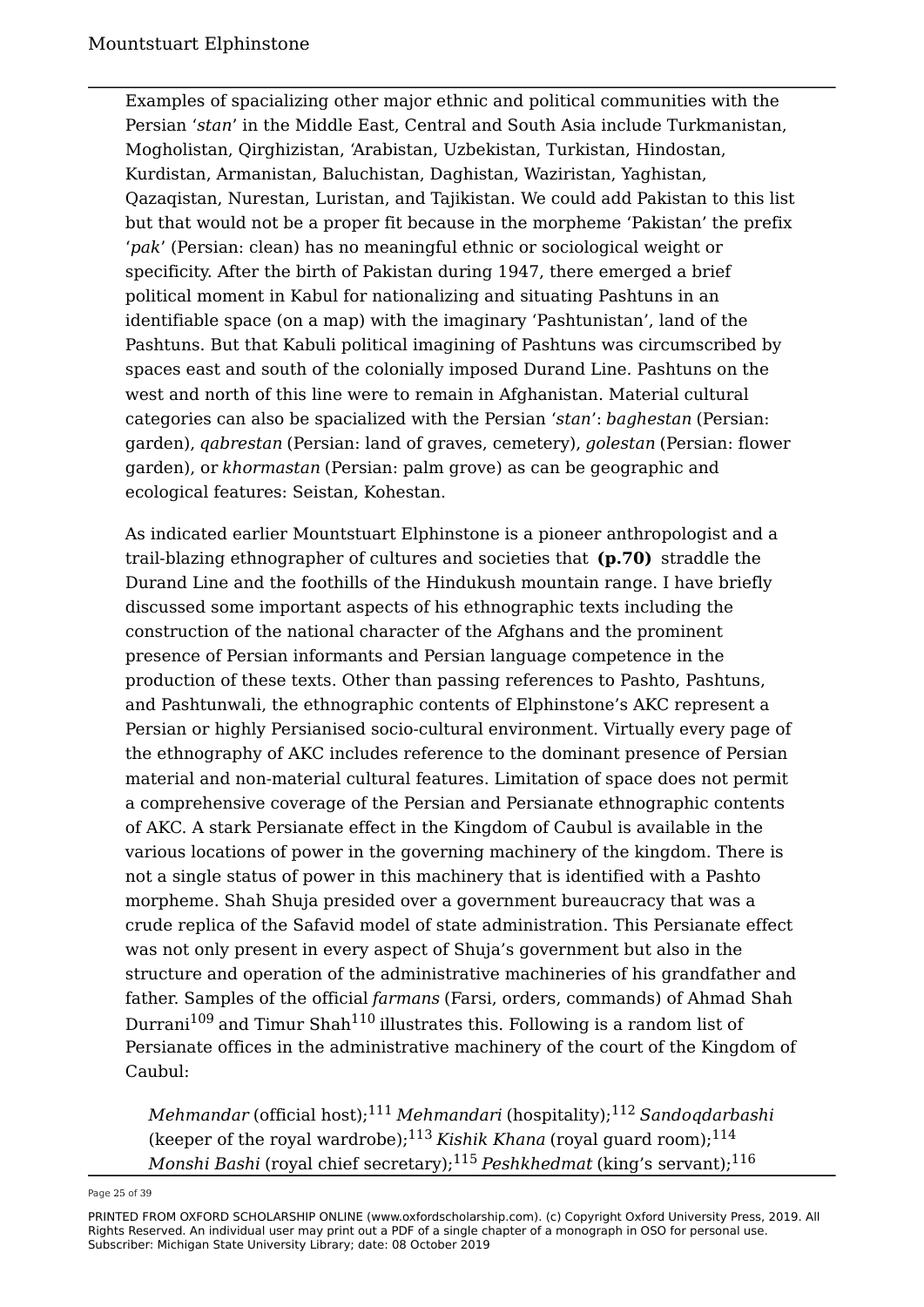*Mirza* (secretary);<sup>117</sup> *Nazer* (steward);<sup>118</sup> *Wazir Azam* (grand wazir, prime minister);<sup>119</sup> *Nusuckchee Bashi* (officer who presides over physical punishments);<sup>120</sup> *Zabt Begi* (officer who seizes property on behalf of the government);<sup>121</sup> *Arzbegi* (officer who presents audibly petitions of subjects to the king);<sup>122</sup> *Ishikaghausee* (royal door keeper, door guard);<sup>123</sup> *Mir Akhor* (master of the royal horse or stable);<sup>124</sup> *Chaous Bashi* (officer who admits those who pay respect to the king);<sup>125</sup> *Jaurchi Bashi* (criers, or public announcers, attached to the *Arzbegi*);<sup>126</sup> *Harkara Bashi* (head of the intelligence);<sup>127</sup> elsewhere in AKC 'king's deputy *Harkara Baushee*' is called 'Newswriter'.<sup>128</sup>

For the original Persian (Safavi) context of the labels for government offices see works by Willem Floor, V. Minorsky, and Roger Savory.<sup>129</sup>

 **(p.71)** All of these titles are constructed with Persian and a few Turkish morphemes. Persians, especially the Persian Qizilbash, are closely connected to these locations of power in the administration of the Kingdom of Caubul:

Most of the secretaries, accountants, and other inferior ministers, are Kuzzillbaushes, and almost every man of rank has a Meerza (secretary, clerk), a Nazir (a master of the household), and perhaps a Dewaun (a steward). Most of the King's Peshkhedmuts (servants), and other servants immediately about his person, are also Kuzzilbaushes.<sup>130</sup>

The Qizilbash were also prominently present in the higher levels of power in Afghanistan. In discussing the government of the Durranis in Afghanistan, Elphinstone refers to the 'Cuzilbaush [Qizilbash] nobles of the court of Caubul'.<sup>131</sup> All 300 wives of Timur Shah (Shah Shuja's father) were Qizilbash; he did not have a single 'Afghan' wife.<sup>132</sup> Shah Shuja (and his thirty-six brothers) were children of Qizilbash mothers.

The entire ethnographic text of AKC contains only one instance of a brief Pashto text: 'Shu Raghlee, Hurcul Rausheh…Shu pu Kheeree'—'You are welcome, may you often come, may you prosper'.<sup>133</sup> Elphinstone has published a list of 367 Pashto words in AKC.<sup>134</sup> The words were collected for the purpose of comparison with other Central Asian languages.<sup>135</sup> But there is no use of or reference to this vocabulary in the ethnographic texts of AKC. In discussing the ethnic origin and language of Pashtuns, Elphinstone cites a popular Persian denigration of Pashto as 'the language of hell'.<sup>136</sup> The phrase is attributed to the Prophet by some Persian historians of Pashtun genealogies. His Persian informants must be the source of this information.

It is from these Persian informants that Elphinstone received information about how 'the day is divided in Afghaunistan'.<sup>137</sup> The Persian morpheme '*Sehr*' stands for early morning; '*Aftaub Beraumud*' is sunrise; '*Chausht*' is lunch time; '*Neemrooz*' is noon; '*Awullee Pesheen* (or Zohr)' stands for mid-afternoon;

Page 26 of 39

PRINTED FROM OXFORD SCHOLARSHIP ONLINE (www.oxfordscholarship.com). (c) Copyright Oxford University Press, 2019. All Rights Reserved. An individual user may print out a PDF of a single chapter of a monograph in OSO for personal use. Subscriber: Michigan State University Library; date: 08 October 2019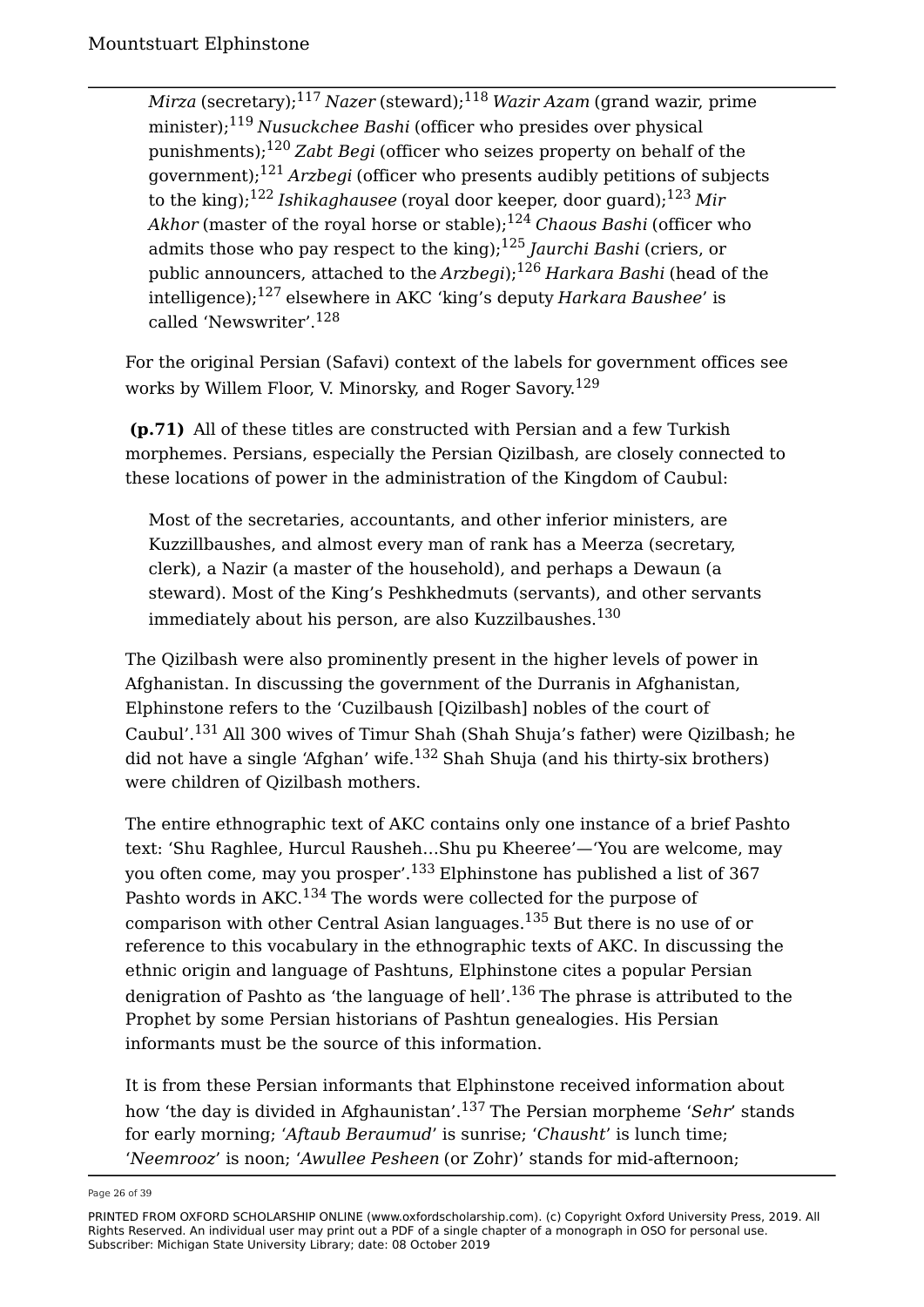'*Aukhiree Pesheen*' is late afternoon; '*Asr* or *Deeger*' is sunset; '*Shaum*' is after sunset; '*Khooftan*' means early evening.<sup>138</sup> The Pashto labels (not included in AKC) for morning, sunrise, noon, afternoon, late afternoon, and sunset are *Sahar*, *Lmar khatiz*, *Gharma*, *Maspeshin*, *Mazdigar*, *Masham*. Pashto does not have labels for *Neemrooz*, *Aukhiree Pesheen*, and *Khooftan*.

 **(p.72)** The prominence of Persian culture in the social life of the rulers of the Kingdom of Caubul is illustrated by Elphinstone's description of his visit to the residence of his host and key informant in Peshawar, the Persian Mir Abol Hasan Khan:

The doors were hung with curtains of cloth of gold, or of highly embroidered silks, and the galleries, round the upper parts of the room were closed with Persian pictures, round which appeared a profusion of gold cloth and embroidery. Among other things, I observed with some surprise a large piece of silver cloth, in which the sun rising over a lion (the royal ensign of Persia), was wrought in gold.<sup>139</sup>

During luncheon '(b)asins and ewers were handed round to wash our hands; after which they spread a large flowered chintz table-cloth ornamented with Persian verses on the bounty of  $God...'<sup>140</sup>$  During this visit Elphinstone and his party were attended by 'mostly Persians, who are reckoned the best servants'.<sup>141</sup> Thus, the ruling machinery at the court of the Kingdom of Caubul was from top to bottom populated by Persians. Here are some other Persian features 'Of The Great'<sup>142</sup> of the Kingdom of Caubul: 'The pictures in the houses of the rich are mostly, if not entirely, done in Persia; the figures are old Persian kings and warriors, young men and women drinking together, or scenes from the Persian poems'.<sup>143</sup> 'The ladies (of the great) wear Persian dress'.<sup>144</sup>

In his AKC Elphinstone devotes a few pages to Pashto literature. He refers to the poems of two Pashtun poets: 'The most popular of all the poets is Rehmann [Rahman Baba], whose works consist of odes, exactly like those of the Persians'.<sup>145</sup> Elphinstone states that 'I can perceive no merit in those of his poems, which I have had explained to me'.<sup>146</sup> 'Khooshhaul [Khushhal Khan Khattak] appears to me a far superior poet to Rehmann, and his productions are highly characteristic of himself and his nation'.<sup>147</sup> English translations of samples of Kushhal's Pashto poetry are provided in  $AKC$ <sup>148</sup> Elphinstone does not mention that Khushhal Khattak also wrote 'many *ghazals* in Persian under the pen-name of Ruhi, and a Persian *kasida* or ode on the futility of this world in same metre as the *Bahr al-abrar* of Amir Khusraw Dihlawi; this Persian poetry is amongst the best of that written in the so-called *Sabk-i Hindi* or "Indian style"'.<sup>149</sup> Commenting on the marginality of Pashto literature in the Kingdom of Caubul, Elphinstone writes:

Page 27 of 39

PRINTED FROM OXFORD SCHOLARSHIP ONLINE (www.oxfordscholarship.com). (c) Copyright Oxford University Press, 2019. All Rights Reserved. An individual user may print out a PDF of a single chapter of a monograph in OSO for personal use. Subscriber: Michigan State University Library; date: 08 October 2019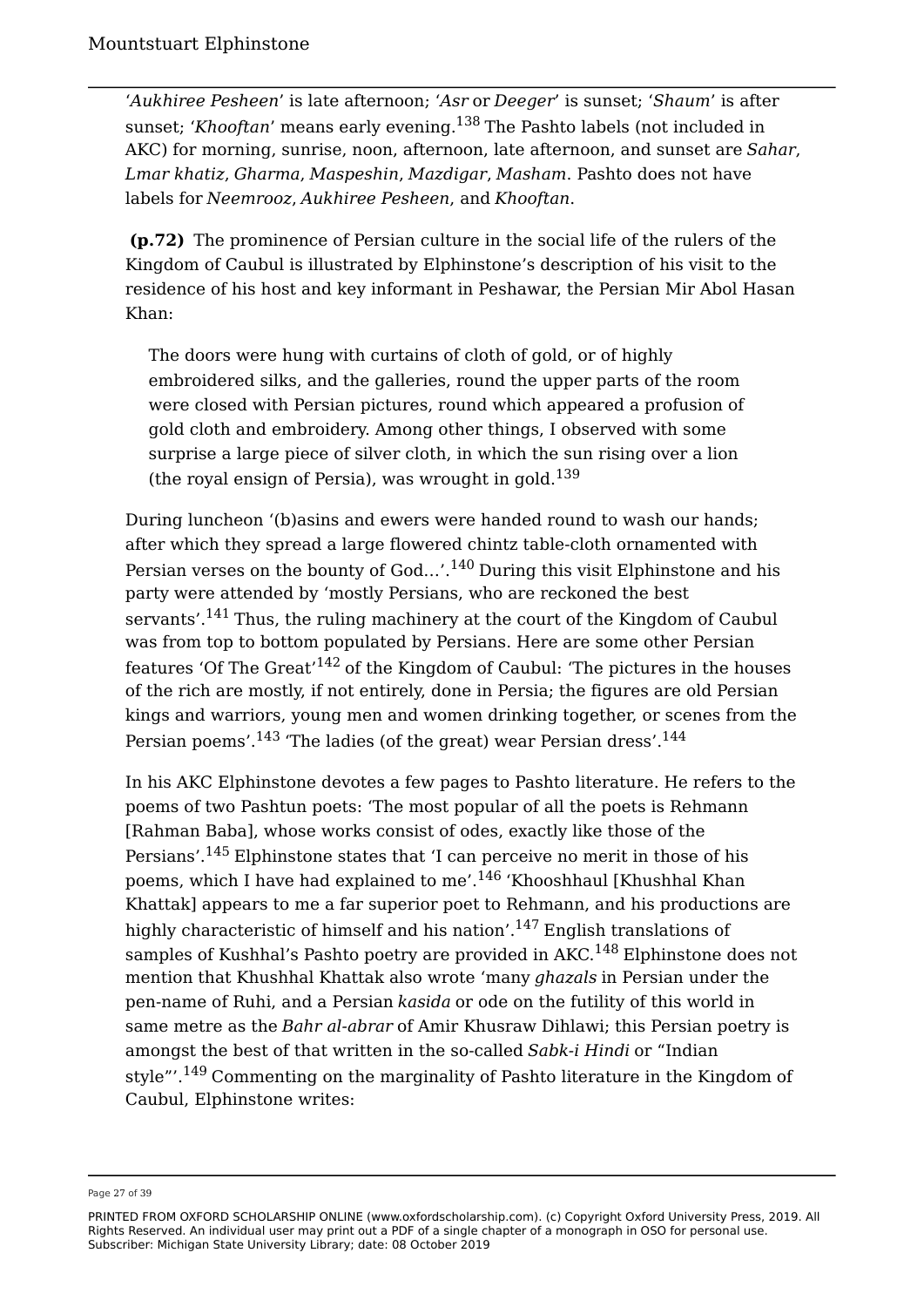**(p.73)** The books written in Pooshtoo, are not to be relied on as giving any standard of the nation; for Persian still continues to be the language of composition, and in it almost all books of science are written…if we count all those who have written in Afghaunistaun, we should include some of the greatest Persian authors; but if we confine ourselves to those who belonged to the Afghaun tribes, the list will be brought within very narrow bounds. This much is certain, that all the Persian authors are familiarly read in Afghaunistaun, but the learning and accomplishments of the people are inferior to those of the Persians.<sup>150</sup>

The ethnographic narratives of AKC portray Afghanistan as an underdeveloped or backward Persia. The Persianate elite from whom Elphinstone received information about the Pashtuns:

have many resources in reading or hearing books read to them; it is even a profession to read, and the Shauh Naumeh, the great heroic poem of Ferdausi, has a large class of readers called Shauhnaumeh Khoons, whose business it is to read it, or recite the fine passages with proper emphasis and action.<sup>151</sup>

According to Elphinstone Ahmad Shah Durrani, Timur Shah, and Shah Zaman wrote poems in Persian.<sup>152</sup> 'Among the Pooshtoon poets we must not omit the name of Ahmad Shauh, who composed a book of odes in that language on which there is a laborious and voluminous commentary by the Khaunee Ooloom'.<sup>153</sup> Khan-e 'Ulum was the 'lord of the learned'<sup>154</sup> in the court of the Kingdom of Caubul. A handwritten copy of these poems was found by Henry G. Raverty in 1853.<sup>155</sup> Raverty published these poems as examples of Pashto poetry.<sup>156</sup> A copy of this document with Raverty's handwritten note is available at the British library. There is no reference to Afghan, Pashtun, Durrani, Qandahar, Afghanistan, Pashtunwalai, or Pashtunkhwa in the poems of this document. The document includes several pages of Persian poetry and continuous invocation of religious texts in Arabic. The last page (118b) of these poems includes a benediction in Arabic and is signed in Farsi '*Dastkhat-e banda, Ali Mohammad, ChaharYar*' (Persian: handwriting of [your] devoted servant, Ali Mohammad ChaharYar). The text of this document contains diacritical marks for Pashto vowels and marks for retroflex [r] and palatal [d] phonemes. These features did not appear in Pashto writings before the 1830s. Ahmad Shah Durrani died during 1772. During the post-WWII years these alleged odes of Ahmad Shah Durrani have been reprinted in Kabul and Peshawar with nationalistic **(p.74)** overtones and extensive modifications including the deletion of the Persian poems.

More than two centuries ago Mountstuart Elphinstone, a young Scottish intellectual and a trail-blazing anthropologist in the service of the British colonial government of India, led a small group of researchers to the Kingdom of Caubul—the rough equivalent of the cultural and social spaces stretching from

Page 28 of 39

PRINTED FROM OXFORD SCHOLARSHIP ONLINE (www.oxfordscholarship.com). (c) Copyright Oxford University Press, 2019. All Rights Reserved. An individual user may print out a PDF of a single chapter of a monograph in OSO for personal use. Subscriber: Michigan State University Library; date: 08 October 2019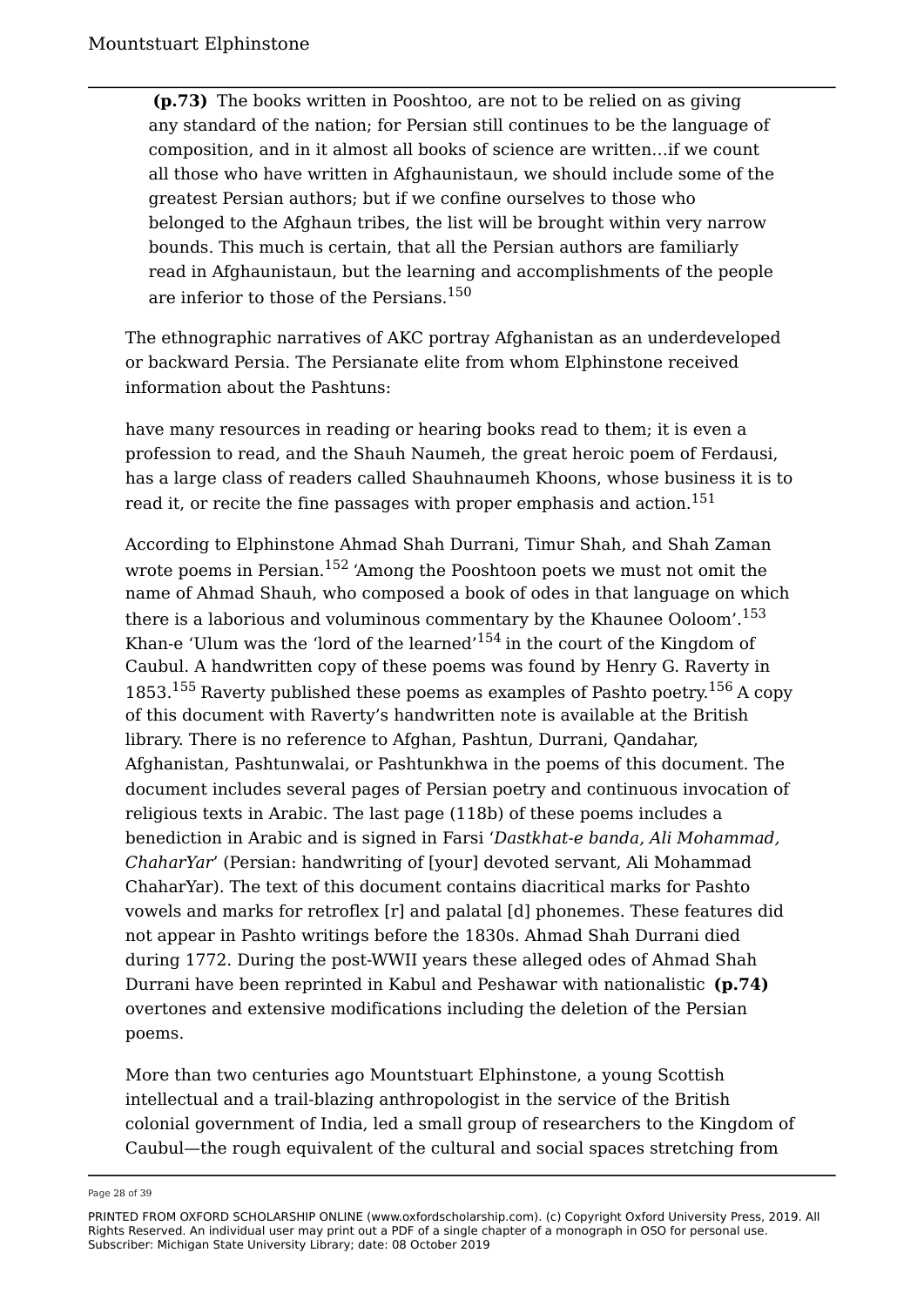the current borders of Iran in the west to the Indus river in the east and from the Indian ocean in the south to the foothills of the Hindukush mountains in the north—in order to produce 'general information' for use by the British colonial government of India. Some of the information produced by the embassy resulted in the encyclopedic *An Account of the Kingdom of Caubul* (AKC) authored by Mountstuart Elphinstone. In this paper I have engaged some of the ethnographic content of the 1972 reprint. Mountstuart Elphinstone was a pioneer anthropologist more than a hundred years before the discipline of anthropology was born. Specifically, I suggest that Elphinstone qualifies as an ethnologist, an anthropologist who engages in the comparison of cultures in historical and ethnographic contexts. The major social sources from which Elphinstone received ethnographic information about the Kingdom of Caubul are identifiable in the texts of AKC. I have explicated the Persian cultural and linguistic filters through which Elphinstone received information for his AKC.

The format of the ethnographic representations of the cultural patterns and personality traits of the 'Afghauns' in Elphinstone's AKC resembles closely the national character model that emerged in American anthropology more than a century later. Every ethnic group in the Kingdom of Caubul discussed in AKC is identified, however briefly, with cultural traits that can be assembled into the National Culture of that group. The most prominent and problematic component of Elphinstone's National Character of the 'Afghauns' or Pashtuns is Pashtunwali. A critical glance at the linguistic contents of this morpheme opens the door for cultural and social analysis that sheds light on the variety of meanings that are embedded in this concept. The hospitality, revenge, asylum, and honor quartet of this Pashtun 'customary law' have continued to occupy a prominent place in academic, political and popular discourse about the Pashtuns. Some recent Euro-American **(p.75)** texts have added the Persian triangle of *zan*, *zar*, *zamin* to the Pashtunwali typology. A comparative glance at the ethnographies of tribal societies in Central Asia, Middle East, and North Africa rejects the assertion that hospitality, revenge, providing asylum, and honour are unique to the Pashtuns.

Elphinstone's AKC provides extensive ethnographic descriptions about the cultural communities in Afghanistan and information about the Persianate format of the administration of the Kingdom of Caubul including the Persian titles for various statuses in this administration. I have provided a list of these Persian labels for locations of power in the ruling machinery of the kingdom. The prominence of the Persian Qizilbash in the ruling apparatus of the kingdom is clearly noted by Elphinstone. The Persianate structure and prominence of the Qizilbash and other non-Paushtuns continues to this day in the ruling apparatus of Afghanistan. The conflation and confounding of 'Afghaun' with Pashtun has deeply complicated—and made it difficult, especially for outsiders, to grasp—the reality of Persian domination in Persianate Afghanistan and has facilitated the dissimulating imagining of the non-Pashtun Durrani and Barakzi rulers of Kabul

Page 29 of 39

PRINTED FROM OXFORD SCHOLARSHIP ONLINE (www.oxfordscholarship.com). (c) Copyright Oxford University Press, 2019. All Rights Reserved. An individual user may print out a PDF of a single chapter of a monograph in OSO for personal use. Subscriber: Michigan State University Library; date: 08 October 2019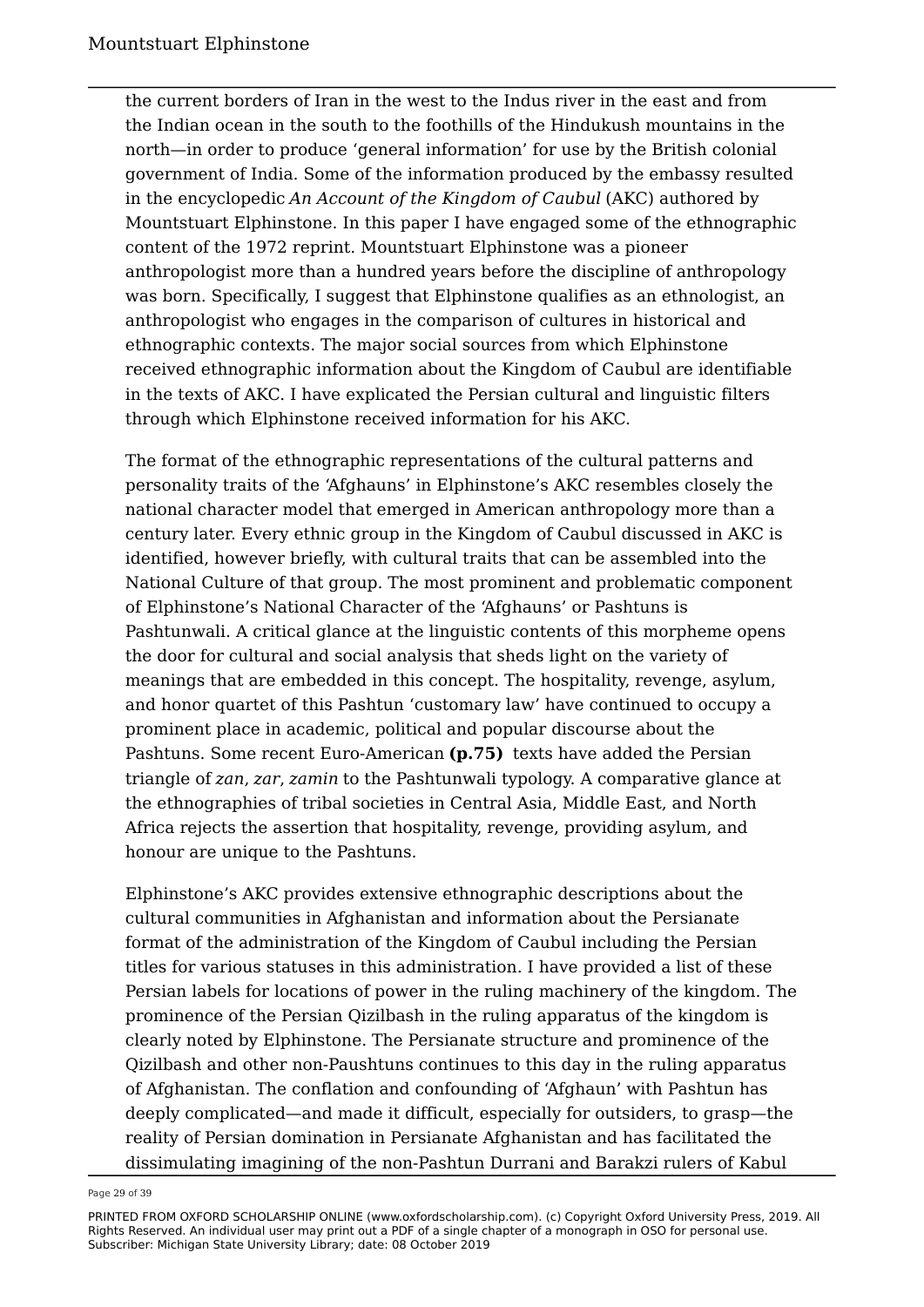as Pashtuns. This paper is essentially an invitation for a close reading of Elphinstone's systematic ethnographies of Afghanistan in *An Account of the Kingdom of Caubul* as a foundational step for the confirmation of the absence of Pashtuns and Pashtun culture in the ruling machinery of the Kingdom of Caubul and its succeeding kingdoms and republics over the past two and a half centuries. Given the austerity of modern and postmodern Euro-American ethnographies about Afghanistan, and despite the critical tenor of this essay, it is difficult to deny the encyclopedic value of AKC, especially the overall integrity of its ethnographic texts. The anthropological, especially ethnological value of the contents of *An Account of the Kingdom of Caubul* remain unmatched in modern and postmodern academic, political and popular writings about the peoples and cultures of Afghanistan and the country's ruling apparatus. **(p.76)**

## Notes:

(1.) Elphinstone, Mountstuart, *An Account of the Kingdom of Caubul, and its Dependencies in Persia, Tartary and India; Comprising a View of the Afghaun Nation, and a History of the Doorany Monarchy*, London: Longman, Hurst, Rees, Orme & Brown and J. Murray. (Reprinted 1819; revised edition in two volumes 1839 [reprinted 1842]. The 1839 edition with a preface by Olaf Caroe reprinted 1972 (Karachi: Oxford). The 1815 edition with notes by Alfred Janata reprinted 1969 (Graz: Akademische Druck), 1815 (1819, 1839, 1969, 1972), I: 1–2.

(2.) Ibid. I: xxix.

(3.) See Dalrymple, William, *The Return of a King: The battle for Afghanistan 1839–1842*, New York: Alfred A. Knopf, 2013; Hanifi, Shah Mahmoud, 'Shah Shuja's "Hidden History" and its Implications for the Historiography of Afghanistan'. Online, *SAMAJ-South Asia Multidisciplinary Academic Journal* http://samaj.revues.org/3384, 2010.

(4.) Hopkins, Benjamin D., 'The *longue durée* of the Human Terrain', *Anthropology Today* 32, 3 (2016), 9.

(5.) Hopkins, B. D., *The Making of Modern Afghanistan*, New York: Palgrave Macmillan, 2012, 17.

(6.) Bayly, Martin J., *Taming the Imperial Imagination: Colonial Knowledge, International Relations, and the Anglo-Afghan Encounter, 1808–1878*, Cambridge: Cambridge University Press, 2016.

(7.) Ibid. II: 262.

(8.) McLaren, Martha, *British India and British Scotland, 1780–1830*, Akron, Ohio: Akron University Press, 2001.

Page 30 of 39

PRINTED FROM OXFORD SCHOLARSHIP ONLINE (www.oxfordscholarship.com). (c) Copyright Oxford University Press, 2019. All Rights Reserved. An individual user may print out a PDF of a single chapter of a monograph in OSO for personal use. Subscriber: Michigan State University Library; date: 08 October 2019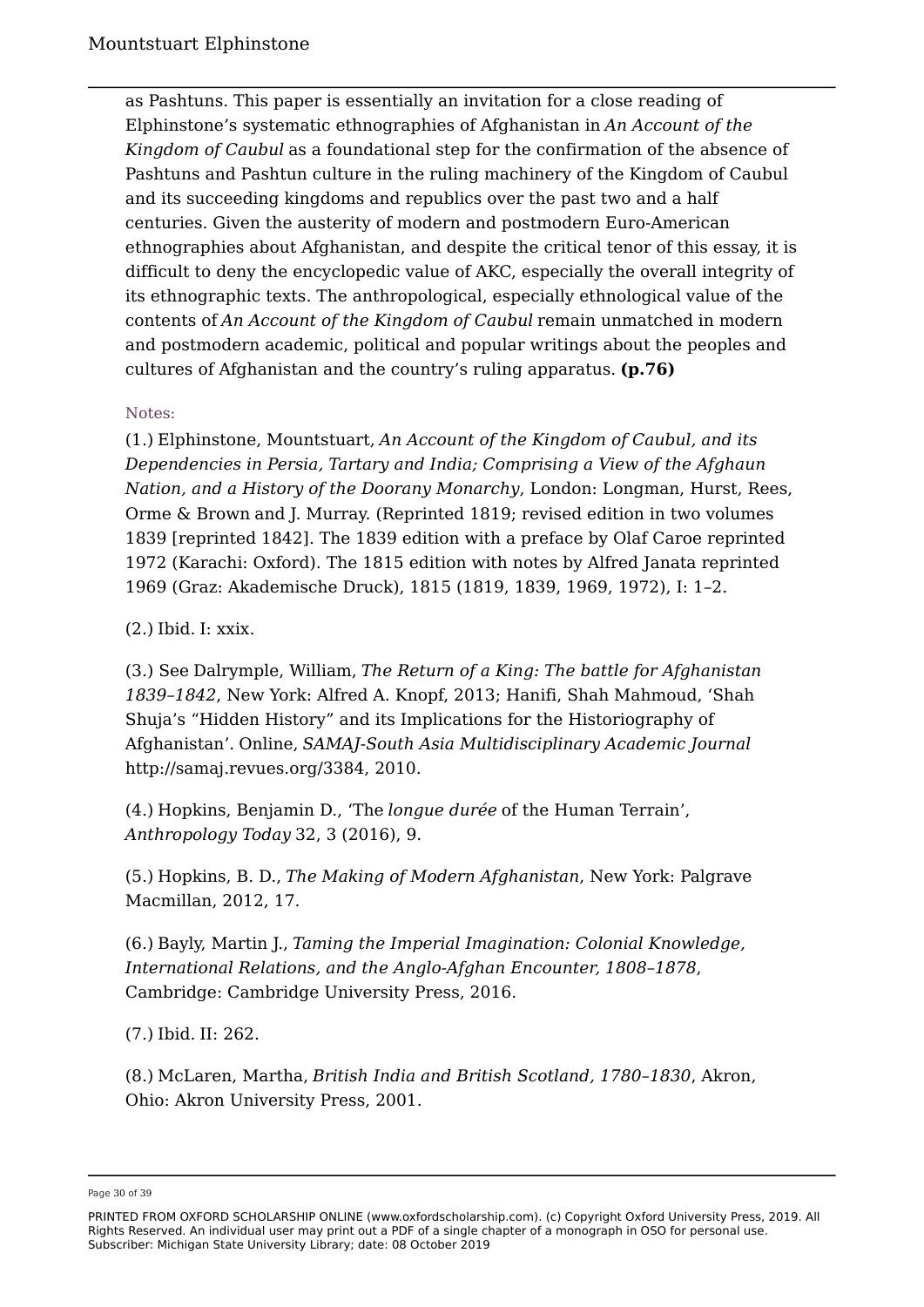(9.) McLaren, Martha, 'From Analysis to Prescription: Scottish Concepts of Asian Despotism in Early Nineteenth Century British India'. *International History Review* 15, 3 (1993), pp. 469–501; Peers, Douglas M., 'Soldiers, Scholars, and the Scottish Enlightenment: Militarism in Early Nineteenth-Century India'. *International History Review* 16, 3(1994), pp. 441–65.

(10.) For a selection of biographical accounts of Mountstuart Elphinstone see Colbrooke, T. E., *Life of the Honourable Mountstuart Elphinstone*, London: John Murray (2 volumes), 1884; Cotton, J. S., *Rulers of India: Mountstuart Elphinstone*, Oxford: Clarendon Press, 1892; Forrest, George W., *Selections from the minutes and other official writings of the honourable Mountstuart Elphinsone, governor of Bombay*, London: Richard Bentley, 1884; Radcliffe, Cyril John, *Mountstuart Elphinstone (the Romanes lecture)*, Oxford: Clarendon Press, 1962.

(11.) Ashley-Montague, M. F., 'Review: Reports of the Cambridge Anthropological Expedition to the Torres Straits', *Isis* 27, 1 (1937), pp. 349–53.

(12.) Kuklick, Henrika, *The Savage Within: The social history of British anthropology*, *1885–1945*, New York: Cambridge University Press, 1991, 15.

(13.) Bani, Mary and Anita Herle, 'Collaborative projects on Torres Strait Collections', *Journal of Museum Ethnography* 10 (1998), pp. 115–20.

(14.) Ibid. I: xxix.

(15.) Ibid. I: xxix-xxx, 1–2.

(16.) Ibid. II: 353–72 (Appendix B).

(17.) Lassiter, Luke Eric, 'Collaborative ethnography and public anthropology', *Current Anthropology* 46, 1 (2005), pp. 83–106; Marcus, George E., 'The uses of complicity in the changing mise-en-scene of anthropology', *Representations* 59 (1997), pp. 85–108.

(18.) McLaren, Martha, 'From Analysis to Prescription: Scottish Concepts of Asian Despotism in Early Nineteenth Century British India'. *International History Review* 15, 3 (1993), 475 (quoting an Elphinstone MS in the British Library).

(19.) Ibid. I: xxx

(20.) Ibid. I: xxx–xxxi.

(21.) Hopkins, Benjamin D., 'The *longue durée* of the Human Terrain', *Anthropology Today* 32, 3 (2016), 9.

(22.) Ibid. I: xxxv–xxxvi, n. 202–203.

Page 31 of 39

PRINTED FROM OXFORD SCHOLARSHIP ONLINE (www.oxfordscholarship.com). (c) Copyright Oxford University Press, 2019. All Rights Reserved. An individual user may print out a PDF of a single chapter of a monograph in OSO for personal use. Subscriber: Michigan State University Library; date: 08 October 2019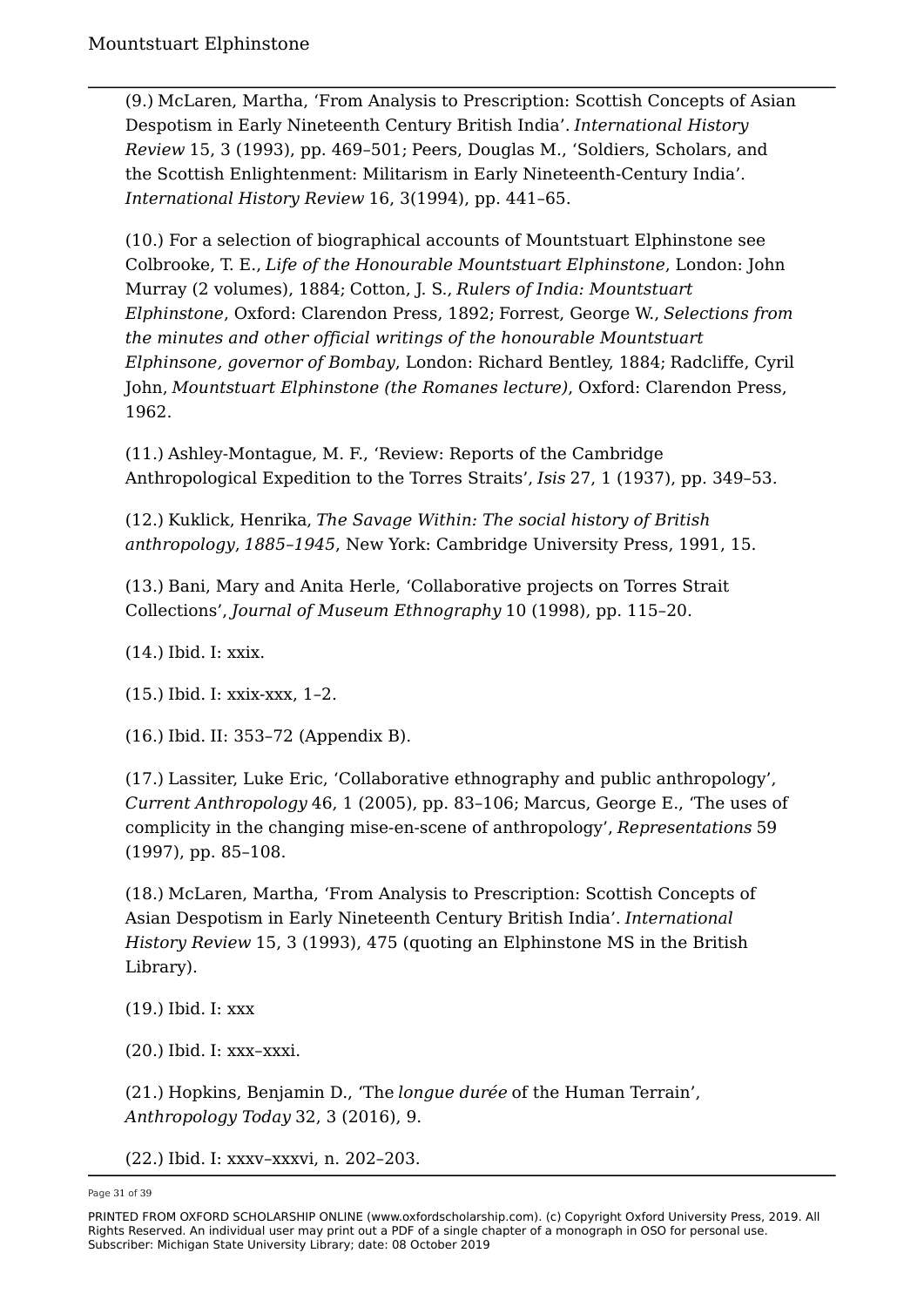(23.) Kakar, Mohammad Hasan, *De Kabul Saltanat Bayan* ([sic.] Pashto, Description [of the] Kingdom of Kabul), Kabul: Afghanistan Academy of Sciences (2 volumes), 1981–2. (Pashto translation of Mountstuart Elphinstone, 1839 [1972]). Kakar has modified the title and has, in numerous places, converted Elphinstone's "Afghan" to "Pashtun" in the text of his translation.

(24.) Fekrat, Mohammad Asef, *Mountstuart Elphinstone: Afghanan, Jae, Farhang Nezhad; Gozaresh-e Saltanat-e Kabul* (Farsi, Mountstuart Elphinstone: Afghans, location, culture, race; account of the Kingdom of Kabul). Mashhad (Iran): Astane Qods-e Razvi, 1997. (Farsi translation of Mountstuart Elphinstone, 1839 [1972]). Fekrat has modified the title and has inserted changes in the text of his translation.

(25.) Anderson, Jon W., 'Poetics and politics in Ethnographic texts: A view from the colonial ethnography of Afghanistan', in Richard Harvey Brown (ed), *Writing the Social Text: Poetics and Politics in Social Science Discourse*, New York: Aldine de Gruyer, 1992, 96.

(26.) Lindholm, Charles, 'Leatherworkers and love potions', *American Ethnologist* 8, 3 (1981), 514.

(27.) Lindholm, Charles, 'Images of the Pathan: The usefulness of colonial ethnography', *European Journal of Sociology* 21 (1980), 353.

(28.) Ahmed, Akbar S., *Social and Economic Change in the Tribal Areas*. Karachi: Oxford University Press, 1977, 12.

(29.) Tavakolian, Bahram, 'An anthropologist in the Kingdom of Afghanistan: Mountstuart Elphinstone', *Journal of South Asian and Middle Eastern Studies* 3, 2 (1979), 27.

(30.) Ibid. I: 101–2 note.

(31.) Prichard, James Cowles, 'Anniversary Address for 1848 to the Ethnological Society of London on the Recent Progress of Ethnology', *Journal of the Ethnological Society of London (1848–1856)*, 2 (1850), 133.

(32.) Tavakolian, 'An anthropologist', pp. 26–43.

(33.) Ibid. 27.

(34.) Ahmed, Akbar S., *Millennium and Charisma among Pathans*, London: Routledge, 1976; Anderson, Jon W., *Doing Pakhtu: Social Organization of the Ghilzai Pakhtun*, Ph. D. dissertation in anthropology, University of North Carolina, 1979; Ferdinand, Klaus, *Afghan nomads: caravans, conflicts, and trade in Afghanistan and British India*, Copenhagen: Rhodes International Science and Art Publishers, 1980; Field, Henry, *Contributions to the Anthropology of Iran*,

Page 32 of 39

PRINTED FROM OXFORD SCHOLARSHIP ONLINE (www.oxfordscholarship.com). (c) Copyright Oxford University Press, 2019. All Rights Reserved. An individual user may print out a PDF of a single chapter of a monograph in OSO for personal use. Subscriber: Michigan State University Library; date: 08 October 2019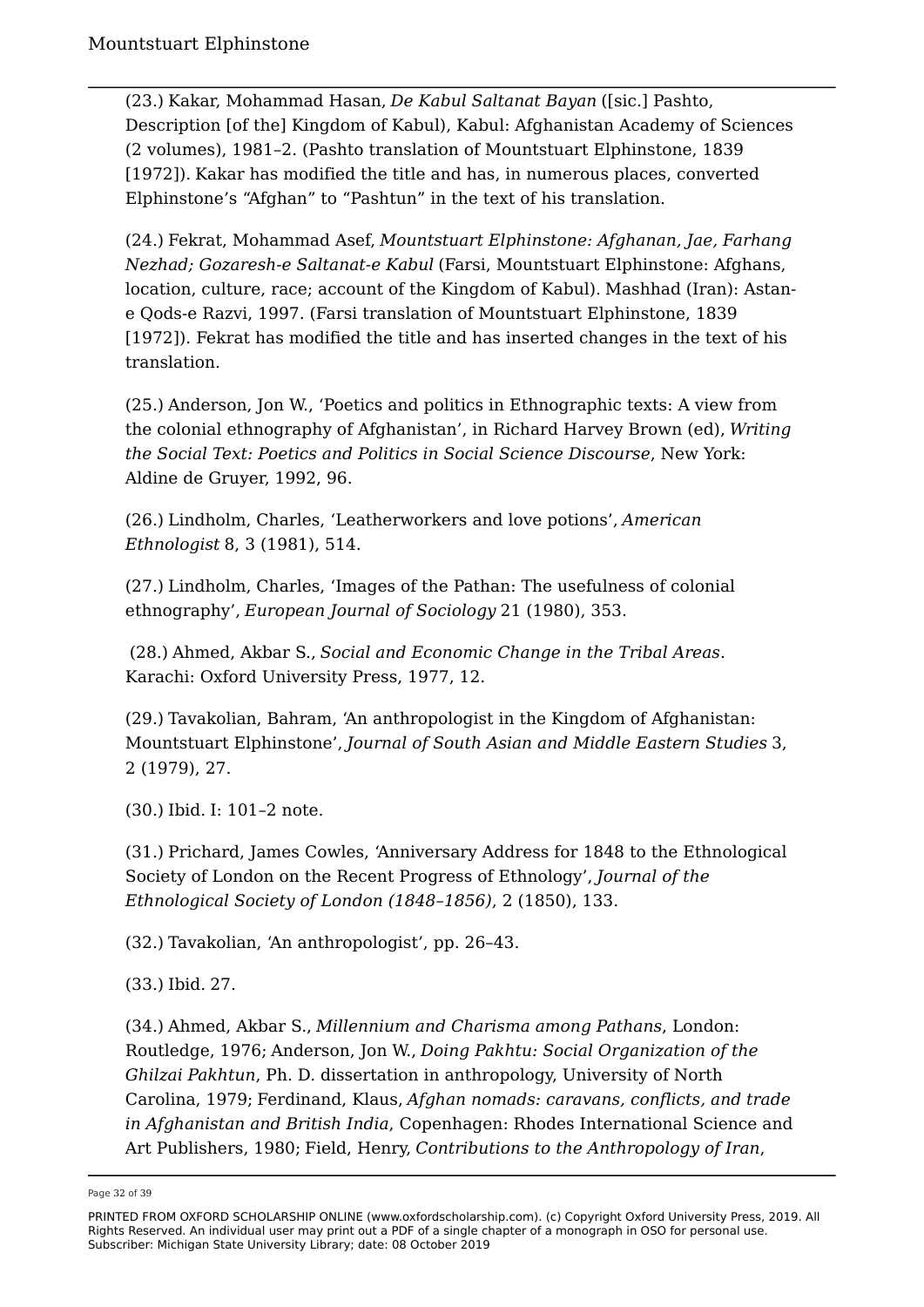Chicago: Field Museum of Natural History (Anthropological Series 29), 1939; Frederiksen, Birthe, *Carvans and trade in Afghanistan: the changing life of the nomadic Hazarbuz*, London: Thames and Hudson, 1995; Lindholm, Charles, 'Images of the Pathan', 350–361; Lindholm, Charles, 'Leatherworkers and love potions'; Lindholm, Charles, *Generosity and Jealousy: The Swat Pukhtun of Northern Pakistan*, New York: Columbia University Press, 1982; Olesen, Asta, *Afghan craftsmen: the culture of three itinerant communities*, London: Thames and Hudson, 1994; Pedersen, Gorm, *Afghan nomads in transition: a century of change among the Zala Khan Khel*. London: Thames and Hudson, 1994; Schurman, H. F., *The Mongols of Afghanistan: an ethnography of the Moghols and related peoples of Afghanistan*, The Hague: Mounton, 1962; Steul, Willi, *Paschtunwali: Ein ehrenkodex und seine rechtliche relevanz*. Wiesbaden: Franz Steiner Verlag, 1981.

(35.) Dorn, Bernhard, *Cresthomathy of the Pushtu or Afghan Language*, St. Petersburgh: Imperial Academy of Sciences, 1847; Gankovski, Yu. V., *Imperia Durrani* (Russian, The Durrani Empire), USSR Academy of Sciences: Moscow, 1958; Gankowski, Yu. V., *The Peoples of Pakistan*, Moscow: Nauka Publishing House, 1971; Masson, B. M. and V. A. Romodin, *Istoria Afghanistana* (Russian, History of Afghanistan), Moscow: Science Publication, 1964 (2 volumes); Reisner, I. M., *Razvitie Feodalizma i Obrazovanie Gosudarctva u Afganev*. (Russian, Development of feudalism and formation of the Afghan state), Moscow: USSR Academy of Sciences, 1954.

(36.) ' Ataullah Khan, *De Paxtano Tarikh, 1622–1838*, (Pashto: History of Pashtuns, 1622–1838). Peshawar: Hamidiya Press (4 volumes). (Handwritten lithographed manuscript with selections of printed English script), 1947 (1962); Zafar Kakakhel, Sayid Bahdur Shah, *Pashtana de Tarikh pa Rana Kshe* (Pashto: Pashtuns in the light of history), Peshawar: University Book Agency, 1965.

(37.) Coon, Carleton S., *Carvan: The Story of the Middle East*, New York: Holt, Rinehart and Winston, 1951.

(38.) Dupree, Louis, *Afghanistan*, Princeton: Princeton University Press, 1973, 248–51.

(39.) Ibid. 295–323.

(40.) Ibid. 180.

(41.) Dupree, Louis, 'Afghanistan (Ethnography)', *Encyclopaedia Iranica* I (1987), 499.

(42.) Ibid. 1973, 55, note 1.

(43.) AKC, I: 29.

Page 33 of 39

PRINTED FROM OXFORD SCHOLARSHIP ONLINE (www.oxfordscholarship.com). (c) Copyright Oxford University Press, 2019. All Rights Reserved. An individual user may print out a PDF of a single chapter of a monograph in OSO for personal use. Subscriber: Michigan State University Library; date: 08 October 2019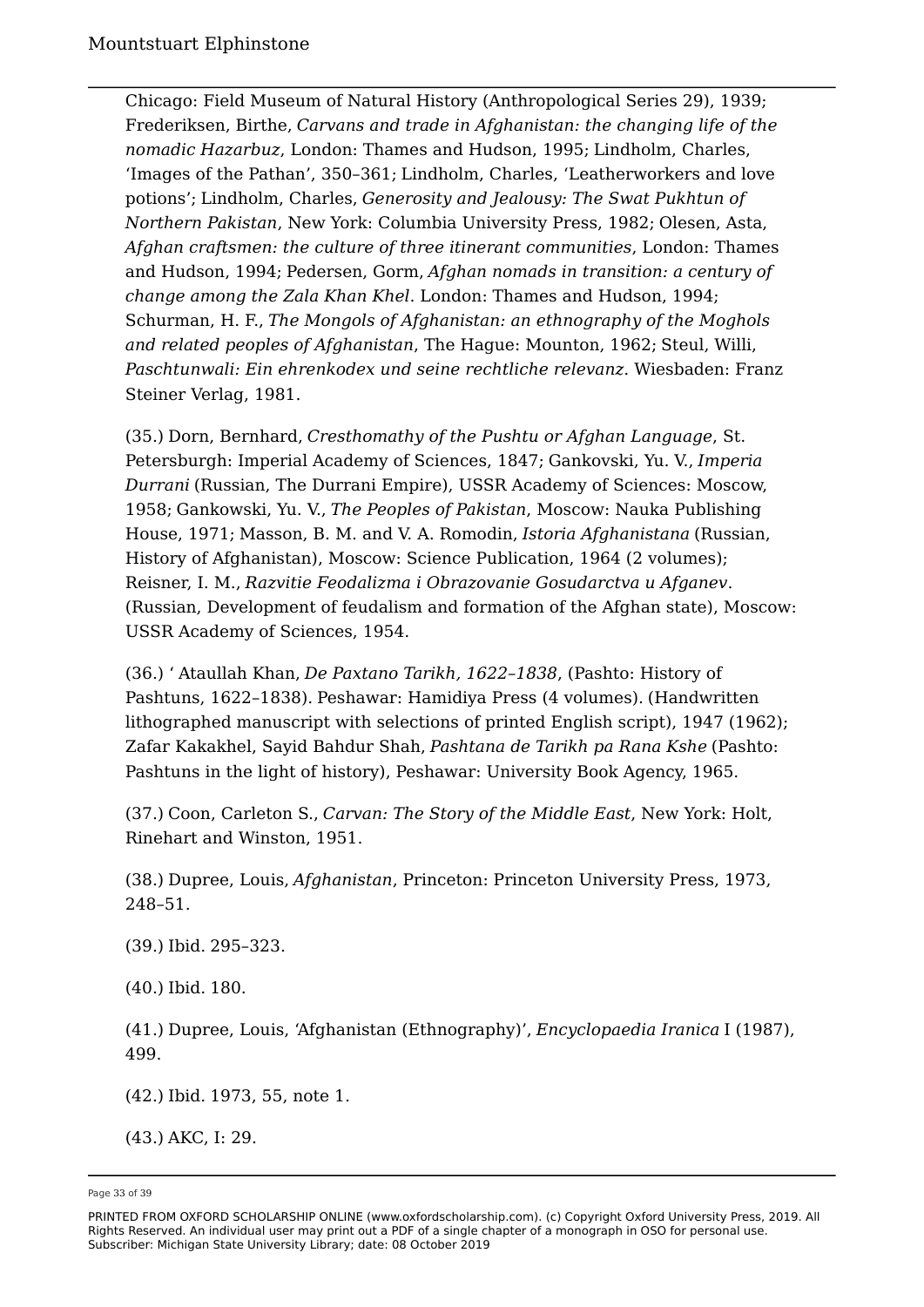- (44.) Ibid.
- (45.) Ibid. 31.
- (46.) Ibid. 38.
- (47.) Ibid. 39.
- (48.) Ibid. 44.
- (49.) Ibid. 100, 350.
- (50.) Ibid. 34–5.
- (51.) Ibid. 57–8.
- (52.) Ibid 61–2.
- (53.) Ibid. 70, 90, 93, 101, 358.
- (54.) Ibid. 82.
- (55.) Ibid. 67.
- (56.) Ibid. II: 208.

(57.) Hanifi, Shah Mahmoud, 'The Pashtun Counter-Narrative', *Middle East Critique* 25, 4 (2016), pp. 1–16.

(58.) Pratt, Marry Louise, *Imperial Eyes: Travel Wrings and Transculturation*, New York: Routledge, 2008, 7.

- (59.) Ibid. II: 78–81.
- (60.) Ibid. 251.

(61.) Lewis, Bernard, 'From Babel to Dragoman', in *From Babel to Dragomans*: *Interpreting the Middle East*, New York: Oxford University Press, 2004, pp. 18– 32.

(62.) Gorer, Geoffrey, 'The Concept of National Character', in Clyde Kluckhon and Henry A. Murray (eds), *Personality in Nature, Society, and Culture*, New York: Alfred A. Knopf, 1954, pp, 246–59.

(63.) Benedict, Ruth, *The Chrysanthemum and the Sword: Patterns of Japanese Culture*, Boston: Houghton Mifflin Company, 1946; Gorer, Geoffrey. 1954. 'The Concept of National Character', in Clyde Kluckhon and Henry A. Murray (eds), *Personality in Nature, Society, and Culture*, New York: Alfred A. Knopf, 1954, pp, 246–59; Gorer, Geoffrey and John Rickman, *The People of Great Russia*, New

Page 34 of 39

PRINTED FROM OXFORD SCHOLARSHIP ONLINE (www.oxfordscholarship.com). (c) Copyright Oxford University Press, 2019. All Rights Reserved. An individual user may print out a PDF of a single chapter of a monograph in OSO for personal use. Subscriber: Michigan State University Library; date: 08 October 2019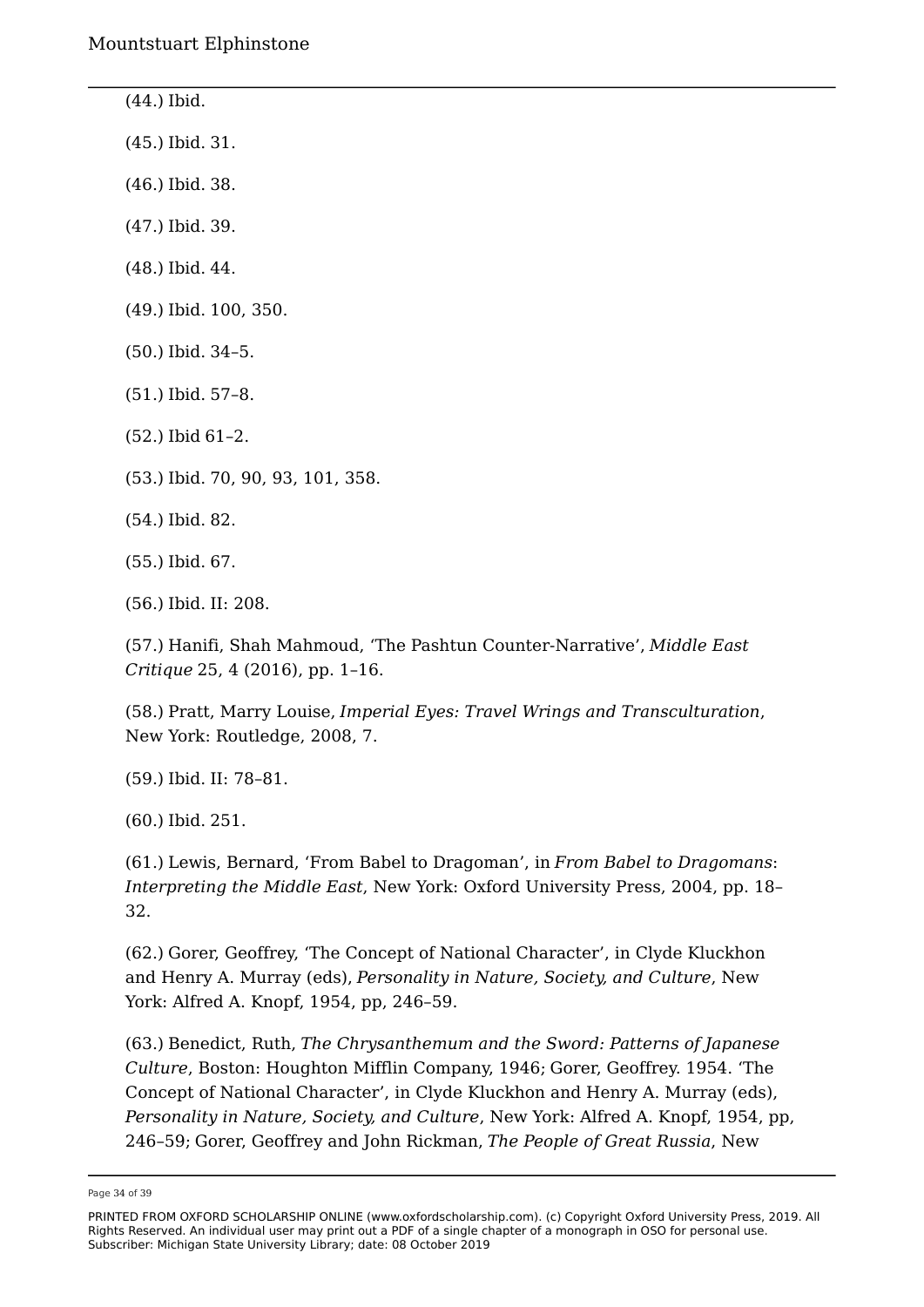York: Chanticleer Press, 1950; Mead, Margaret, *Soviet attitude toward authority*, New York: William Morrow, 1951; Mead, Margaret and Rhoda Metraux (eds), *The Study of Culture at a Distance*, Chicago: The University of Chicago Press, 1953.

(64.) Benedict, Ruth, *Patterns of Culture*, New York: Houghton Mifflin, 1934.

(65.) AKC, I: 200.

(66.) Ibid.

(67.) Ibid. Brackets added.

(68.) Ibid. I: 196.

(69.) Ibid.

(70.) Ibid. 197–8.

(71.) Ibid. 198.

(72.) Ibid. 200.

(73.) Stoler, Ann Laura (ed), 'Imperial Debris: Reflections on Ruins and Ruination', *Cultural Anthropology* 23, 2 (2008), 191–219.

(74.) Ibid. I: 42.

(75.) Raverty, Henry George (ed), '*Gulshan-i-Roh* (Persian: *flower garden of spirit, soul, ghost, or apparition*): *Being selections, prose and poetical in the Pushto, or Afghan* language'. London: Longman, 1860.

(76.) Ibid.

(77.) Raverty, Henry George, *A Dictionary of the Pukhto, Pushto, or Language of the Afghans*, London: Longman, 1860.

(78.) Raverty, Henry George, *A Grammar of Pukhto, Pushto, or Language of the Afghans*, London: Longman, 1860.

(79.) Biddulph, C. E. (ed), *Afghan Poetry of the Seventeenth Century: Selections from the poems of Khush Hal Khan Khatak*, Peshawar: Saeed Book Bank, 1890 (1983).

(80.) AK, 330–31.

(81.) Ibid. 322–3.

(82.) Ibid. 323.

Page 35 of 39

PRINTED FROM OXFORD SCHOLARSHIP ONLINE (www.oxfordscholarship.com). (c) Copyright Oxford University Press, 2019. All Rights Reserved. An individual user may print out a PDF of a single chapter of a monograph in OSO for personal use. Subscriber: Michigan State University Library; date: 08 October 2019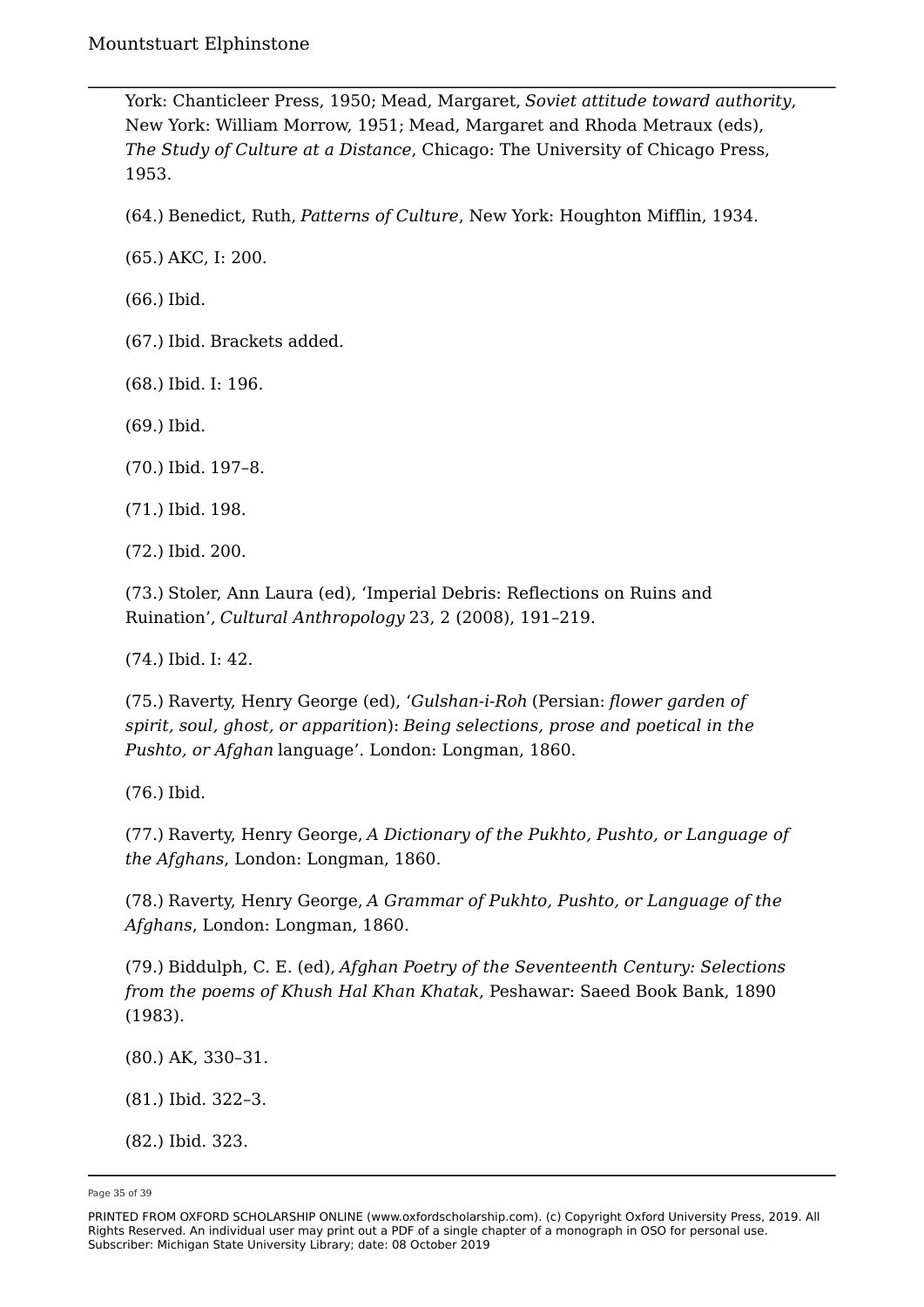(83.) Ibid. (84.) Ibid. 327, note. (85.) Ibid. 231, note. (86.) Ibid. 418, parenthesis in the original. (87.) Ibid. (88.) Ibid. 326. (89.) Ibid. 220–22, 295, 298, 328; II: 262. (90.) Ibid. 219. (91.) Ibid. 220, italics in the original.

(92.) Jami, Mahmud al-Husaini, *Tarikh-e Ahmad* (2 volumes), Moscow: USSR Academy of Sciences, 1774 (1974). (Reprinted as '*Tarikh-e Ahmad Shahi: tarikhe tashkil-e awalin hokumat-e Afghanistan*', Tehran: Tehran University Publications, 2012.)

(93.) AKC.

(94.) Ibid. 295.

(95.) Ibid. 295–6.

(96.) Ibid. 328.

(97.) Ahmed, Akbar S., *Millennium and Charisma among Pathans*; Ahmed, Akbar S., *Pukhtun economy and society: traditional structure and economic development in a tribal society*, London: Routledge & Kegan Paul, 1980; Anderson, Jon W., *Doing Pakhtu*; Hart, David M., *Qabila: Tribal Profiles and Tribe-State Relations in Morocco and on the Afghanistan-Pakistan Frontier*, Amsterdam: Het Spinhuis, 2001; Lindholm, Charles, *Generosity and Jealousy*; Singer, Andre, *Guardians of the North-West Frontier: The Pathans*, Amsterdam: Time-Life Books, 1982.

(98.) Barth, Fredrik, *Political leadership among Swat Pathans*, New York: Humanities Press, 1959; Barth, Fredrik, 'Pathan Identity and its Maintenance', in *Ethnic Groups and Boundaries*, Boston: Little, Brown and Company, 1969, 117–34; Barth, Fredrik (ed), *Ethnic Groups and Boundaries*, Boston: Little, Brown and Company, 1969.

(99.) Barth, Fredrik (ed), *Ethnic Groups and Boundaries*, 120.

(100.) Ibid.

Page 36 of 39

PRINTED FROM OXFORD SCHOLARSHIP ONLINE (www.oxfordscholarship.com). (c) Copyright Oxford University Press, 2019. All Rights Reserved. An individual user may print out a PDF of a single chapter of a monograph in OSO for personal use. Subscriber: Michigan State University Library; date: 08 October 2019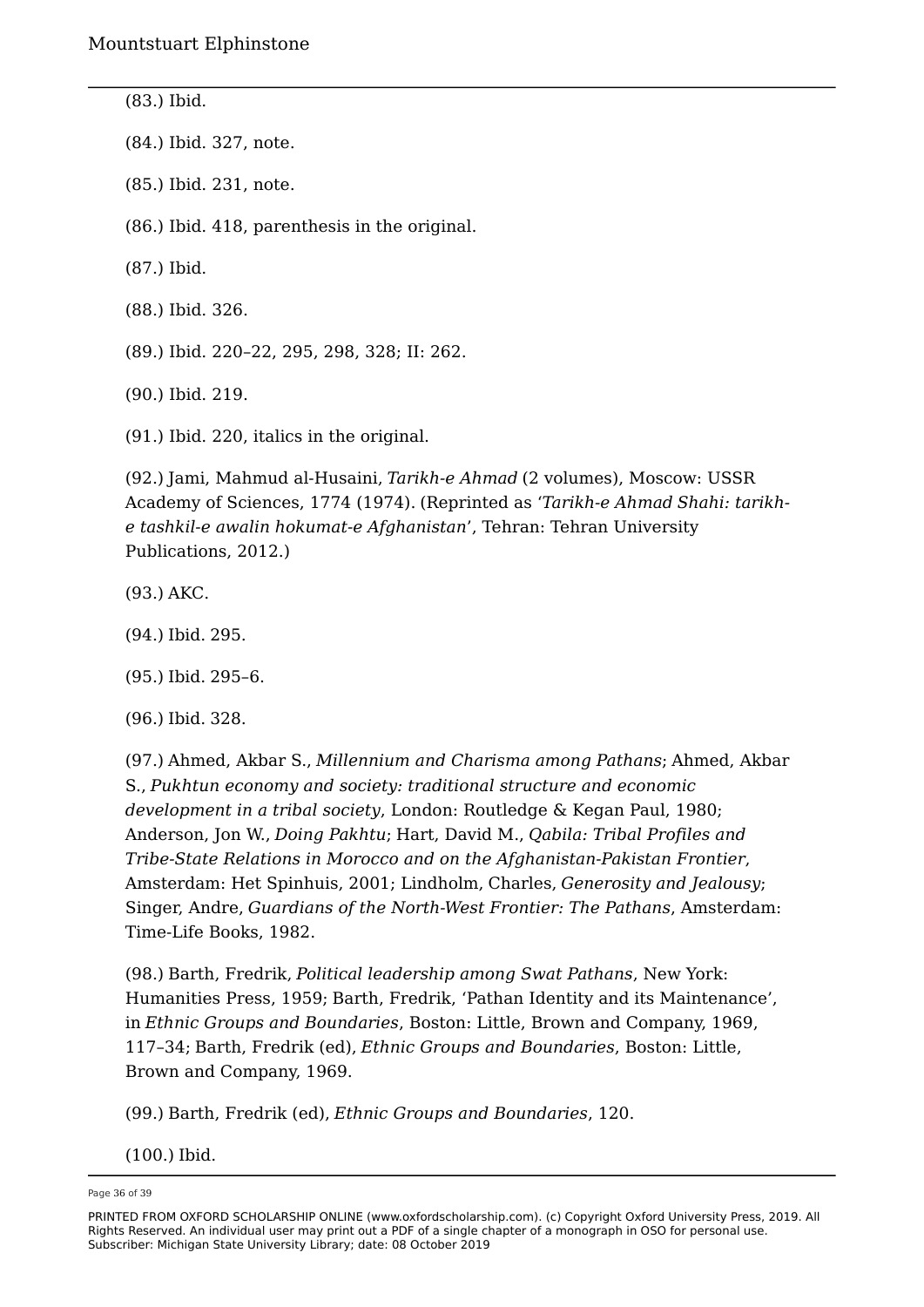(101.) Ibid.

(102.) Ibid. Parenthesis added.

(103.) Kluckhohn, Clyde, 'Values and Value-Orientations in the Theory of Action', in Talcott Parsons and Edward A. Shils (eds), *Toward a General Theory of Action*, Cambridge: Harvard University Press, 1951, pp. 389–433; Kluckhohn, Florence Rockwood, 'Dominant and Variant Value Orientations', in Clyde Kluckhon and Henry A. Murray (eds), *Personality in Nature, Society, and Culture*, New York: Alfred A. Knopf, 1953, pp. 342–57; Kluckhohn, Clyde and Henry A. Murray (eds), *Personality in Nature, Society*, *and Culture*. New York: Alfred A. Knopf, 1953.

(104.) *Pashto Qamus* (Pashto Dictionary), Kabul: Pashto Society, 1951–4 (2 volumes), I: 183, hyphens and English translation added.

(105.) Chakravarty, Amiya, *A Tagore Reader*. New York: Macmillan, 1961, pp. 46– 53.

(106.) *Illustrated Weekly of India*, 17 July (p. 69) and 6 Nov 1949 (p. 67).

(107.) AKC, I: 200.

(108.) Anderson, Benedict, *Imagined Communities*, New York: VERSO, 1991.

(109.) Shahshahani, Sayed Hosein. 1958. 'Farman-e tarikhi-ye Ahmad Shah Durrani' (Farsi, the historical order of Ahmad Shah Durrani), *Farhang-e Iran* 6 (1958), pp. 159–63.

(110.) 'Ali, Syed Masud, 'A Farman of Timur Shah', *Journal of Pakistan Historical Society* 6, 3 (1958), pp. 203–7.

(111.) AKC, I: 29.

(112.) Ibid. I: 58.

(113.) Ibid. I: 61–2.

- (114.) Ibid. I: 63.
- (115.) Ibid. I: 66.
- (116.) Ibid. I: 418.
- (117.) Ibid.
- (118.) Ibid.
- (119.) Ibid.

Page 37 of 39

PRINTED FROM OXFORD SCHOLARSHIP ONLINE (www.oxfordscholarship.com). (c) Copyright Oxford University Press, 2019. All Rights Reserved. An individual user may print out a PDF of a single chapter of a monograph in OSO for personal use. Subscriber: Michigan State University Library; date: 08 October 2019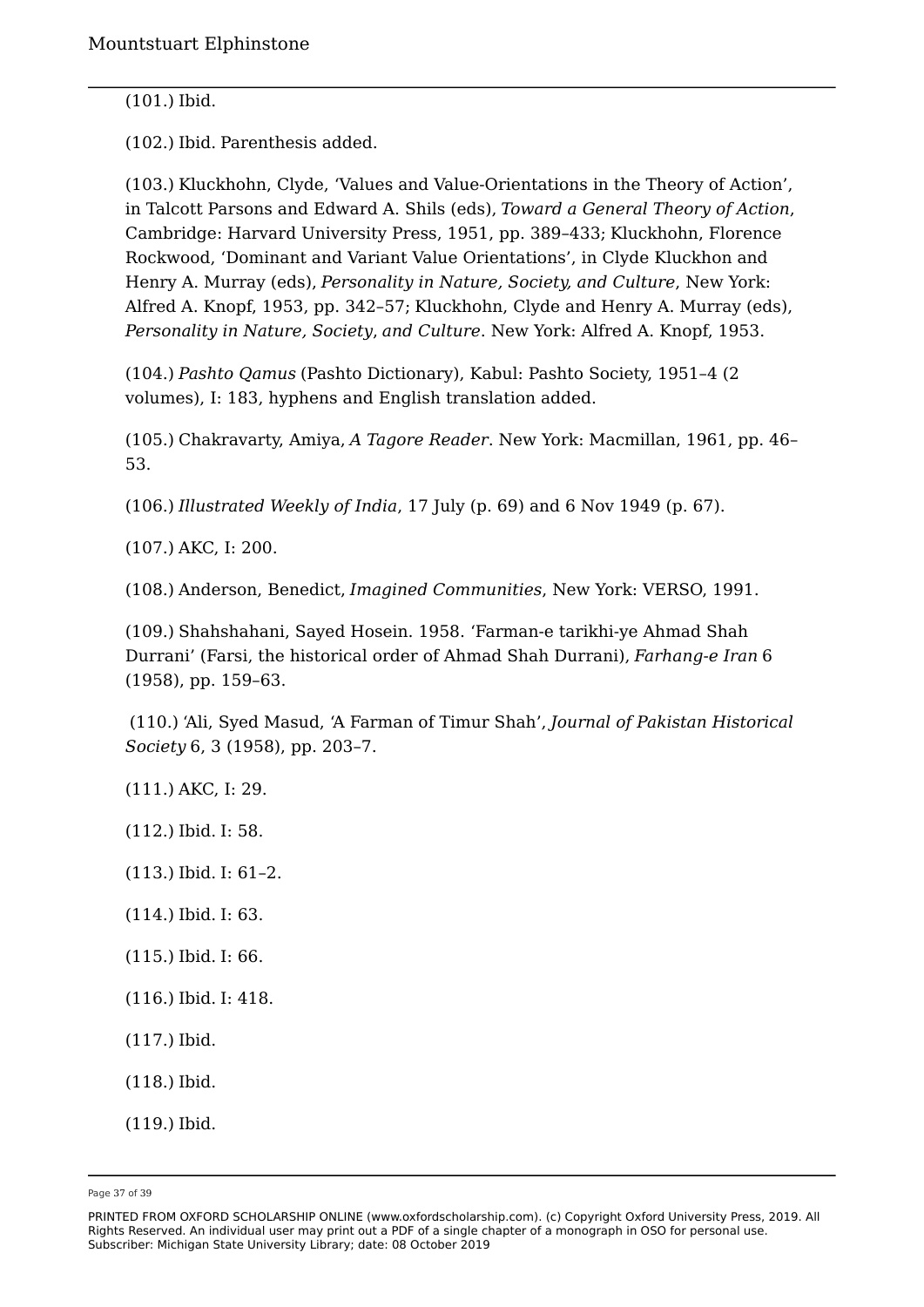(120.) Ibid. 252.

(121.) Ibid.

(122.) Ibid. 253.

(123.) Ibid.

(124.) Ibid.

(125.) Ibid.

(126.) Ibid.

(127.) Ibid. II: 252.

(128.) Ibid. I: 31.

(129.) Floor, Willem, *Safavid Government Institutions*, Costa Mesa, CA: Mazda Publishers, 2001; Minorsky, V., *Tadhkirat al-Muluk: A Manual of Safavid Administartion*, London: Luzac and Company, 1943; Savory, Roger M., *Studies on the History of Safavid Iran*, London: Variorum Reprints, 1987.

(130.) AKC. I: 418.

(131.) Ibid. II: 217.

(132.) *'Abd al-Karim Bukhari, Mir, Histoire de L'Asie Centrale* (texte Persan), Paris: Ernest Leroux, 1876, 11.

(133.) AKC, I: 308.

(134.) Ibid. II: 431–40 (Appendix E).

(135.) Ibid. I: 250–51.

(136.) Ibid. 206.

(137.) Ibid. 339.

(138.) Ibid.

(139.) Ibid. 259, brackets in the original.

(140.) Ibid. 363.

(141.) Ibid. 361.

(142.) Ibid. 348.

(143.) Ibid. 350.

Page 38 of 39

PRINTED FROM OXFORD SCHOLARSHIP ONLINE (www.oxfordscholarship.com). (c) Copyright Oxford University Press, 2019. All Rights Reserved. An individual user may print out a PDF of a single chapter of a monograph in OSO for personal use. Subscriber: Michigan State University Library; date: 08 October 2019